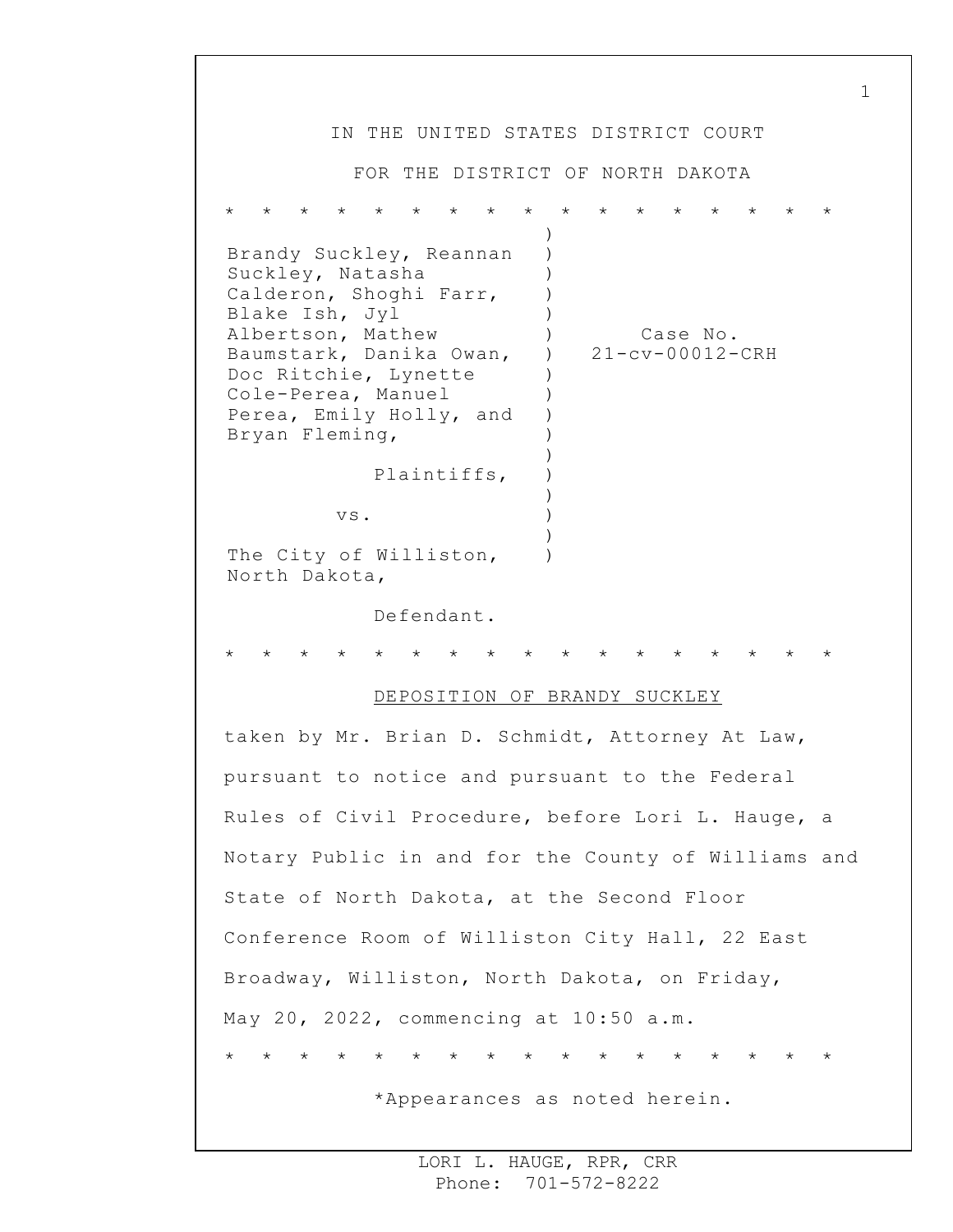A P P E A R A N C E S MR. V. GENE SUMMERLIN, Attorney At Law, and MS. AMANDA L. WALL, Attorney At Law, of Husch Blackwell LLP, 13330 California Street, Suite 200, Omaha, Nebraska, appeared as counsel for and on behalf of the Plaintiffs. MR. BRIAN D. SCHMIDT, Attorney At Law, of Smith Porsborg Schweigert Armstrong Moldenhauer & Smith, 122 East Broadway Avenue, P.O. Box 460, Bismarck, North Dakota, appeared as counsel for and on behalf of the Defendant. ALSO APPEARING: MS. BRANDY SUCKLEY, Deponent.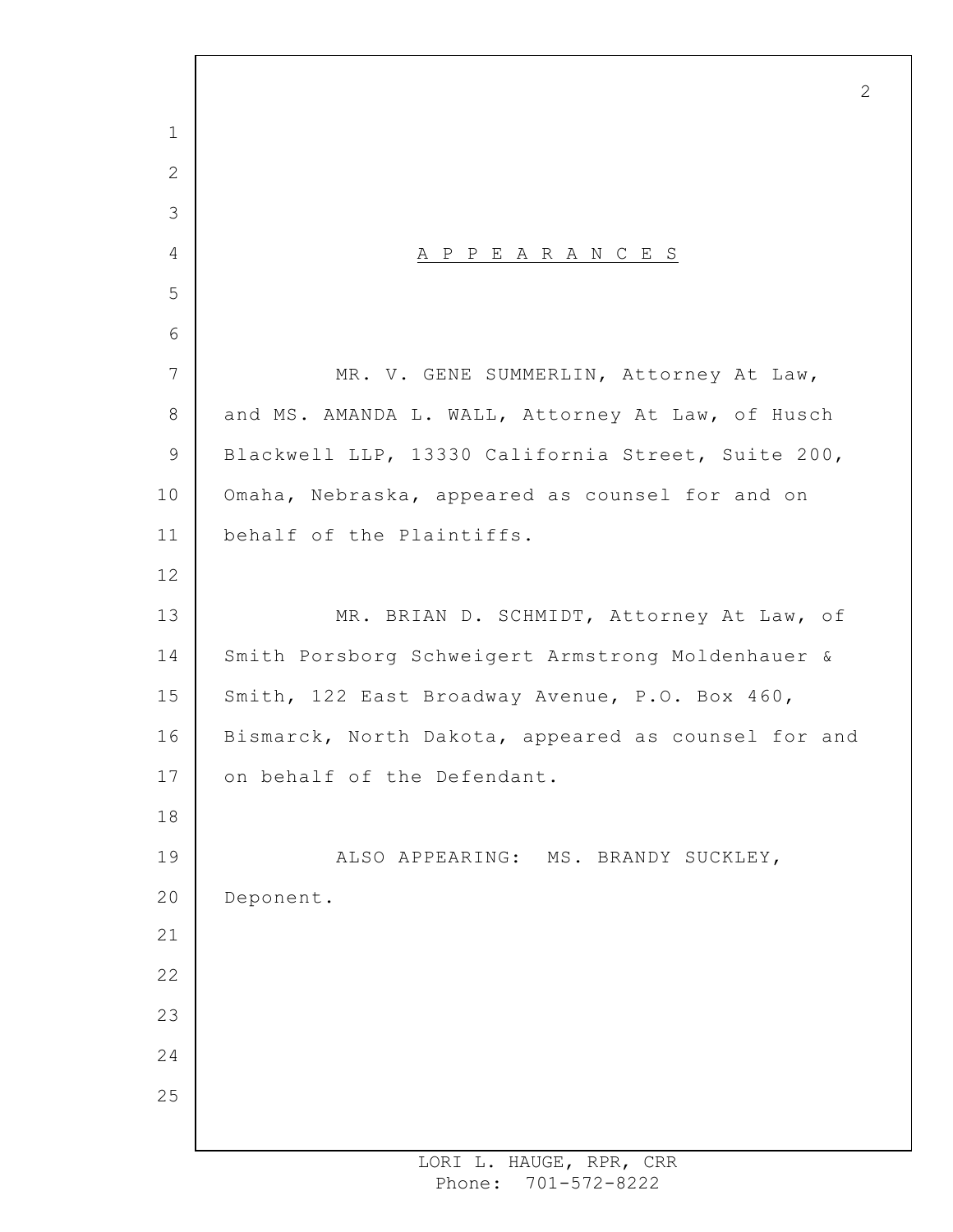| $\mathbf 1$   |              |                               | T A B L E O F |  |                | CONTENTS                            |            |                |
|---------------|--------------|-------------------------------|---------------|--|----------------|-------------------------------------|------------|----------------|
| $\mathbf{2}$  |              |                               |               |  |                |                                     |            |                |
| 3             |              | BRANDY SUCKLEY                |               |  |                |                                     |            |                |
| 4             |              |                               |               |  |                | Examination by Mr. Schmidt  Page    |            | $\overline{4}$ |
| 5             |              |                               |               |  |                |                                     |            |                |
| 6             |              |                               |               |  |                |                                     |            |                |
| 7             |              |                               |               |  |                |                                     |            |                |
| $\,8\,$       |              |                               |               |  |                |                                     |            |                |
| $\mathcal{G}$ |              |                               |               |  |                |                                     |            |                |
| 10            |              |                               |               |  | <b>EXHIBIT</b> |                                     |            |                |
| 11            |              | No. Description               |               |  |                | Marked                              | Identified |                |
| 12            | $\mathbf{1}$ | PowerPoint                    |               |  |                |                                     |            |                |
| 13            |              | Presentation,<br>City 815-826 |               |  |                | 22                                  | 23         |                |
| 14            |              |                               |               |  |                |                                     |            |                |
| 15            |              |                               |               |  |                |                                     |            |                |
| 16            |              |                               |               |  |                |                                     |            |                |
| 17            |              |                               |               |  |                |                                     |            |                |
| 18            |              |                               |               |  |                |                                     |            |                |
| 19            |              |                               |               |  |                |                                     |            |                |
| 20            |              |                               |               |  |                |                                     |            |                |
| 21            |              |                               |               |  |                |                                     |            |                |
| 22            |              |                               |               |  |                |                                     |            |                |
| 23            |              |                               |               |  |                |                                     |            |                |
| 24            |              |                               |               |  |                | Certificate of Deponent  Page       |            | 54             |
| 25            |              |                               |               |  |                | Certificate of Court Reporter  Page |            | 55             |
|               |              |                               |               |  |                |                                     |            |                |

 $\Gamma$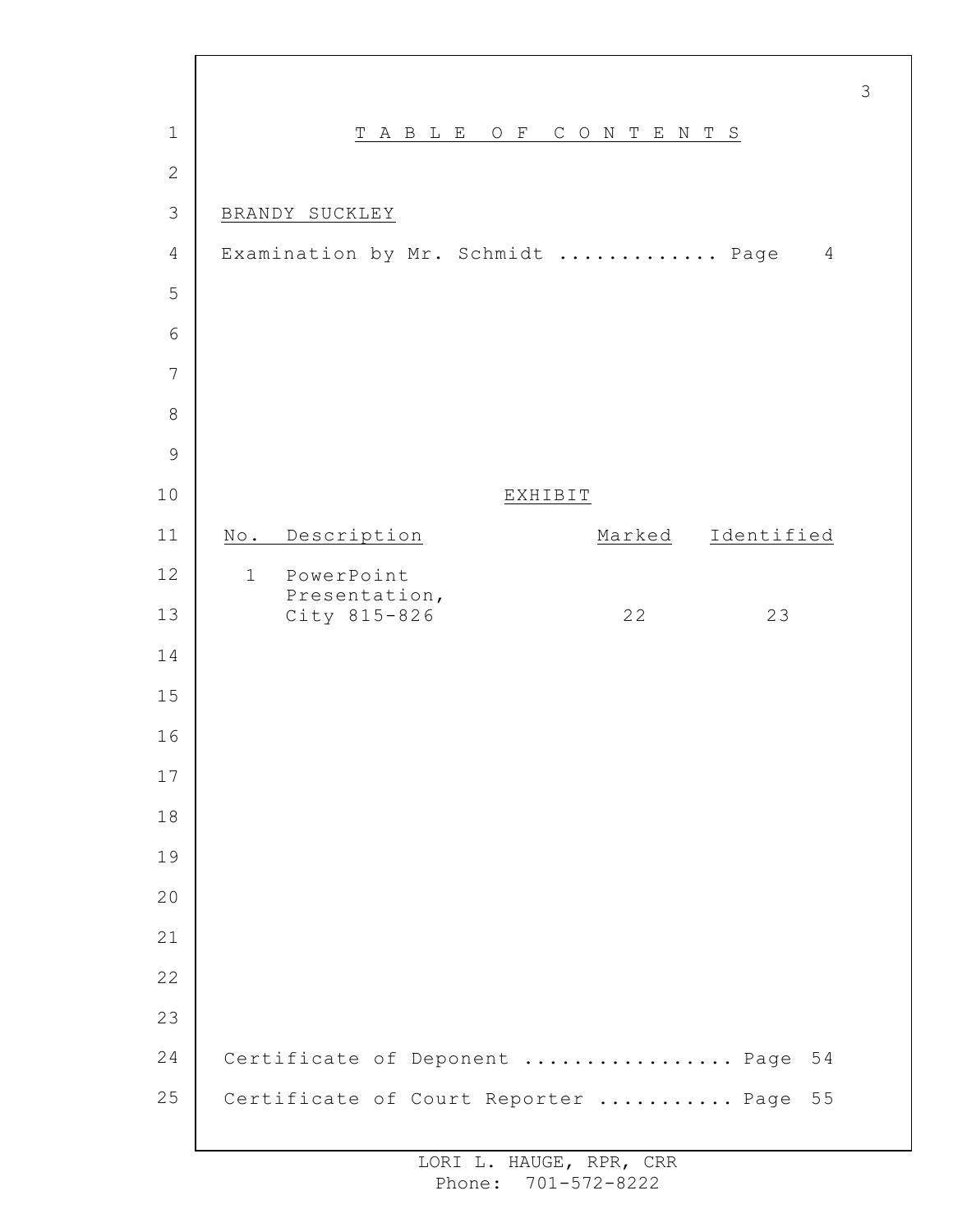1 2 3 4 5 6 7 8 9 10 11 12 13 14 15 16 17 18 19 20 21 22 23 24 25 4 (The proceedings commenced at 10:50 a.m.) Whereupon, BRANDY SUCKLEY, called as a witness by the defendant, after having been first duly sworn, was examined and testified as follows: EXAMINATION BY MR. SCHMIDT: Q. Please state your name. A. Brandy Suckley. Q. Ms. Suckley, do you have a preference if I call you -- is it okay if I call you Brandy? A. You can call me Brandy. Q. Okay. Brandy, have you ever had your deposition taken before? A. No. Q. Okay. I'm going to go over just a couple of ground rules to just make this easy today. Okay? A. Okay. Q. I'm sure your attorney has probably talked to you a little bit about this before, but I'm just going to repeat them just as maybe a friendly reminder. Fair enough? A. Sure.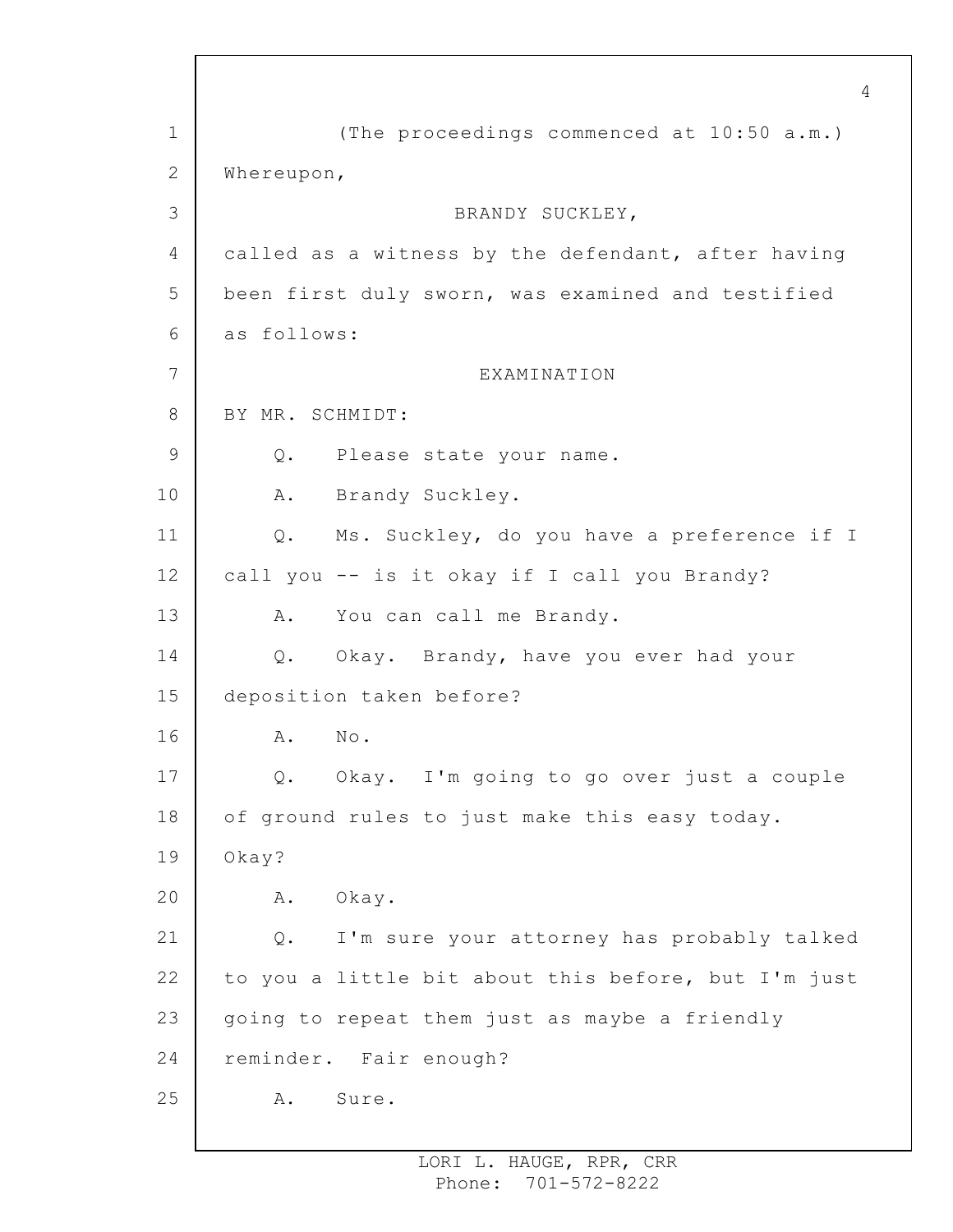1 2 3 4 5 6 7 8 9 10 11 12 13 14 15 16 17 18 19 20 21 22 23 24 25 5 Q. First rule, we can't talk over each other, so please let me finish my question before you give your answer, because she's going to write down everything that's said today, and if we're talking at the same time, it doesn't work. Do you understand? A. Sure do. Q. Second question -- or second point is I may ask you questions you don't understand. If you give me an answer, I'm going to assume you understood the question. Is that fair? A. It is fair. Q. Okay. If you don't understand the question, let me know. A. Okay. Q. And then I don't think we're going to go terribly long today, but if you need a break, I'm just going to ask that you answer any pending question, and then we can get up and stretch or whatever you need to do. Fair enough? A. It is fair. Q. Now, you understand that we're here today to talk about a federal lawsuit where you're a plaintiff suing the City of Williston; correct?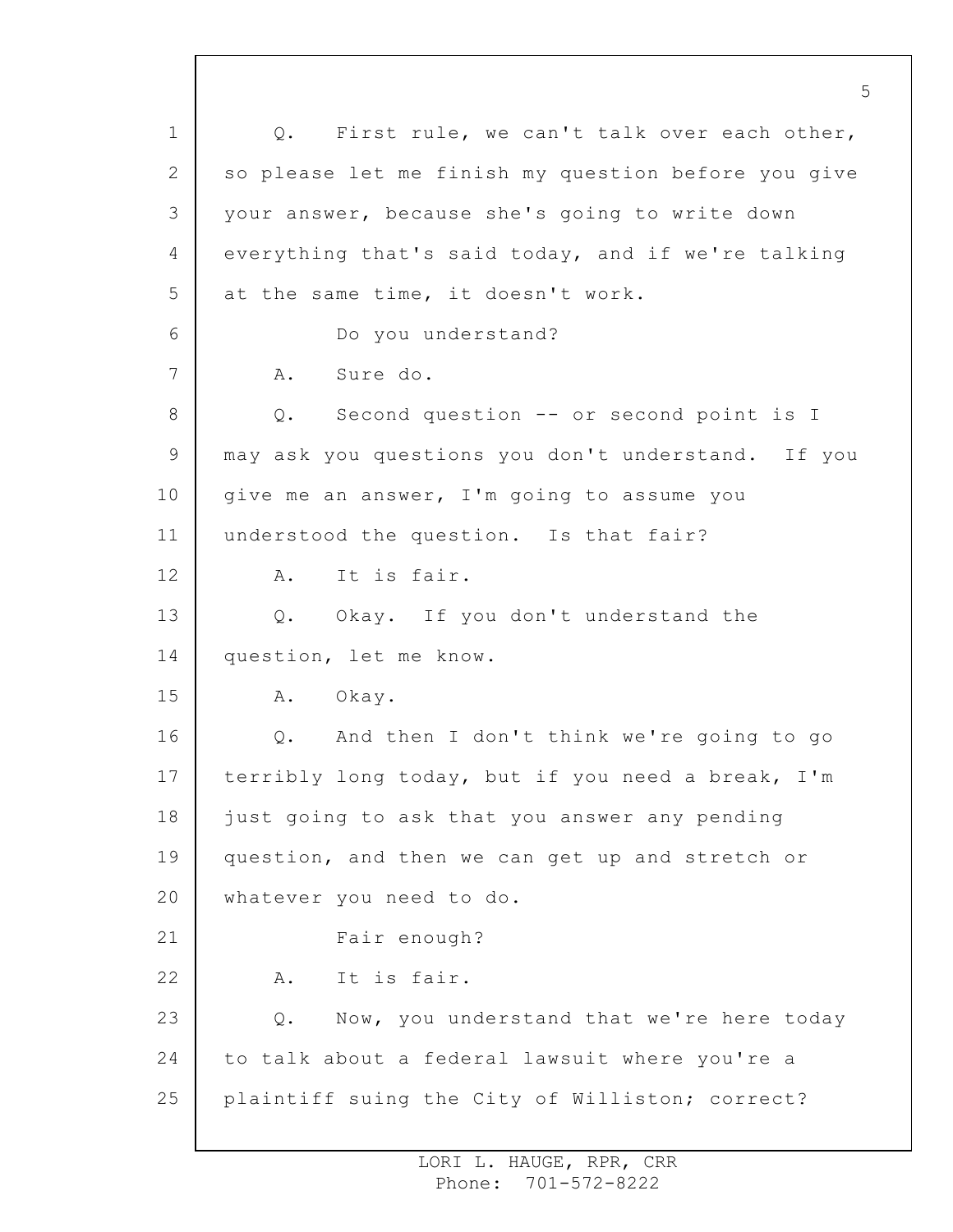1 2 3 4 5 6 7 8 9 10 11 12 13 14 15 16 17 18 19 20 21 22 23 24 25 6 A. That is correct. Q. And as we introduced ourselves prior, my name is Brian Schmidt. I represent the City of Williston in this lawsuit. Do you understand? A. I do understand. Q. Now, is it correct that you've never been personally issued a citation for violation of the City's pit bull ordinance? A. That is correct. Q. But your daughter was; right? A. My daughter was, and I paid her fine. Q. And your daughter's name is Reannan? A. Reannan. Q. Reannan? A. (The deponent nodded affirmatively.) Q. That citation was issued in February of 2020. Does that sound about right? A. Yes. Q. Do you recall the circumstances that - that led to Reannan's citation? A. Vaguely, because I was out of town. Q. And what's your understanding? A. She was at my house babysitting. She was dropping the kids off, and the puppy got out of the car, and, apparently, she went to go get the dog,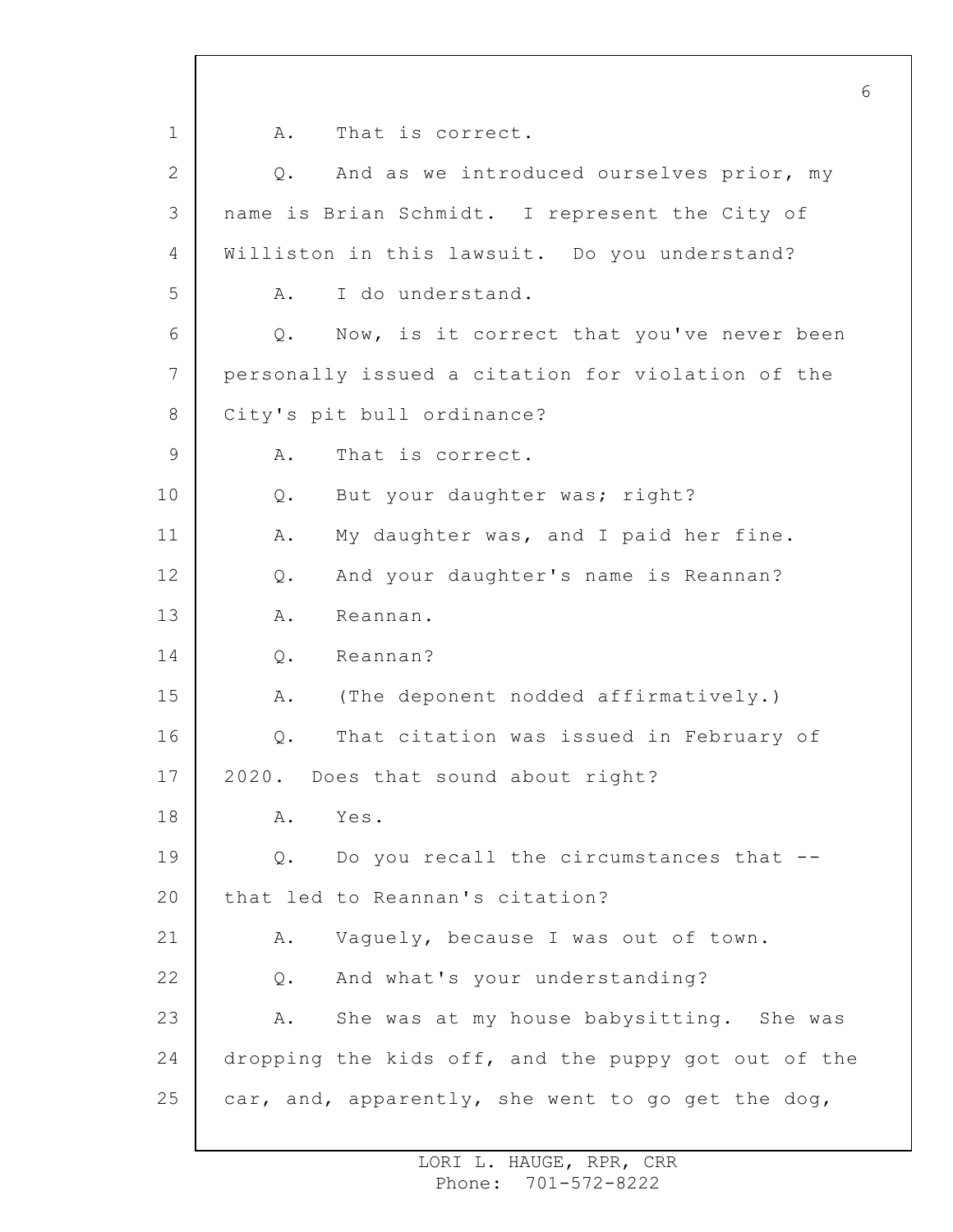1 2 3 4 5 6 7 8 9 10 11 12 13 14 15 16 17 18 19 20 21 22 23 24 25 7 and the dog was taken to the police department. Q. And she received a citation after she went to the police department to get the dog? A. That is what she said, yes. Q. Do you know whether your daughter hired an attorney to represent her with respect to the pit bull charge? A. Me and my husband did, yes. Q. Okay. So you and your husband hired an attorney for your daughter with respect to the pit bull charge; correct? A. Yes. Q. So you were involved in the process of selecting the attorney? A. Yes. Q. And then ultimately, your daughter entered into a guilty plea with respect to the pit bull ordinance violation; correct? A. I'm not really positive. I did not go to the court hearings. Q. So whatever happened in court, you don't have any firsthand knowledge of; is that fair? A. No. I was not there. Q. Did you pay your daughter's fine, though? A. Yes, I did.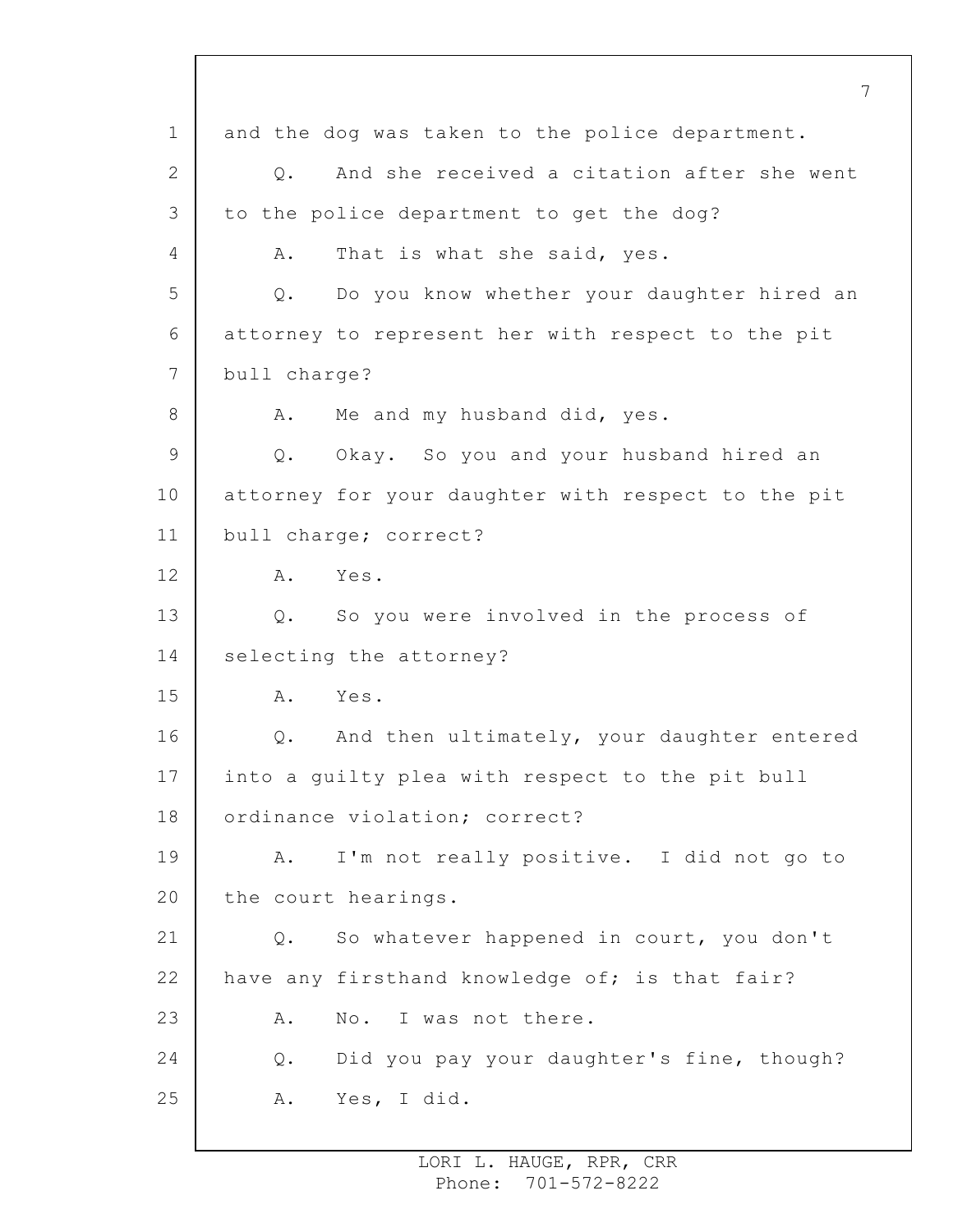1 2 3 4 5 6 7 8 9 10 11 12 13 14 15 16 17 18 19 20 21 22 23 24 25 8 Q. So you paid the attorney, too, I presume? A. Yes, I did. Q. So other than paying the attorney -- the attorney and paying your daughter's fine, did you assume any other financial responsibility with respect to your daughter's citation? A. The citation, no. Q. How about with respect to any plea? A. The plea? Well, when she pled guilty, it caused her not to be able to be in the city, and I had to, financially, find another babysitter. Q. Another babysitter for your kids? A. For my younger children, because she watched them, yes. Q. And whom did you find? A. Haille Ruth and Autumn -- her last name starts with an "F," and I can't pronounce it. Q. That's fine. Were there any other financial implications to you as a result of your daughter's citation and guilty plea? A. Other than having to find another babysitter. Q. Correct. A. No.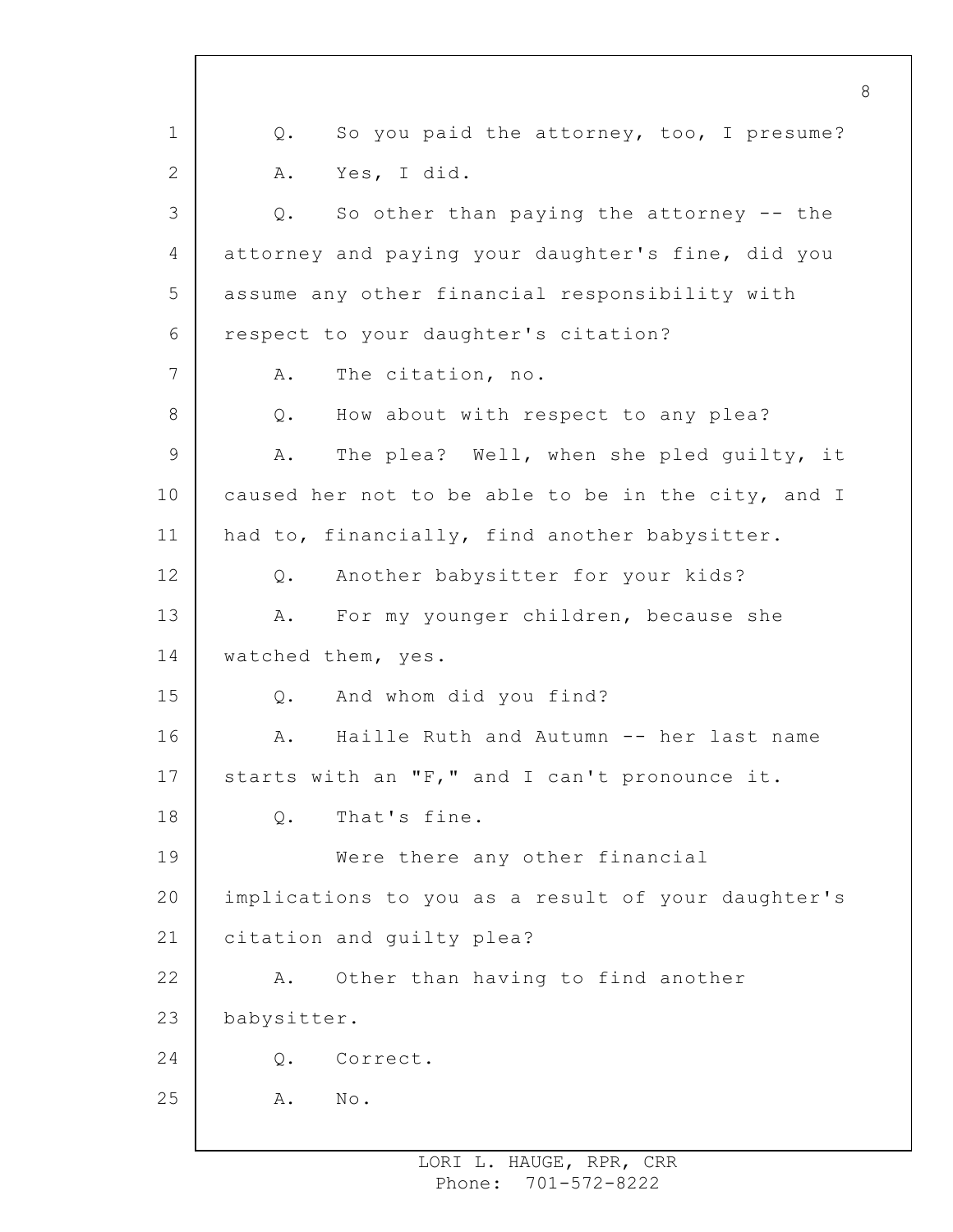9

1 2 3 4 5 6 7 8 9 10 11 12 13 14 15 16 17 18 19 20 21 22 23 24 25 Q. Were you aware of the City's prohibition on pit bulls prior to your daughter receiving a citation? A. No, I was not. Q. So fair to say that prior to February of 2020, you had no idea that the City of Williston had an ordinance that banned pit bulls? A. No, I did not. MR. SCHMIDT: Okay. This is going to be the -- MR. SUMMERLIN: All right. MR. SCHMIDT: -- I'll mark this part,  $so$   $-$ MR. SUMMERLIN: Start the confidential, attorneys'-eyes-only designation. (Confidential portion redacted in a separate transcript.) BY MR. SCHMIDT: Q. Do you currently live in Williston? A. I do. Q. How long have you lived in Williston? A. In the city limits or in the county? Q. Well, let's start with the county, and then we'll go to the city. A. 2015. Let's see. Somewhere around there.

> LORI L. HAUGE, RPR, CRR Phone: 701-572-8222 **CONFIDENTIAL - ATTORNEYS' EYES ONLY**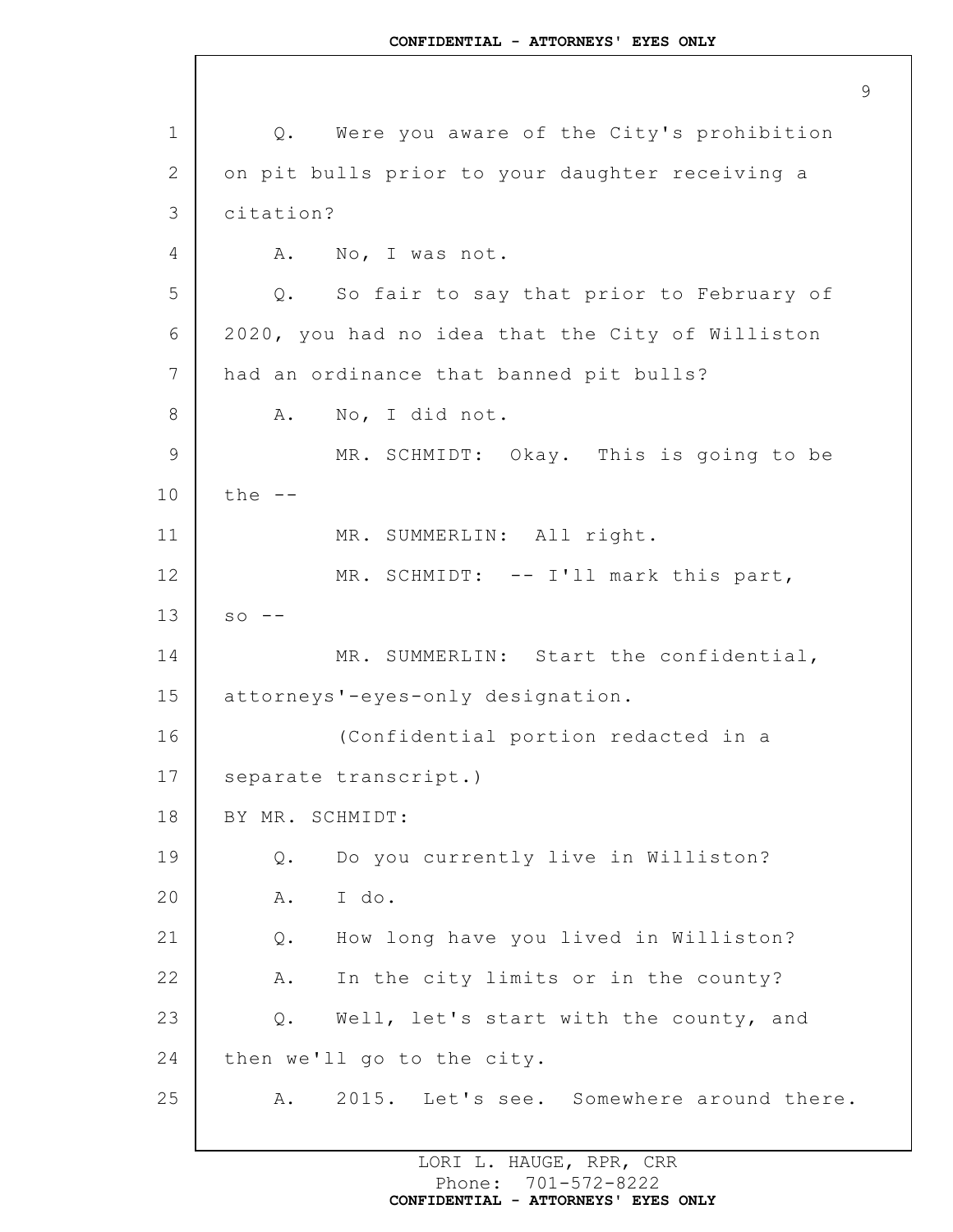1 2 3 4 5 6 7 8 9 10 11 12 13 14 15 16 17 18 19 20 21 22 23 24 25 Q. So you moved to Williams County in 2015, and you lived outside of the city limits of Williston? A. Yes. Q. Okay. And then I presume, based on your answer before, that you moved into the city limits of Williston at some point after 2015. Is that correct? A. Correct. Q. And when was that? A. 2018. Q. And do you currently reside in the city - within the city limits of Williston? A. I do. Q. Do you currently own any dogs? A. I do not. Q. Do you have any dogs that reside at your home? A. I do. Q. But they're not your dogs? A. No, they're not. Q. Whose dogs are they? A. They are Reannan's. It is one dog. Q. Do you know the breed of that dog? A. An American bully.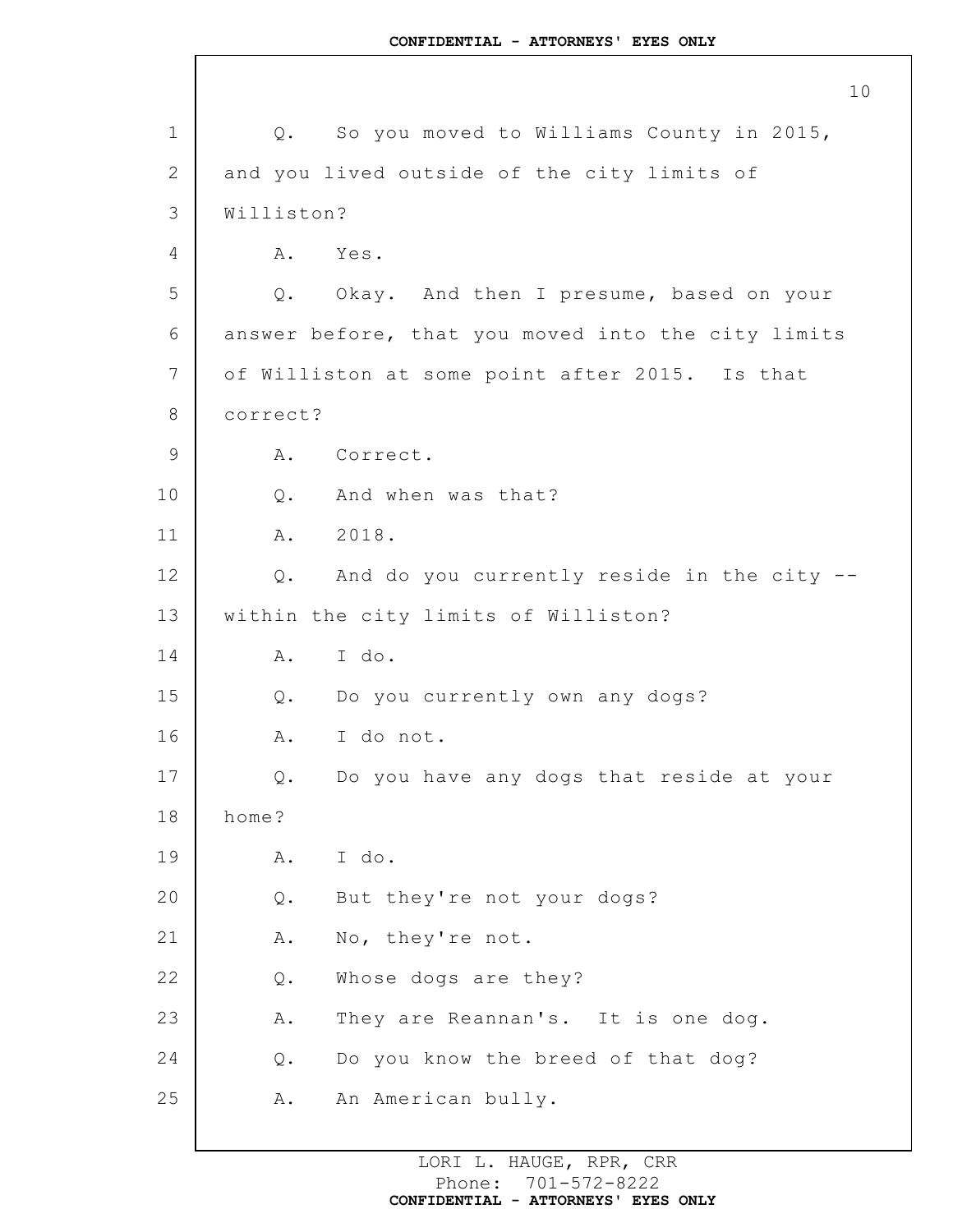1 2 3 4 5 6 7 8 9 10 11 12 13 14 15 16 17 18 19 20 21 22 23 24 25 Q. Is that the same dog that was the subject of the citation that Reannan got? A. Yes. MR. SCHMIDT: Okay. That will be the end of the -- MR. SUMMERLIN: Okay. MR. SCHMIDT: -- that part of it. (End of confidential portion.) BY MR. SCHMIDT: Q. Now, I understand that after your daughter received a citation, that you undertook some steps in an attempt to change the City's pit bull ordinance. Is that correct? A. Clarify "steps" for me. Q. Did you do anything to try to get the ordinance changed after your daughter received her citation? A. Yes. Q. Okay. What -- what did you do? A. I gathered a petition. Q. Okay. Anything else? A. I met with the city council and -- to try to talk to them after -- after the petition. Q. Okay. Did you work with any members of the community at all?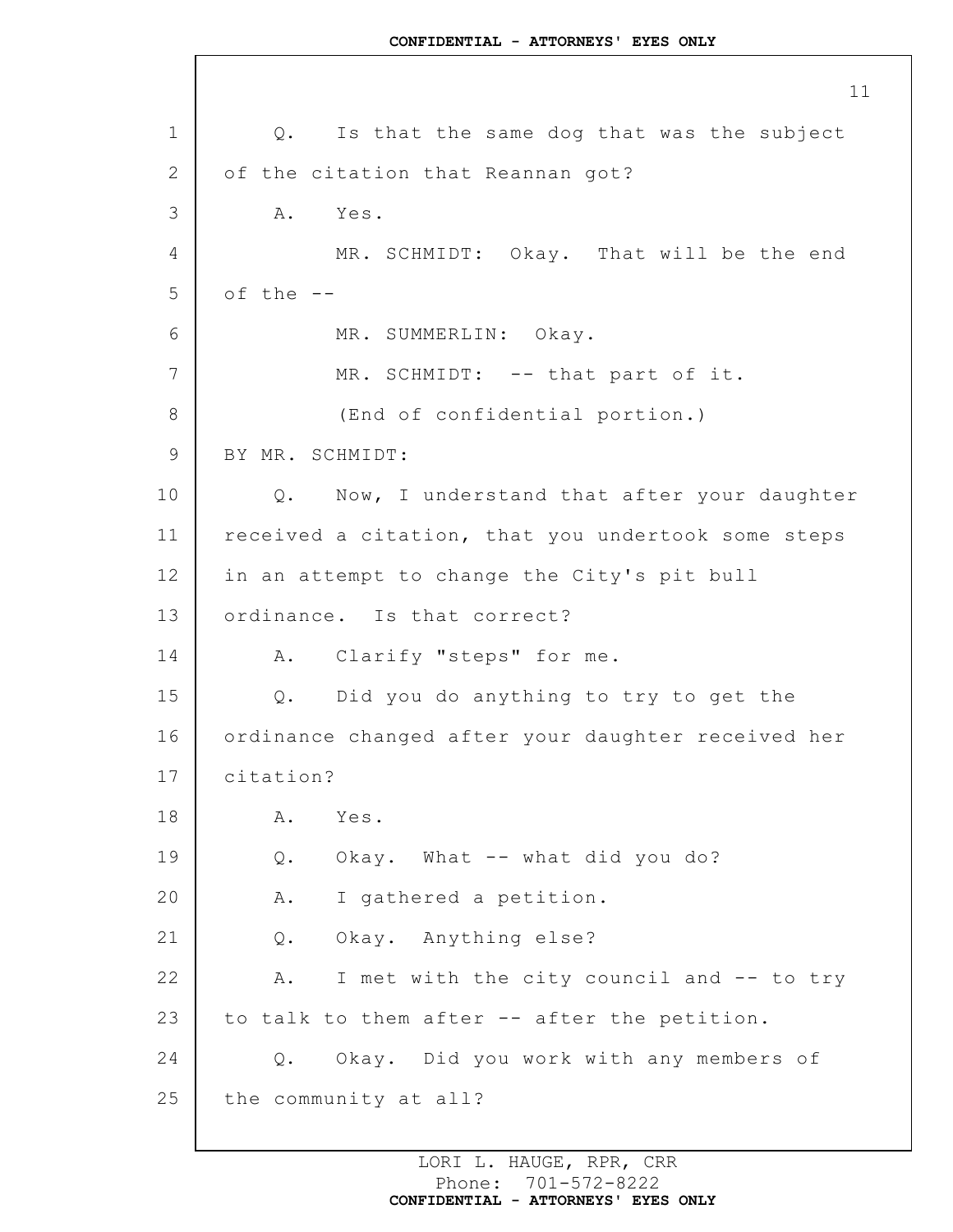1 2 3 4 5 6 7 8 9 10 11 12 13 14 15 16 17 18 19 20 21 22 23 24 25 12 A. I did. Q. Was Jyl Albertson one of those individuals? A. She was. Q. What about Lynette Cole-Perea? A. I do not know her. Q. Other than Jyl, was there anyone else in the community that you worked with, outside of the city commission and city representatives? A. What do you mean by "working with"? Q. Did you consult with anybody about, "I need to get petitions," or, "Should I go to talk to someone at the City?" Anybody that you consulted with outside of a government official? A. Yes. Q. Okay. Who were they? A. I contacted the capitol down in Bismarck to ask how a petition needs to be started -- Q. Okay. A. -- a formal petition, and then I emailed -- I don't -- I think it -- I don't know the exact name. I'm not sure of it. I just googled some stuff on, you know, how to start a petition, and I just kind of emailed some stuff to see who needs to start the petition and why it --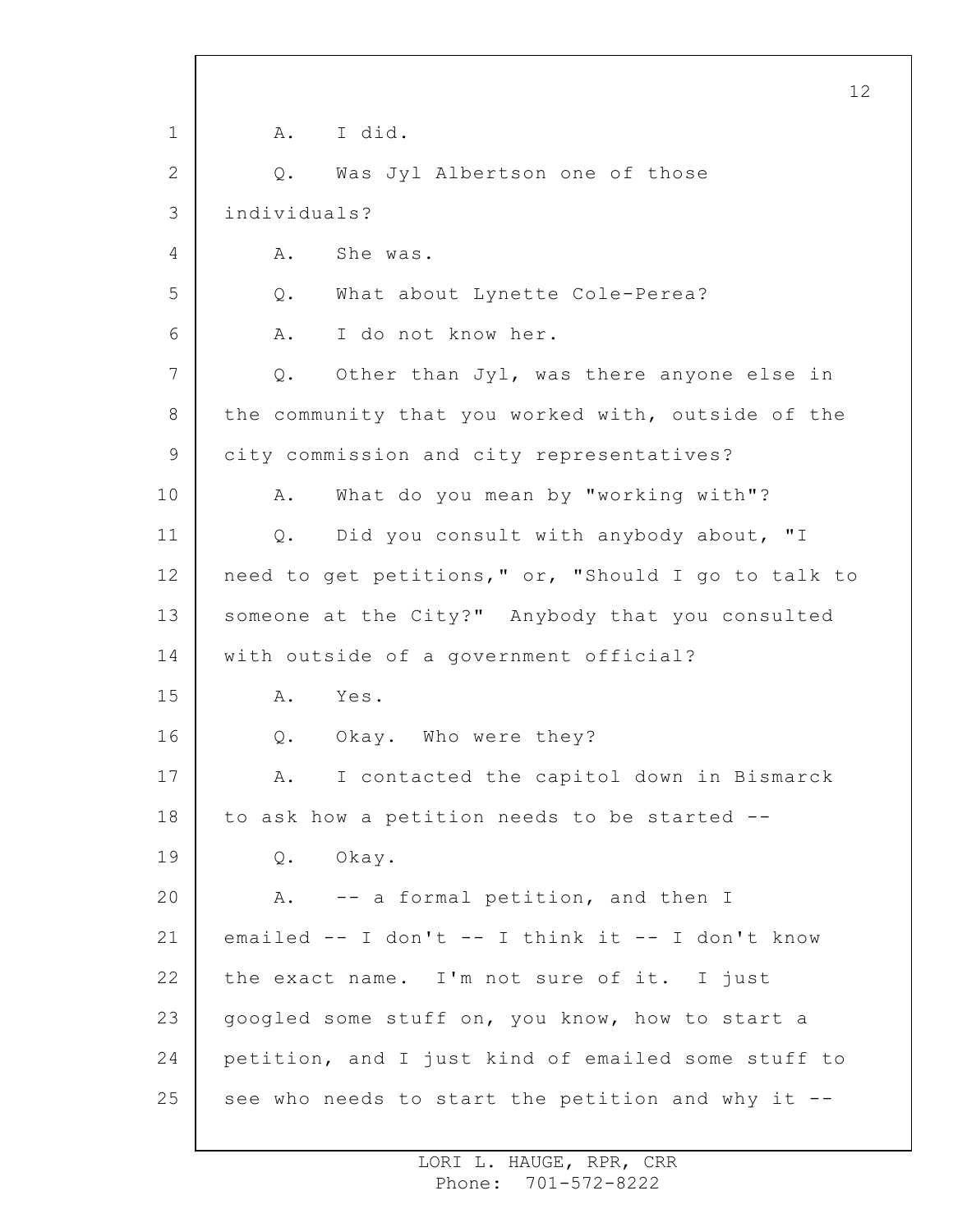1 2 3 4 5 6 7 8 9 10 11 12 13 14 15 16 17 18 19 20 21 22 23 24 25 13 what the in  $-$  you know, details need to be done. Q. Do you know whom you spoke with at the capitol in Bismarck? A. I do not. I don't remember. Q. Do you know if it was the secretary of state's office or what office you spoke with? A. I'm really unsure at the moment. Q. Okay. You said you did a -- a Google search. Was the purpose of your Google search just to find out more information about, "How do I start a petition to change a law?" A. It was just a petition for an ordinance. Q. Okay. So you're looking at changing a city ordinance? A. (The deponent nodded affirmatively.) Q. And your search was specific to that issue; is that fair to say? A. That is fair to say. Q. Did you also reach out to Dave Tuan with the City of Williston? A. I did. Q. And what was the point -- what was your intent, I guess, in reaching out to Mr. Tuan? A. To talk to the city council about their ordinance and how we could potentially better their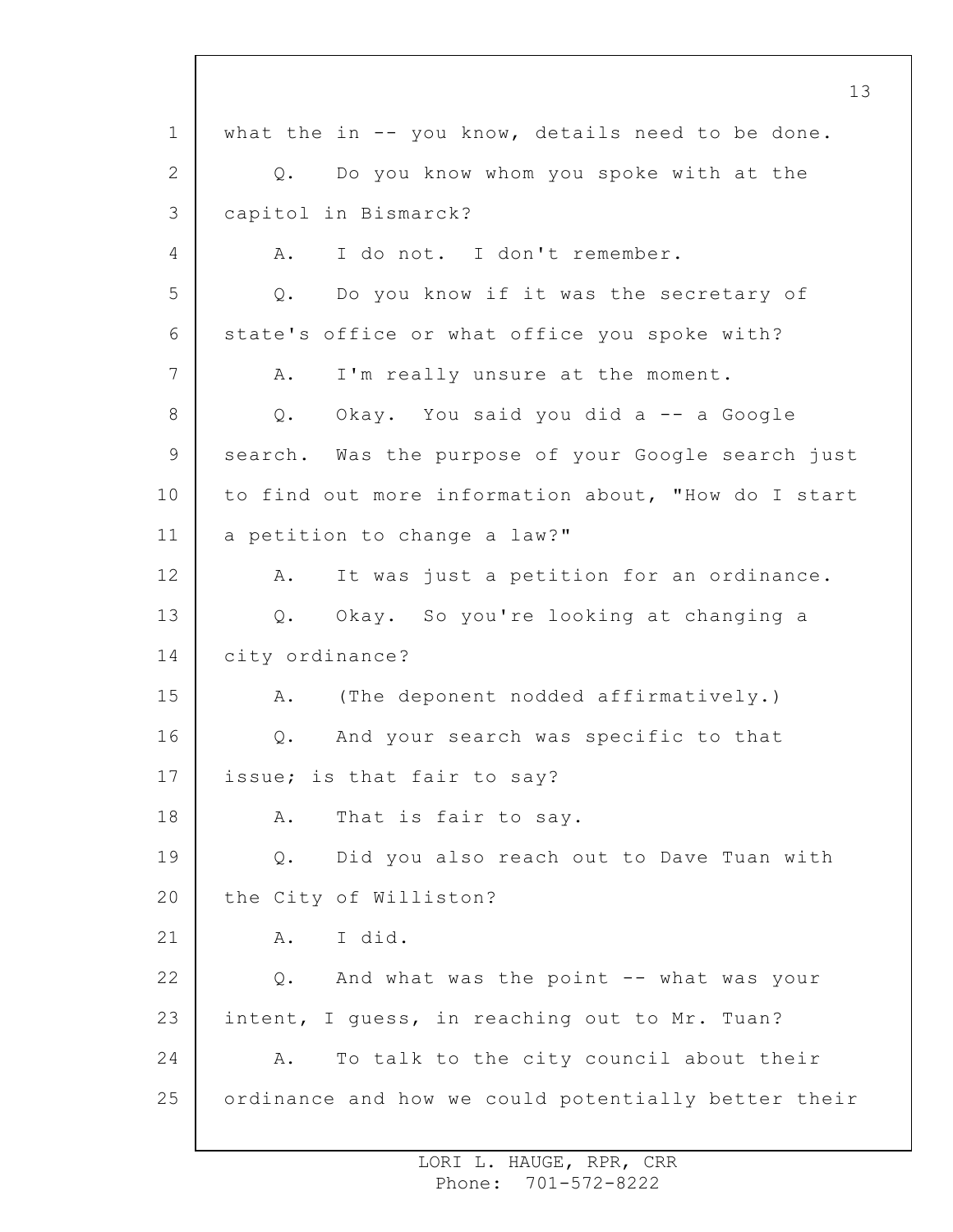1 2 3 4 5 6 7 8 9 10 11 12 13 14 15 16 17 18 19 20 21 22 23 24 25 14 ordinance. Q. Now, you previously indicated that you worked with Jyl Albertson some throughout this process as well; right? A. Yes. Q. Can you just explain to me what your work with Ms. Albertson all entailed? A. We just collaborated on the petition, what sounded good/what didn't, before we got it together, and then we agreed on days that we would meet in the park for people to sign the petition. Q. And when you say "what sounded good and what wouldn't," what are you talking  $-$ -A. Wording.  $0. - -$  about? Wording on the petition? A. Yes. Q. Do you recall what you ultimately put on that petition? A. Verbatim, I do not. Q. Just generally. A. Generally, just how the BSL was not really good for the city and the citizens; just some general language about how BSL was, you know, like, discriminating against dog breeds.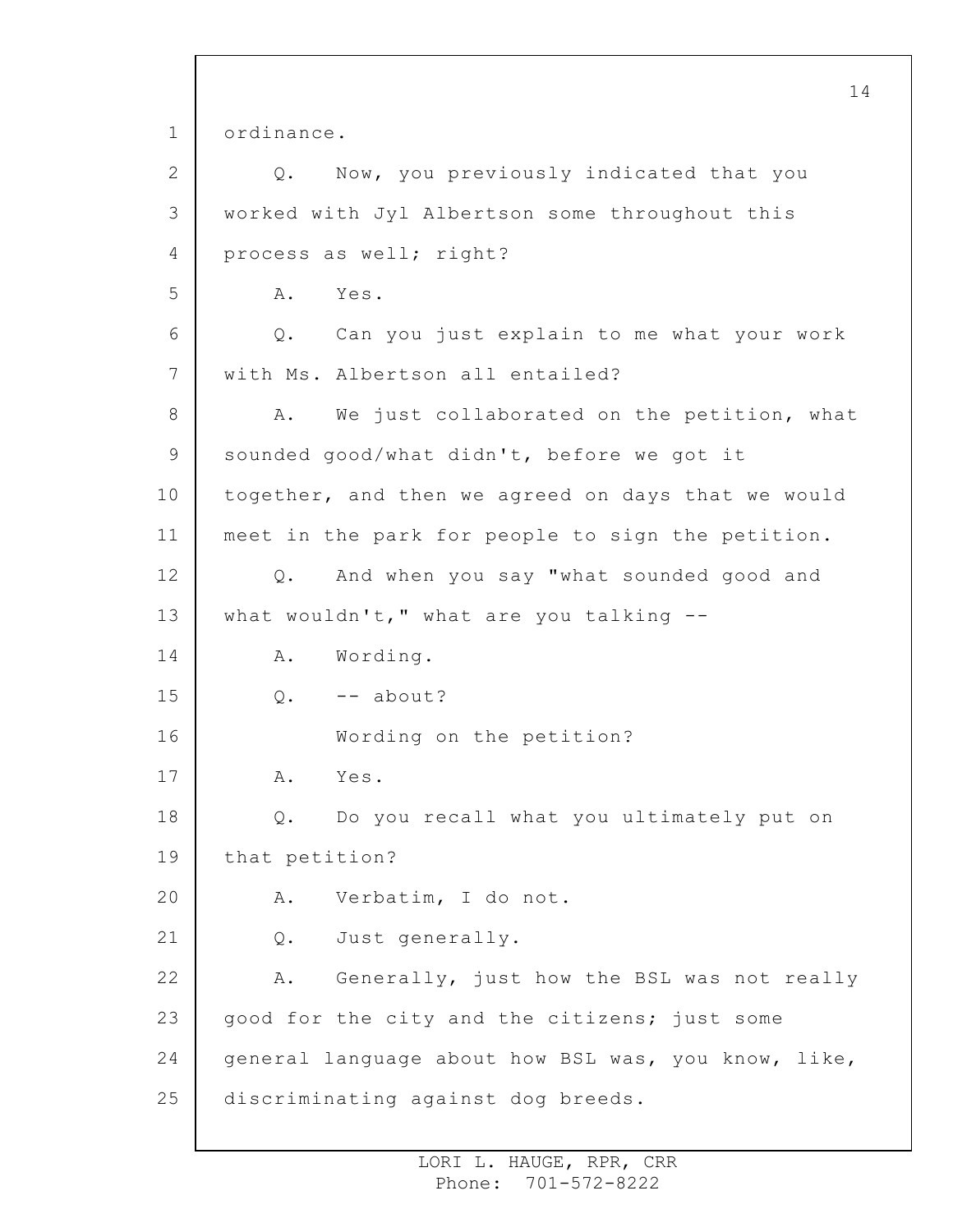1 2 3 4 5 6 7 8 9 10 11 12 13 14 15 16 17 18 19 20 21 22 23 24 25 Q. Okay. So it was your -- it probably still is. It's your opinion that -- And when I say "BSL," we mean breed-specific legislation; right? A. Yes. Q. -- that BSL is not good for the city? A. That is my opinion. Q. Okay. Why -- why do you believe it's not good for the city? A. Personal opinion is all dogs tend to act the same. It's not just a breed that acts a certain way. Q. And that's based off your own personal experiences? A. That is. Q. Are there any other ordinances that you feel are not good for the city? A. I haven't really looked through all of the ordinances in the city. They haven't really caused me anything to look through them to see. Q. Nothing's come to your attention that warranted you exerting effort to try to change; fair to say? A. There is one. Q. Okay. Which one is that?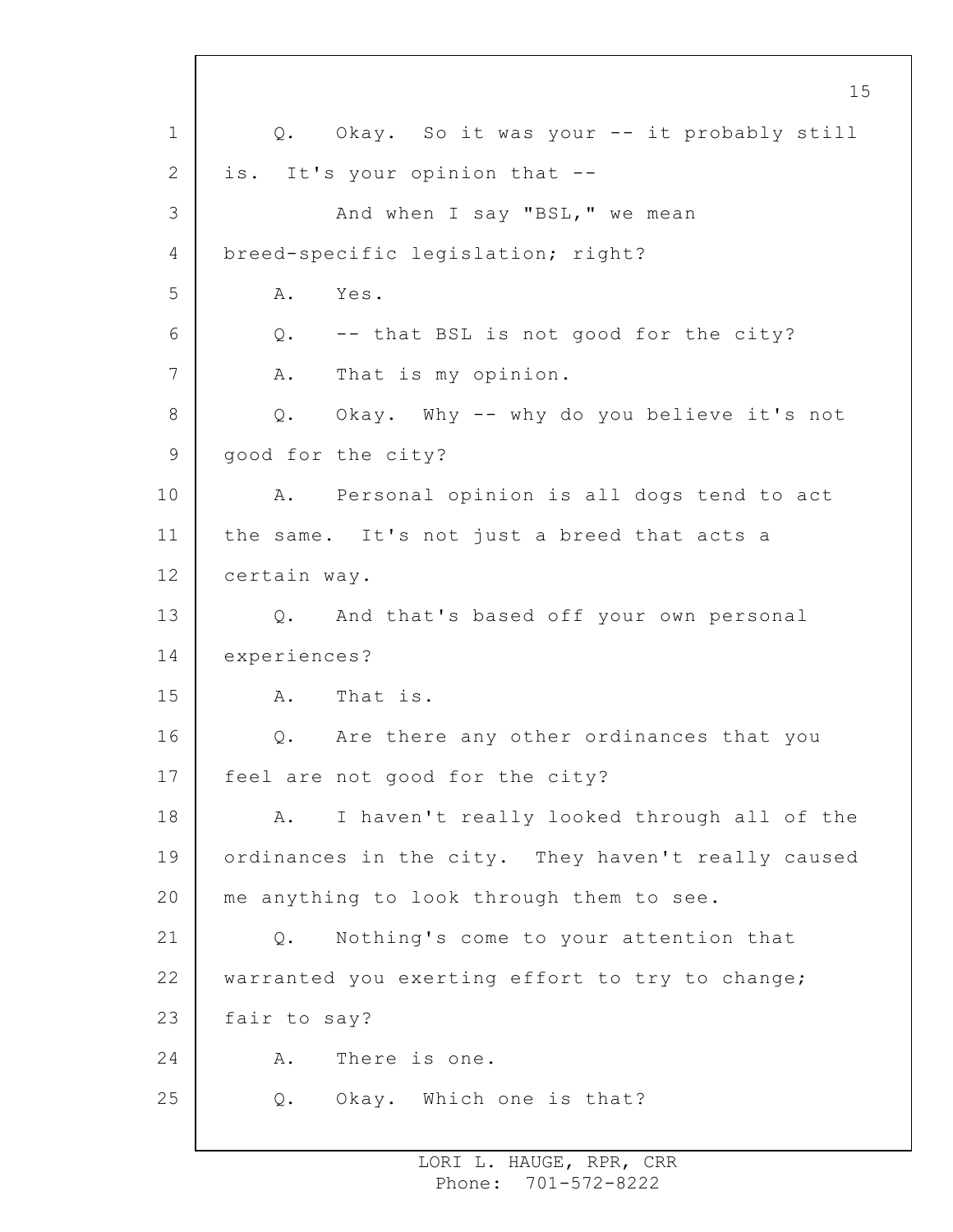1 2 3 4 5 6 7 8 9 10 11 12 13 14 15 16 17 18 19 20 21 22 23 24 25 A. The parking. Q. What -- what don't you like about the parking? A. You can't park for a -- over a 48-hour period without getting a ticket. Q. Do you think that's good for the city? A. For people that don't have adequate parking space in front of their home or a driveway, I don't think that it's fair. That is my opinion. Q. Okay. Okay. So you met with Jyl. You discussed what should go into this petition. Do you recall when these conversations with Jyl first started when this -- let me rephrase that. Do you recall when you first decided, I want to put a petition together about the pit bull ordinance? A. Yep. Jyl had posted something on Facebook about her situation, and that just sparked, Okay. This is enough. It's happened more than once. And so I reached out to her to see what she felt like we could do to better the community and the situation. Q. And do you recall approximately what month it would have been when you decided, Let's do the petition?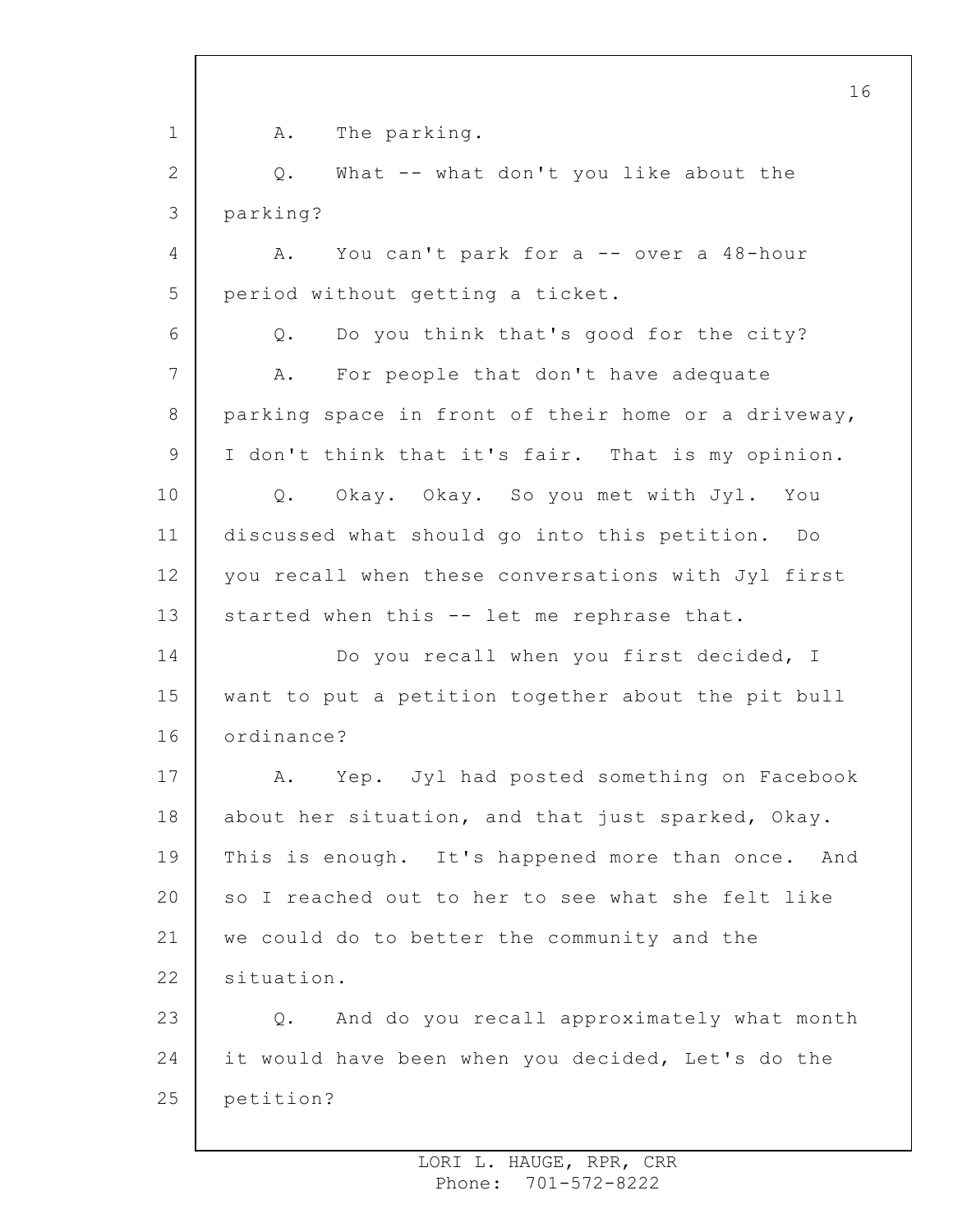1 2 3 4 5 6 7 8 9 10 11 12 13 14 15 16 17 18 19 20 21 22 23 24 25 17 A. I am not sure of the exact month. Q. Was it snowy? Was there -- was it warm? Was that -- what season? MR. SUMMERLIN: It's North Dakota. It's always snowy. What, like, two months out of the year? THE DEPONENT: I worked a whole bunch, so I -- I want to say, no, there was no snow. BY MR. SCHMIDT: Q. Okay. So either spring or summer, likely, somewhere in that -- A. Yes. Q. -- time frame? Okay. MR. SUMMERLIN: How many total weeks is that? Like, three? BY MR. SCHMIDT: Q. That would have been of 2020? A. I'm not really good with dates, but -- Q. Okay. A. -- I assume. Q. Was it last summer or the summer before? A. It was definitely not last summer. Q. Okay. It would have been after your daughter got cited; right? A. Yes, it was after.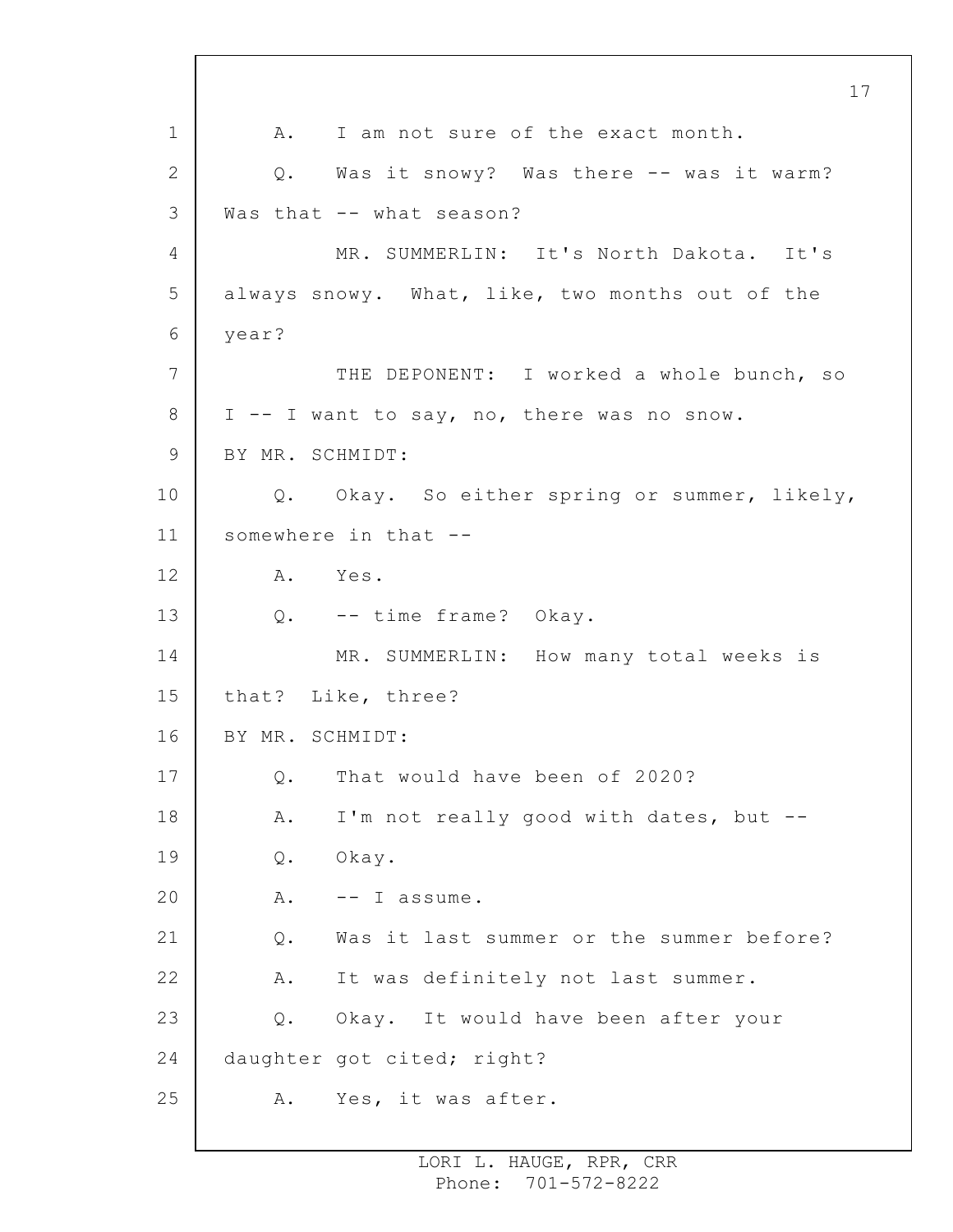1 2 3 4 5 6 7 8 9 10 11 12 13 14 15 16 17 18 19 20 21 22 23 24 25 18 Q. Okay. And it wasn't last summer? A. No, it was not last summer. Q. Okay. So 2020? A. Yes, I -- Q. Okay. I'm not trying to trick you. I'm just trying to get a time frame. A. That's -- that's fine. Q. So Jyl posts something on Facebook. You see it. You think, Okay. There's a problem here. I'm a citizen. I want to address this problem. Is that fair? A. That is fair. Q. And you -- at some point, you reached out to the State; right? A. Bismarck, yes. Q. State capitol, state -- A. Yes. Q. -- state government. And you said -- and you contacted them and said, "How can I get a petition started?" A. Correct. Q. And you got some information from them, I take it? A. I did. Q. Okay. What did they tell you?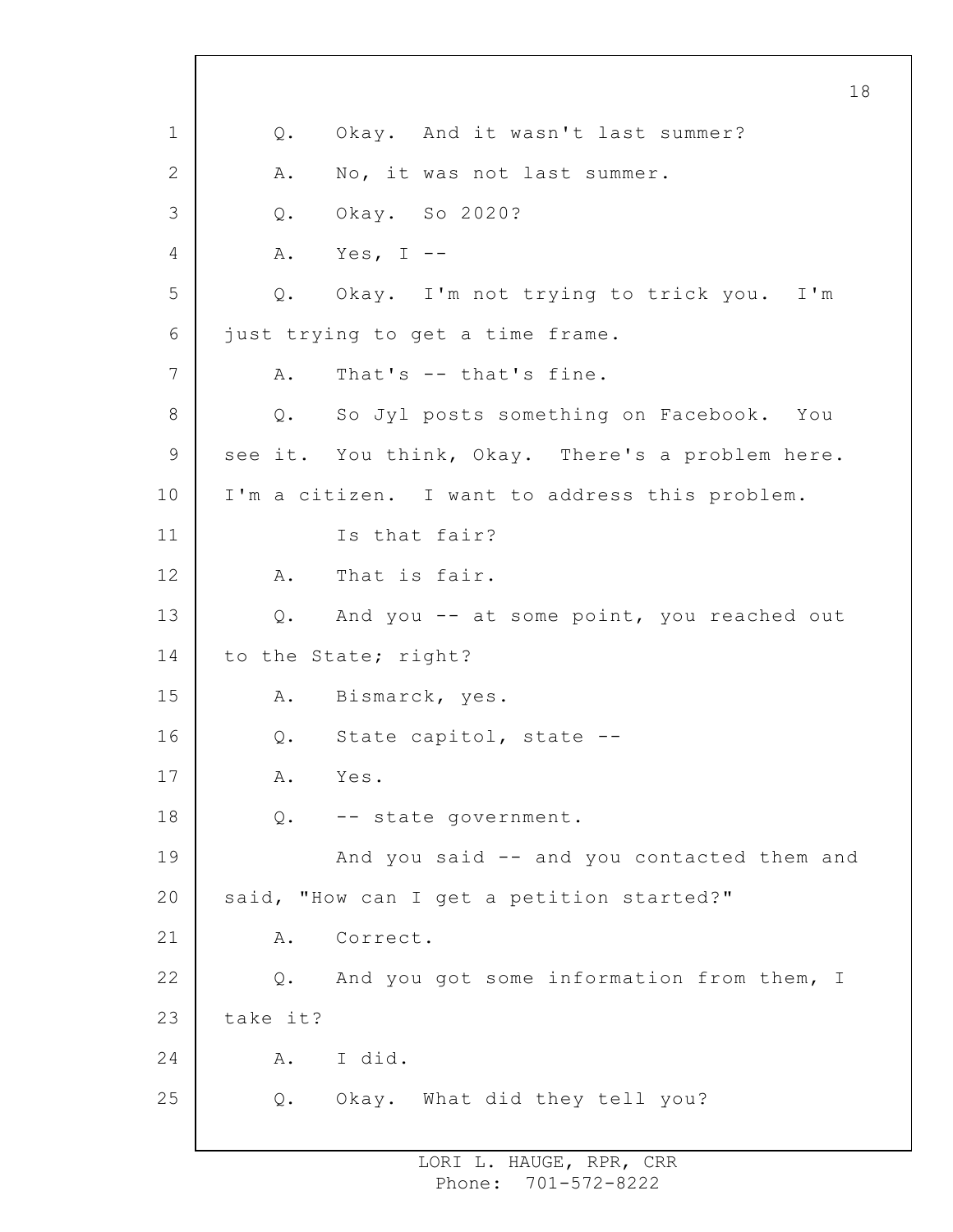1 2 3 4 5 6 7 8 9 10 11 12 13 14 15 16 17 18 19 20 21 22 23 24 25 A. They told me that to change an ordinance, it needed to be a formal petition, that it had to collect so many signatures based on however many people voted the previous year, something to that nature, and so that's how we started it. Q. Okay. And I suppose you worked with Jyl to put the language of that petition together. Right? A. Yes. Q. Then you started collecting signatures; right? A. We did. Q. And that happened over this course of the summer of 2020 -- spring, summer, even, maybe, fall of 2020? A. Yes. Yes. Q. And you also contacted Dave Tuan with the City; right? A. I did. Q. And at least your initial intent was to try to get some more information so you could go and speak to the city commission; right? A. Mm-hmm (nodding affirmatively). Q. Why did you want to speak to the city commission?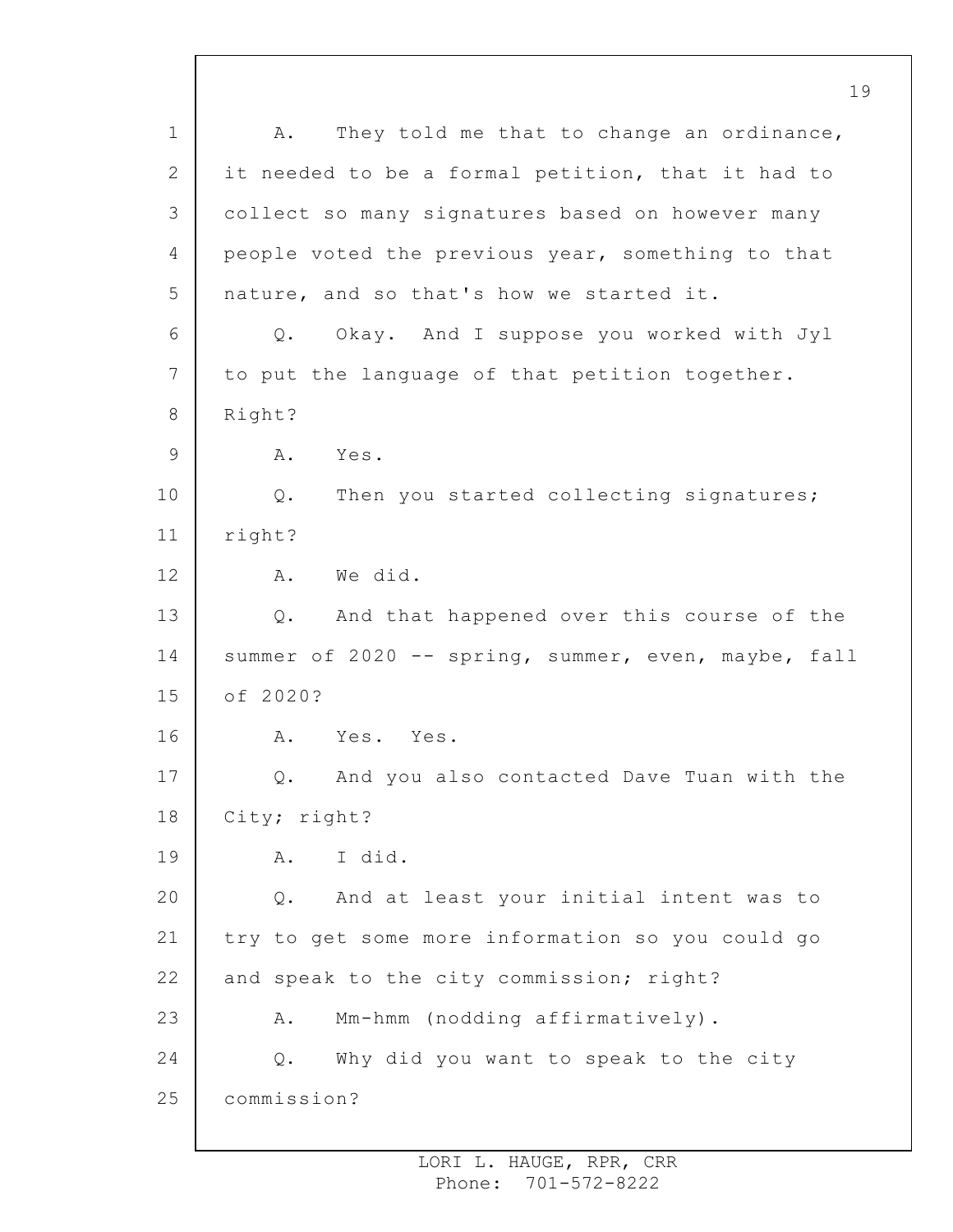1 2 3 4 5 6 7 8 9 10 11 12 13 14 15 16 17 18 19 20 21 22 23 24 25 A. Just to see about their ordinance and see what we could do to make it a better ordinance for the city. Q. And you were ultimately allowed to speak at a commission meeting about the pit bull -- A. Eventually -- Q. -- ordinance; right?  $A.$  -- I was. Q. And that was in September of 2020, roughly? A. September or October, somewhere through there. Q. Okay. Tell me about that experience with presenting in front of the city commission. A. I was nervous. Q. Sure. A. I presented my little speech. I did have a PowerPoint. It did not get presented. Some - their screen or whatever was down. During my speech, Howard Klug, the mayor, did not look at me. He looked down the entire time. After that, a couple of the other councilmen asked me a few questions, and that was it, and then we left. Q. Did you give your PowerPoint to -- A. I did.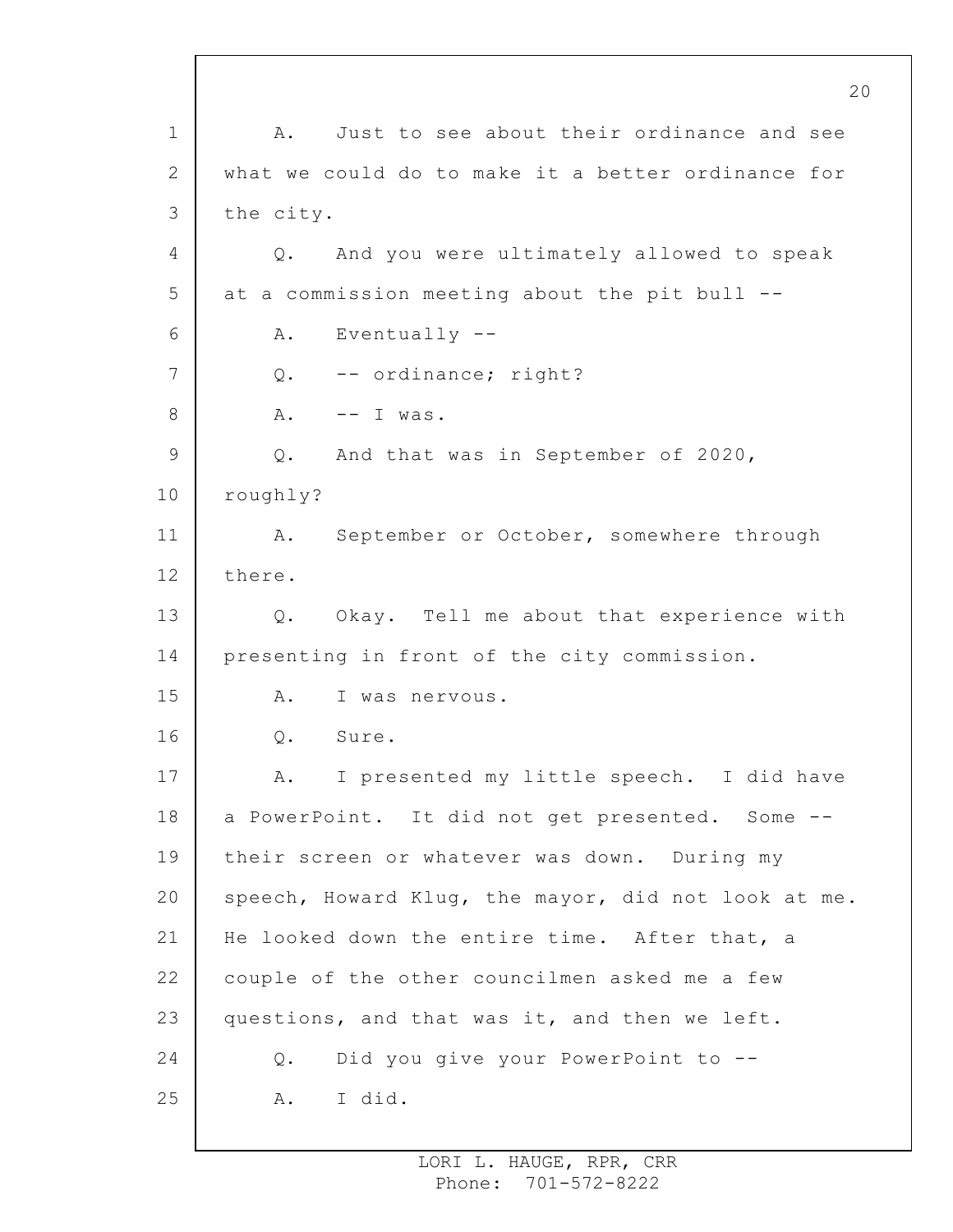1 2 3 4 5 6 7 8 9 10 11 12 13 14 15 16 17 18 19 20 21 22 23 24 25 Q. Was it to Dave Tuan or to somebody with the  $--$ A. I gave --  $Q. \t-- City?$ A. -- everything to David Tuan. Q. Okay. What did you do to prepare your PowerPoint presentation? A. I just gathered information off the internet. Q. Did you consult with anybody else, or was it just all your independent research? A. There was a lot of people that reached out to me to give me their opinions on what would look good being presented to the City. Q. And who were those people that aided you in preparing this? A. Ooh, there was a lot, so I can't recall everybody. There was the humane society. ReNae Vorgert, I want to say, is one of  $-$ - she was one of them, but she worked with the humane society previously. Just some other people within the city; Animal Farm Foundation; Al Schmidt, which is the police chief of Berthold. Those are the, really, ones that I can really remember because there was a whole lot.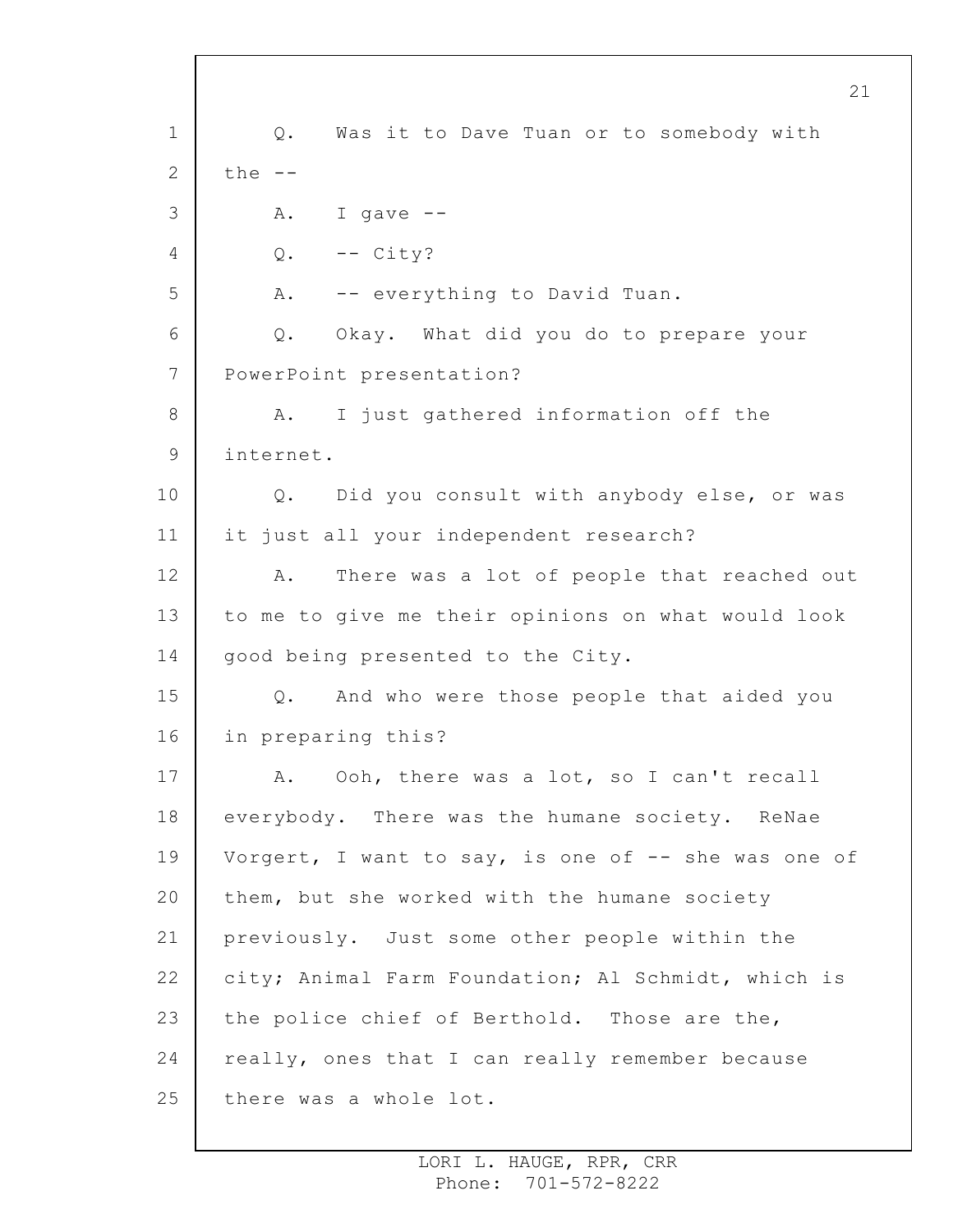1 2 3 4 5 6 7 8 9 10 11 12 13 14 15 16 17 18 19 20 21 22 23 24 25 Q. Did you contact them, or did they contact you? A. They contacted me. Apparently, after they cir -- the circulation of the petition got around, they got -- they contacted me, questioning me about my petition. Q. Did you actually prepare the PowerPoint yourself, or did one of those groups prepare it and then just send it to you? A. I did. Q. So at the end of the day, the PowerPoint that was given to the City was your work product? A. It was. MR. SCHMIDT: Okay. Let's take a look at it. We'll mark this as Suckley Exhibit 1. MR. SUMMERLIN: Thank you. (Deposition Exhibit Number 1 was marked for identification by the court reporter. There was a discussion off the record. Mr. Summerlin left the conference room at 11:12 a.m.) BY MR. SCHMIDT: Q. Okay. So what you have just been given is Suckley Exhibit 1. Do you see that? A. I do. Q. And in the bottom right-hand corner right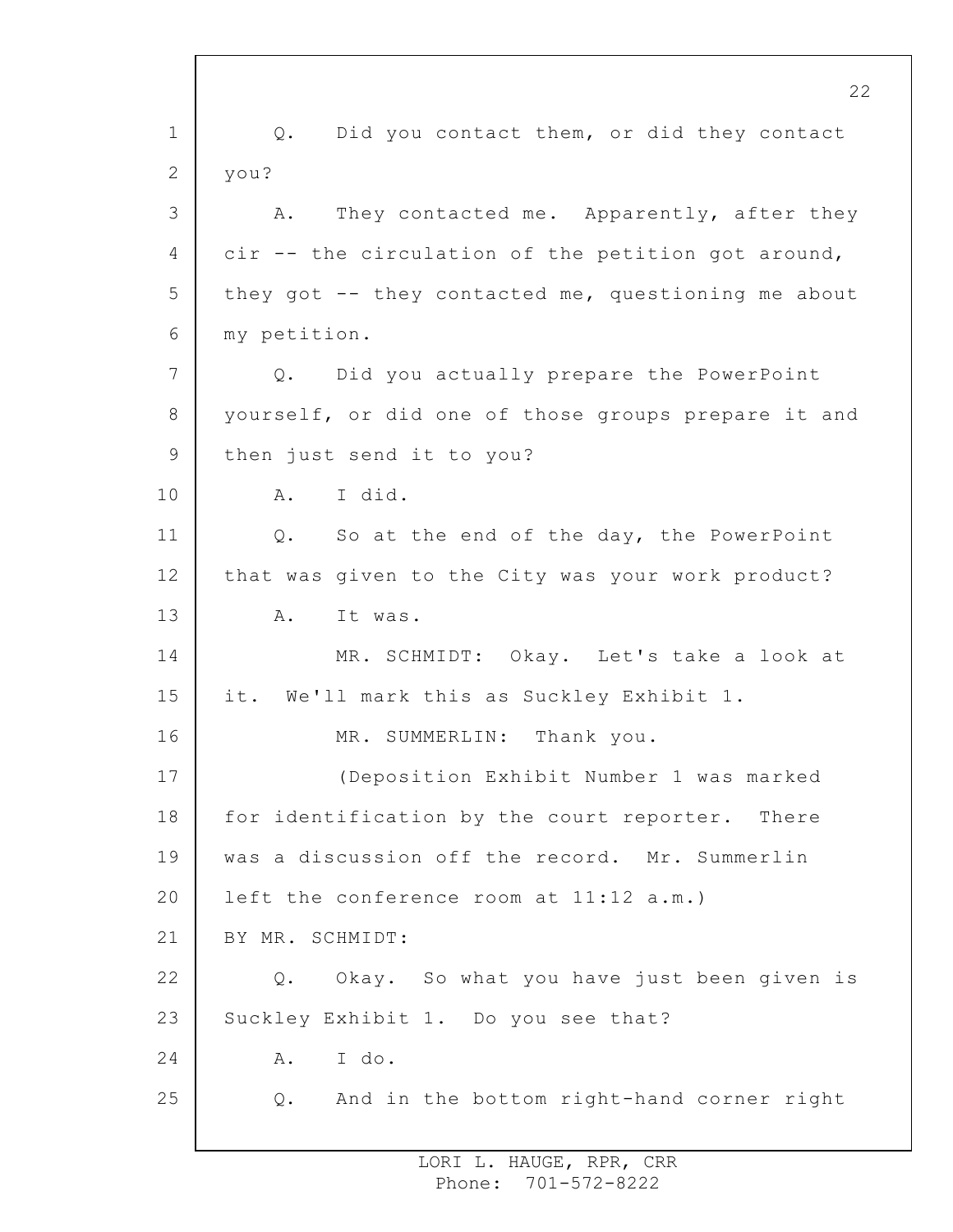1 2 3 4 5 6 7 8 9 10 11 12 13 14 15 16 17 18 19 20 21 22 23 24 25 below the PowerPoint slide, do you see where it says City 815? A. I do. Q. And if you turn to the very back of this packet -- A. (The deponent complied with Counsel's request.) Q. -- do you see the number City 826? A. I do. Q. Is this the PowerPoint presentation that you compiled to present to the City of Williston? A. Yep (nodding affirmatively). Q. Okay. So I have a few questions for  $y \circ u$  --A. Okay. Q. -- about it. Let's turn to page 816. So the second page of Suckley Exhibit 2 [sic]. A. Mm-hmm. Q. You have "Fargo Ordinance 12-0117," and then you have  $a - - a$  link, and it says, "Repealed in 2004." Did you do that research yourself to come up with that? A. Yep. That was part of my Google search. Q. Okay. And do you know how that ordinance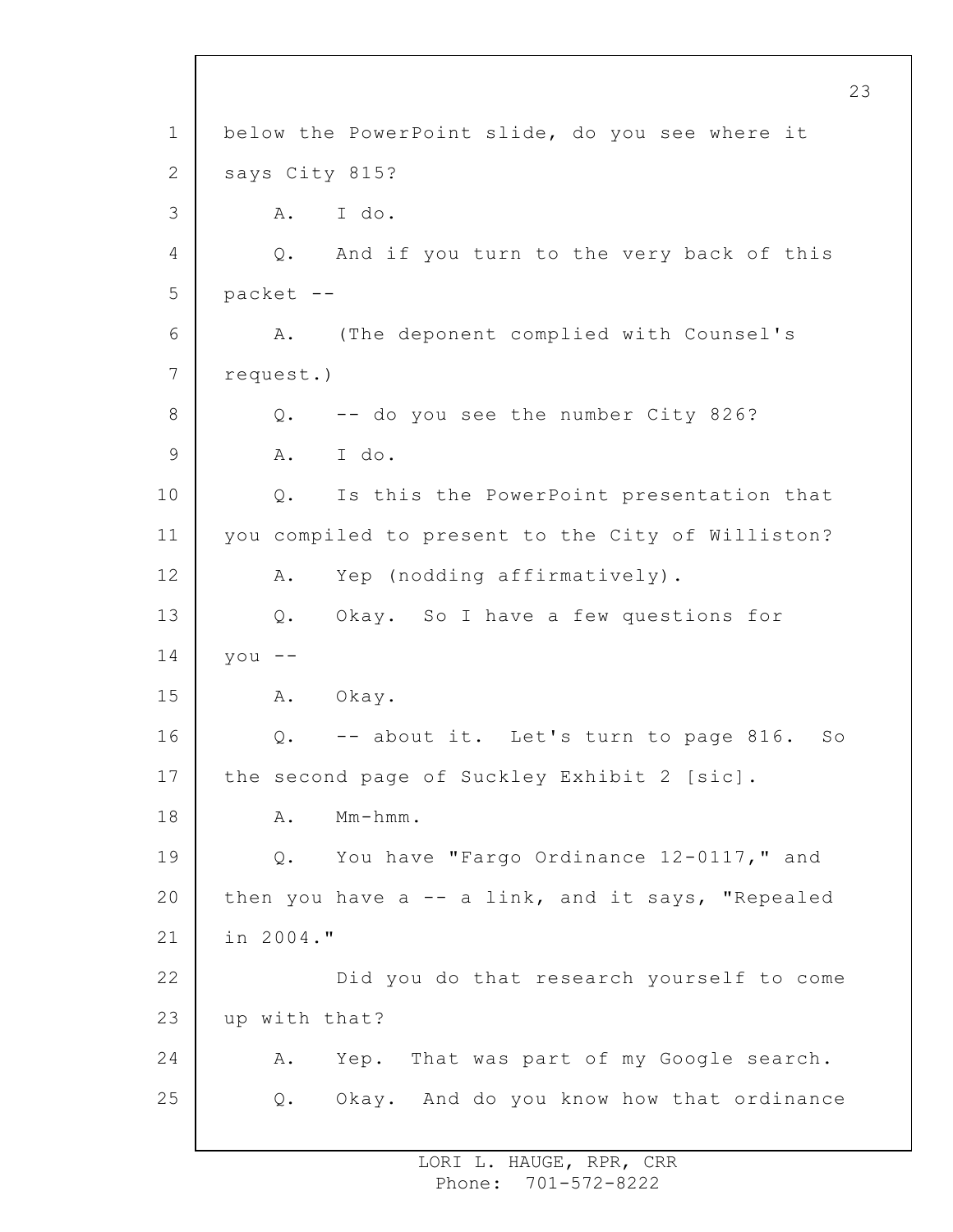1 2 3 4 5 6 7 8 9 10 11 12 13 14 15 16 17 18 19 20 21 22 23 24 25 was repealed? Was that done by the city commission? A. I did not look into it. All I did was look for the ordinances. Q. And is -- that link that you have, is that the link that shows that the ordinance was repealed? A. That is the link to the ordinance. Q. Okay. Now, if you flip the page to  $City 817 - -$ A. (The deponent complied with Counsel's request.) Q. -- looks like you did some -- some research in Bismarck, and I think in very faint font under "Prohibited Dogs," it reads "Repealed," and I presume it's faint because of the printing. A. Mm-hmm (nodding affirmatively). Correct. Q. So you did some research and found that the City of Bismarck repealed a pit bull ordinance as well? A. Correct. Q. Do you know how that ordinance was repealed? A. I do not. I just researched their ordinance.

24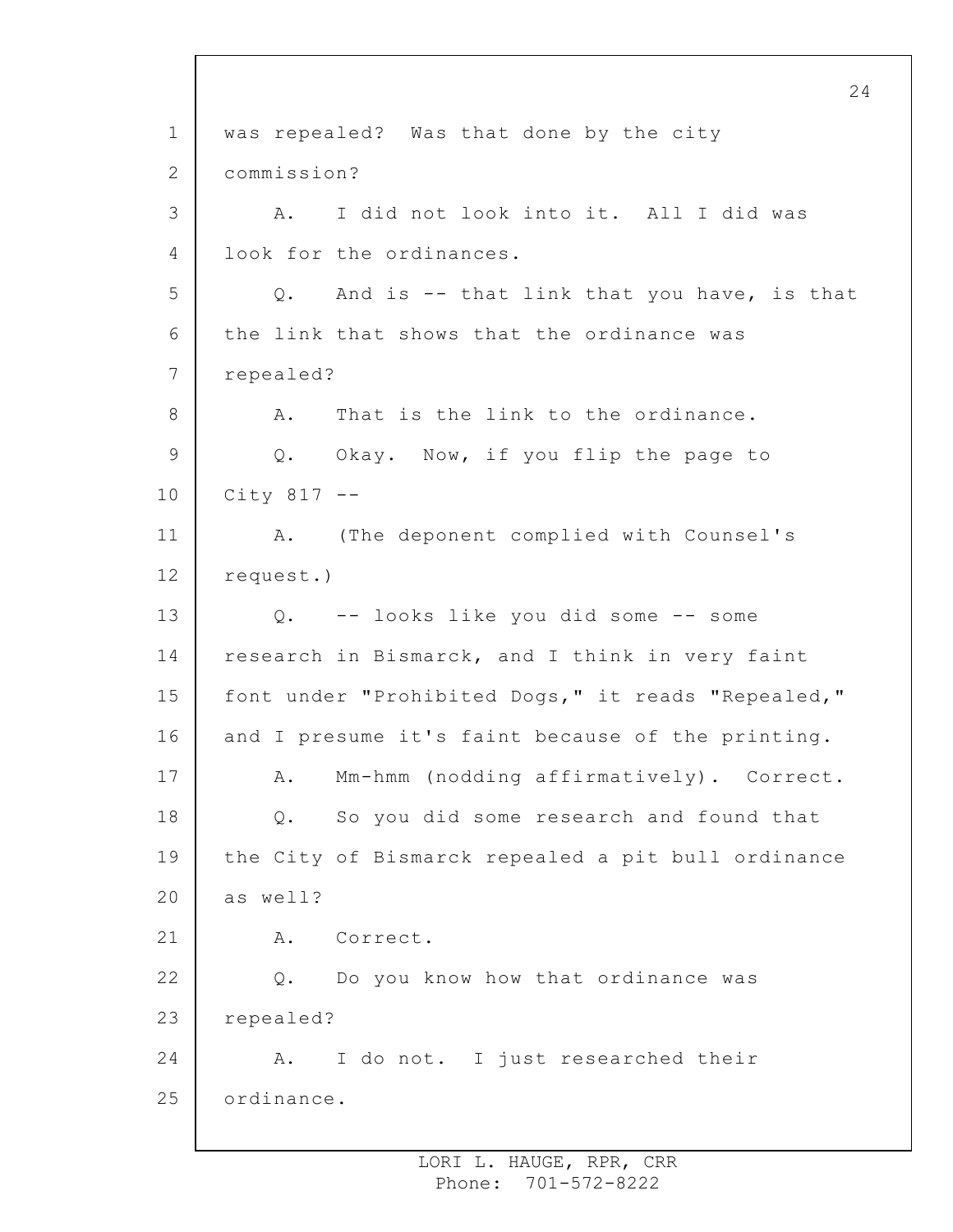1 2 3 4 5 6 7 8 9 10 11 12 13 14 15 16 17 18 19 20 21 22 23 24 25 25 Q. Okay. Flip the page to City 818. A. (The deponent complied with Counsel's request.) Q. And Dickinson. It appears that, at least based on your research, Dickinson had a pit bull ordinance at one time that was repealed -- A. Correct.  $0. - - in 2007?$ A. Correct. Q. And do you know how that was repealed? A. I do. Q. Okay. How was that ordinance repealed? A. That was repealed by -- I cannot remember her name. I did speak to one of the ladies at the animal control place about her -- about the ordinance and how it got repealed. The lady that helped get it repealed is no longer with Dickinson. I cannot remember the lady's name that works with the animal control shelter. We just spoke over the phone, and she told me how it happened and how her ordinance was, and I just went on their ordinance page and just print -- got their link. Q. Do you know if it was repealed by a city council or city commission vote, or was it done through a petition type of process?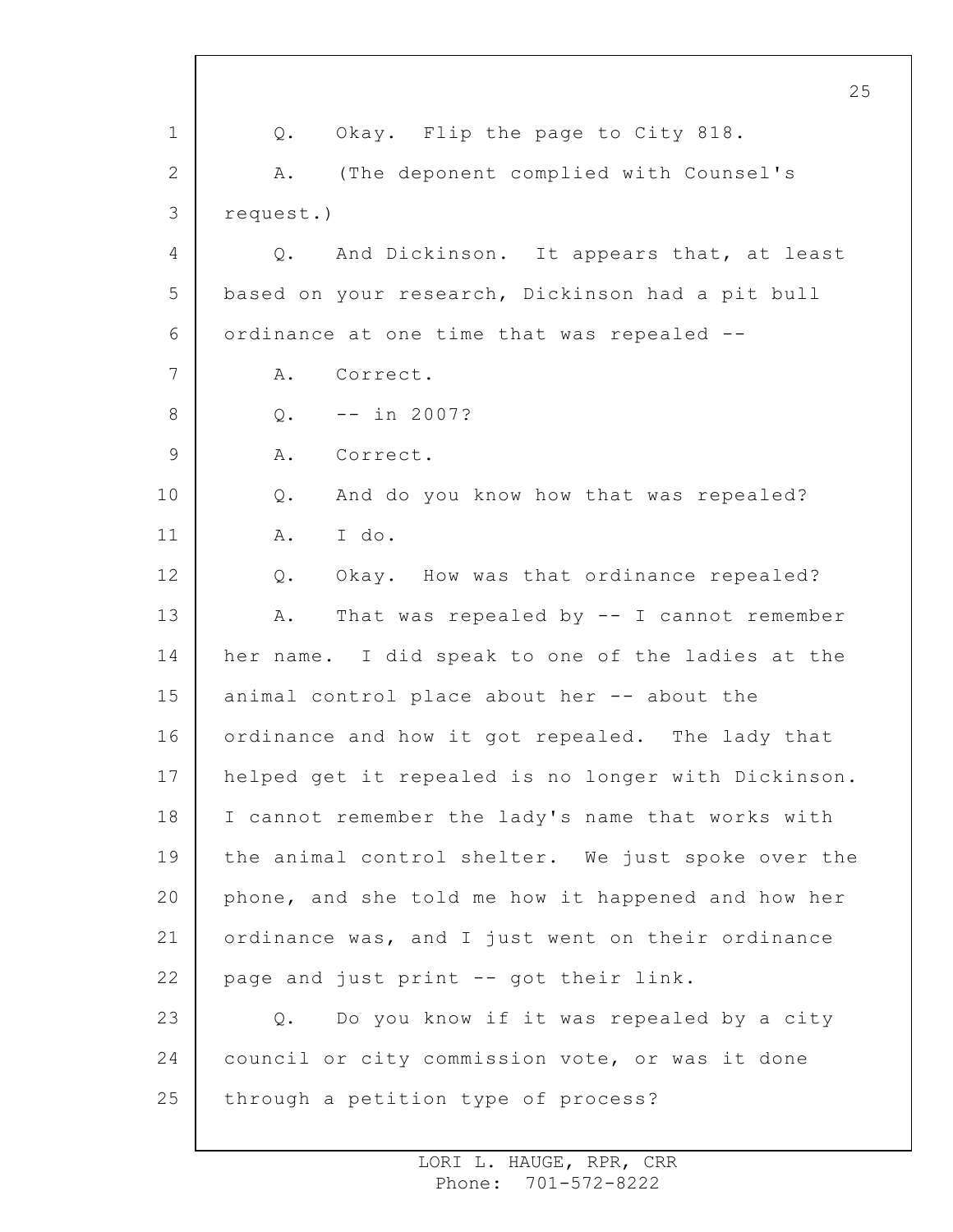1 2 3 4 5 6 7 8 9 10 11 12 13 14 15 16 17 18 19 20 21 22 23 24 25 A. It was done by vote, and she told me that I could go onto their City site and look at their minutes from whenever it was voted against -- Q. Okay. A. -- or voted on. Q. So the city commissioners voted on it? A. Yes. Q. So it wasn't a vote of the entire public; it was just the city commission. Right? A. Yes. From what I can recall, when I did look at some of the minutes -- I just kind of glanced over them; I didn't really get into detail -- Q. Okay. A. -- that's what I can remember. Q. Sure. So based on your understanding, the city commission took the issue up on their agenda, they voted on it, and the ordinance was repealed based on the city commission's vote; is that fair? A. That is fair. Q. Okay. Let's flip the page here to 819. A. (The deponent complied with Counsel's request.) Q. Grand Forks, and we just have a -- just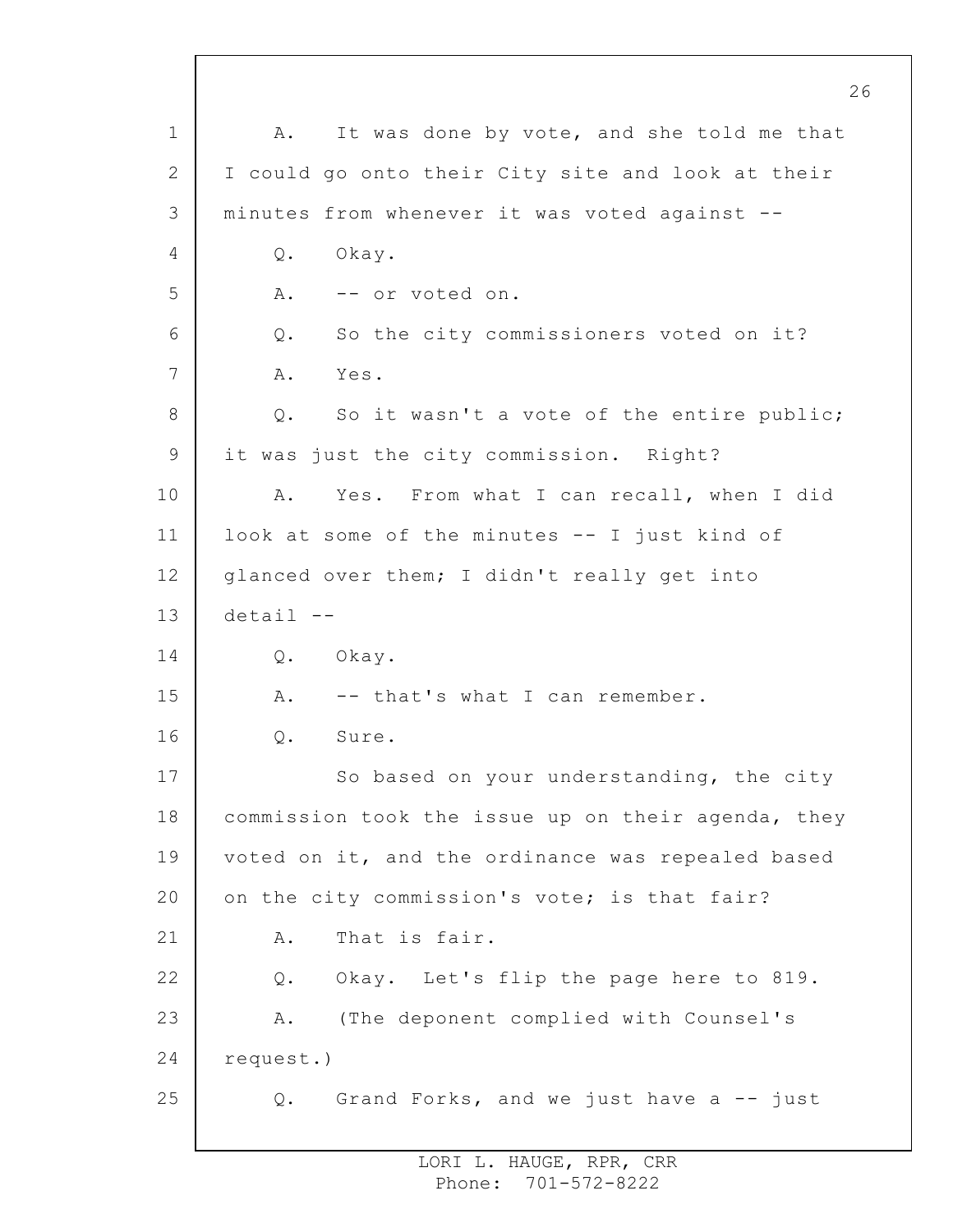1 2 3 4 5 6 7 8 9 10 11 12 13 14 15 16 17 18 19 20 21 22 23 24 25 have a link here. (Mr. Summerlin returned at 11:16 a.m.) BY MR. SCHMIDT: Q. So what was your intent of putting the Grand Forks ordinance into there? A. It's just a link to their ordinance to show that they -- their -- how their ordinance is written. Q. Does the City of Grand Forks have a pit bull prohibition? A. No, they do not. Q. So what ordinance would this be referencing? A. This is -- from what I can remember, they just have, like, an aggressive dog-type ordinance. It's not any type of breed-specific ordinance. Q. Do you know if the City of Grand Forks has ever had a breed-specific ordinance? A. I'm not positive. I did not look into that. Q. Let's flip the page to City 820. A. (The deponent complied with Counsel's request.) Mm-hmm. Q. Berthold/Carpio Ordinance Number C-22, and you have a -- looks like a Facebook link there.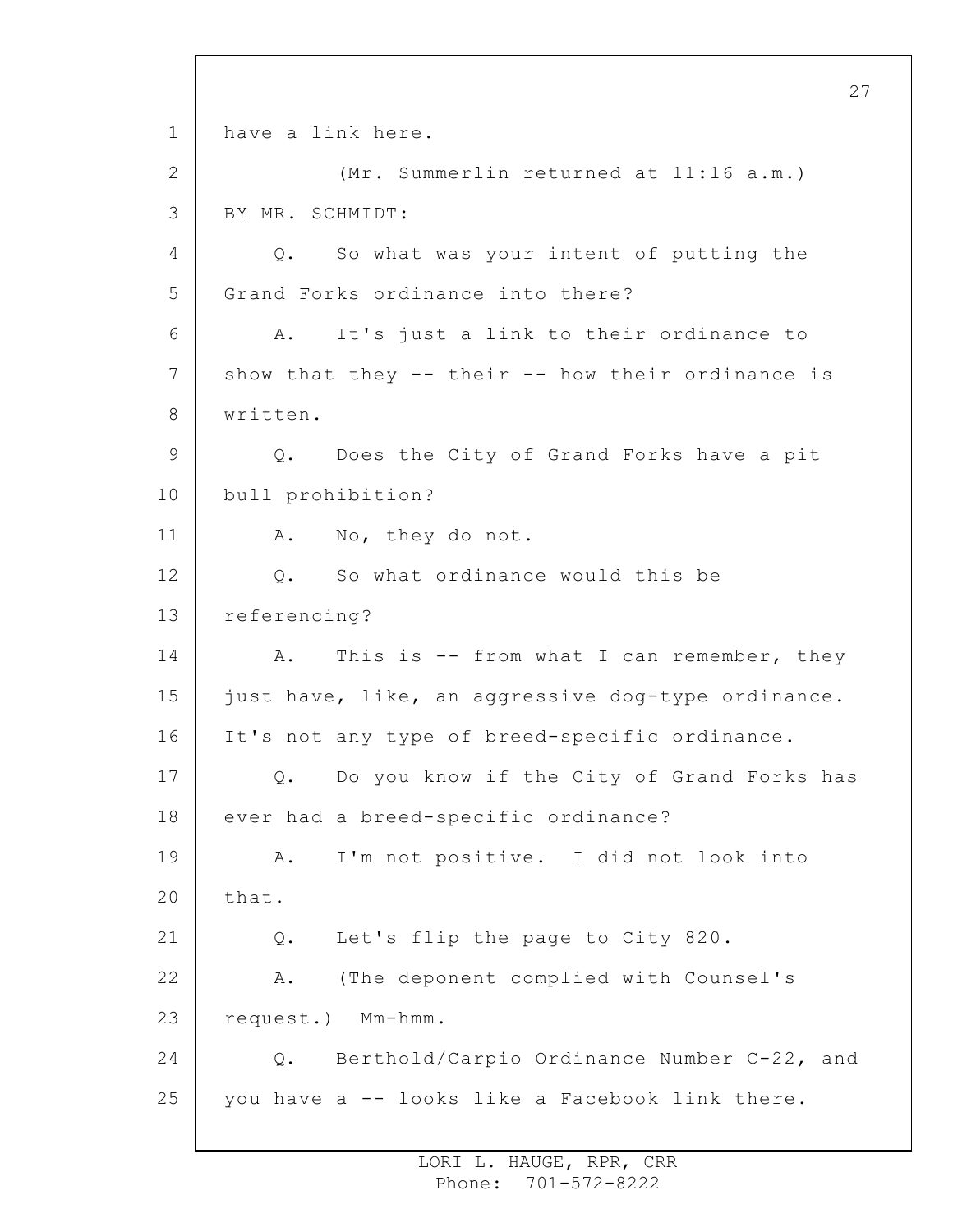1 2 3 4 5 6 7 8 9 10 11 12 13 14 15 16 17 18 19 20 21 22 23 24 25 What was that Facebook link supposed to direct an individual -- A. That --  $Q. - -$  to? A. -- is linked to the new ordinance in Berthold/Carpio that was listed on their Facebook website. Q. And the Berthold/Carpio information, did you get that from the city police chief? A. Yep, Allen Schmidt. Q. And you have here that it was repealed in 2018 and 2019. A. Somewhere through that time frame, Allen had told me that he is the one that got the ordinance appealed [sic], and it was -- I couldn't remember the exact date that he had given me, but I knew it was somewhere through that time frame. That's why I put those dates. Q. And do you know what Berthold/Carpio's ordinance was before it was repealed? A. I do not. Q. Do you know how it was repealed? A. According to Allen, he had dogs and - some pit bulls, and he wanted to have it repealed so that he could keep his dogs.

> LORI L. HAUGE, RPR, CRR Phone: 701-572-8222

28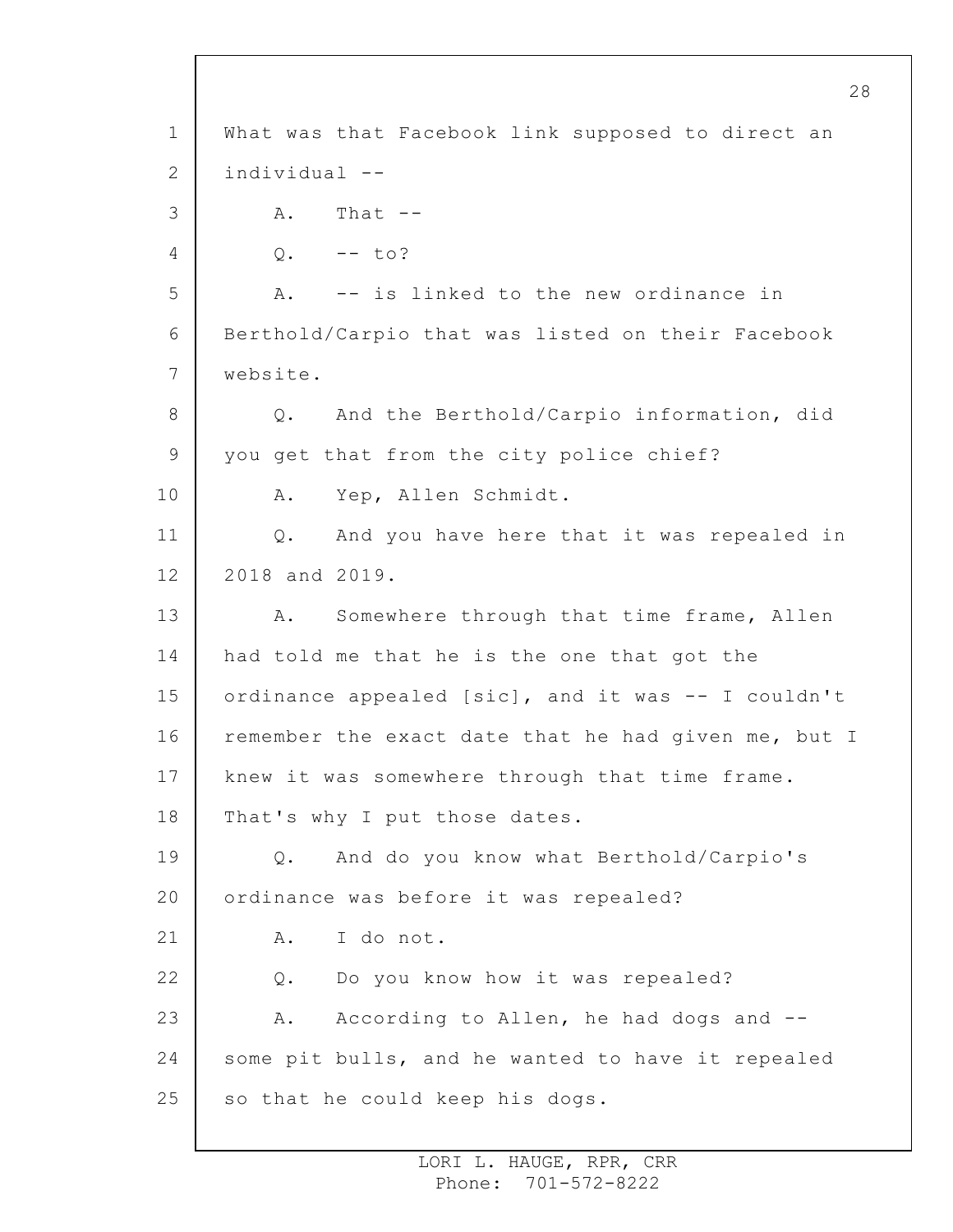1 2 3 4 5 6 7 8 9 10 11 12 13 14 15 16 17 18 19 20 21 22 23 24 25 Q. Do you know if he went to the city council or city commission and asked them to change their ordinance or how that whole process played out? I'm just asking if you know. A. I'm sure he told me, but I don't remember. Q. All right. City 821, the Jamestown Article II, "Dogs and Cats," and then a link which appears to be to the -- a city ordinance; correct? A. Correct. Q. Do you know what city ordinance this was supposed to direct individuals towards? A. Just their animal -- like, their aggressive dog ordinance. Q. Do you know if Jamestown has ever had an ordinance banning any breed of dog? A. I don't know if they ever have. I just looked up their ordin -- their current ordinance. Q. So you just went and looked at whatever their animal control ordinances were and put the link in there so the city commissioners for the City of Williston could go and look at what some other cities have done; is that correct? A. Correct. Q. Okay. Are all of the -- were all of the ordinances the same for all these different cities?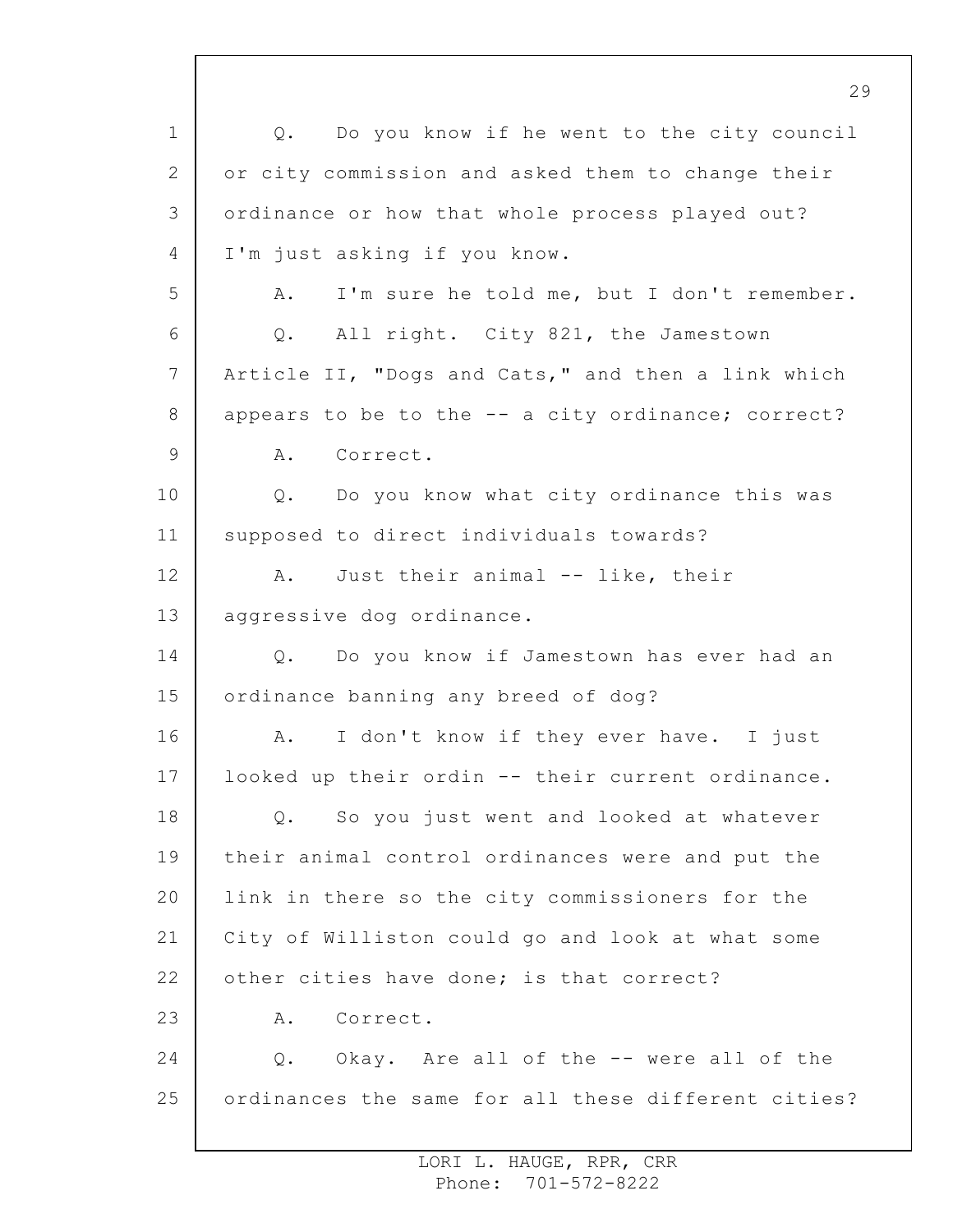1 2 3 4 5 6 7 8 9 10 11 12 13 14 15 16 17 18 19 20 21 22 23 24 25 30 A. Pretty close, yes. Q. They were close? A. (The deponent nodded affirmatively.) Q. Do you recall if they were identical, or were there some -- some words that were different? A. They were not identical verbatim. They were pretty similar -- Q. Sure. A. -- in character. Q. Same concepts? A. Yes. Q. Okay. And then if we go to City 822, you have a page that says "Resources and Research." I presume this is just a cover page for the next portion of your presentation. Right? A. It is. Q. And on City 823, you have a variety of different entities and then corresponding websites on the other side of the page. Do you see that? A. I do. Q. Why -- what was the purpose of putting together City 823? A. These are links that show that these associations or foundations or whatever -- how they do not agree with the breed-specific legislation.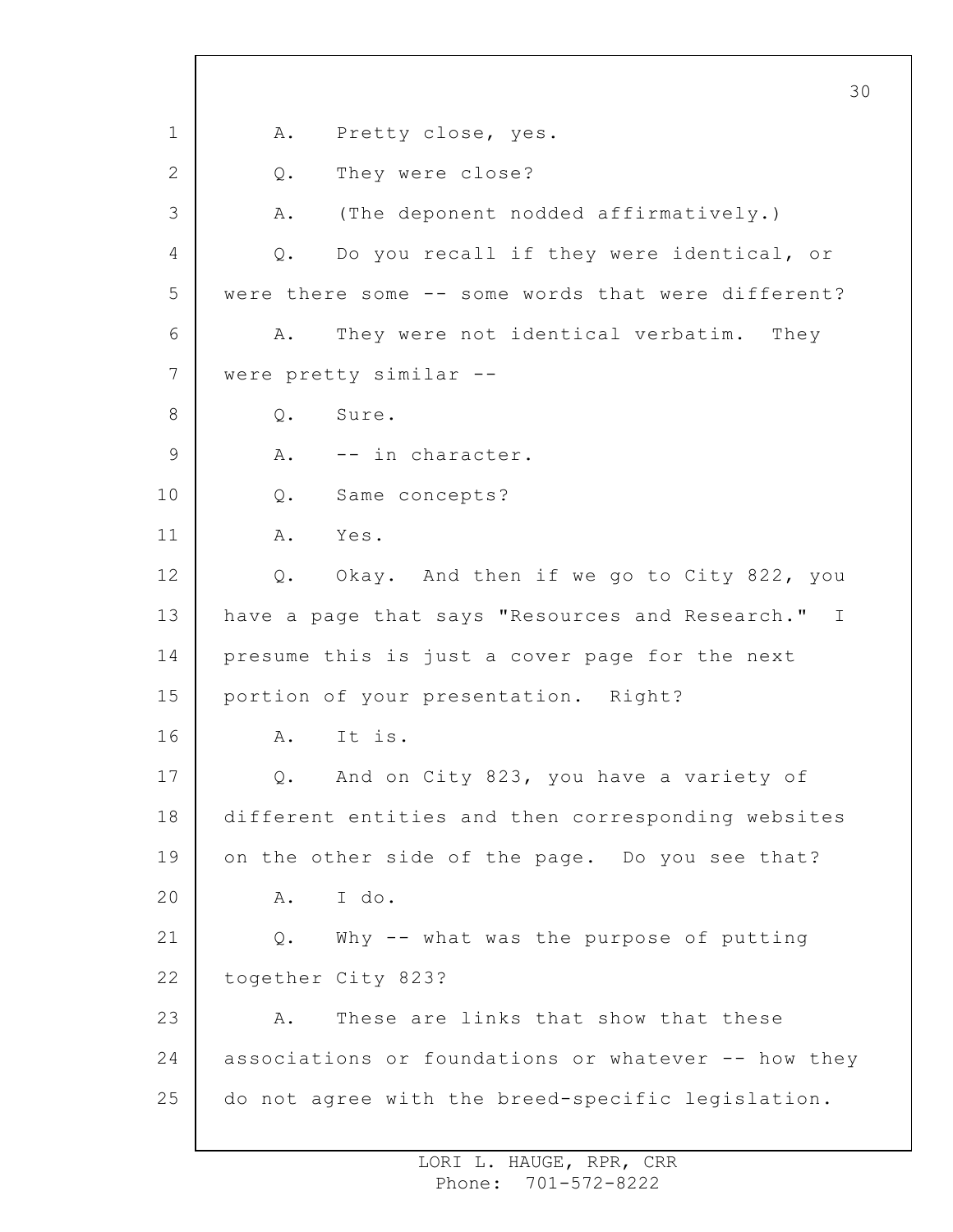1 2 3 4 5 6 7 8 9 10 11 12 13 14 15 16 17 18 19 20 21 22 23 24 25 31 Q. And had you contacted any members from the American Bar Association -- A. I did not.  $Q.$  -- and -- okay. How about bestfriends.org? A. I did not. Q. Animal Farm Foundation, I think you said you did. Right? A. Correct. Q. American Kennel Club? A. I did not. Q. ASPCA? A. I did not. Q. So the only one out of that list is Animal Farm Foundation that you had contact with? A. Correct. Q. And they reached out to you? A. Correct. Q. Going back to 823, did the information from the American Bar Association, bestfriends.org, American Kennel Club, ASPCA -- was that information you found on your own, or was that stuff that Animal Farm Foundation gave to you? A. That was found on my own through Google search.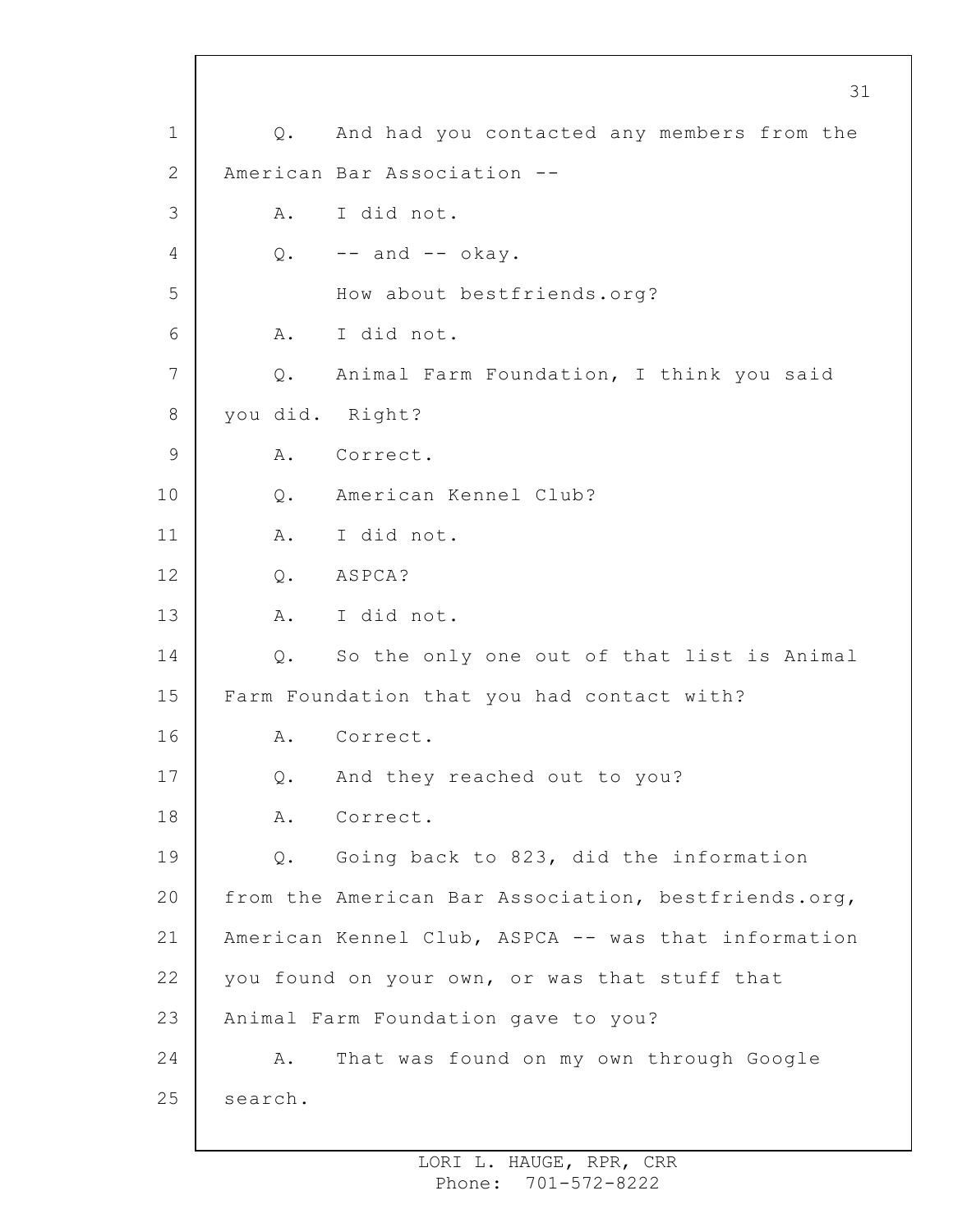1 2 3 4 5 6 7 8 9 10 11 12 13 14 15 16 17 18 19 20 21 22 23 24 25 32 Q. Okay. Okay. City 824. A. (The deponent complied with Counsel's request.) Q. The title of the slide is "Scientific Studies," and then you have four links off on the right. Do you know what studies each of those links is referencing? A. Off the top of my head, I don't. I would have to look at the links. Q. These links, were they provided to you by Animal Farm, or did you find them yourself? A. I found them myself through Google. Q. Flip the page. A. (The deponent complied with Counsel's request.) Q. City 825, this looks like it's some information from the American Kennel Club that you found? A. Mm-hmm. Correct. Q. And did you find that on your own? A. I did. Q. Okay. Flip the page to City 826. A. (The deponent complied with Counsel's request.) Q. You have "Myths Debunked and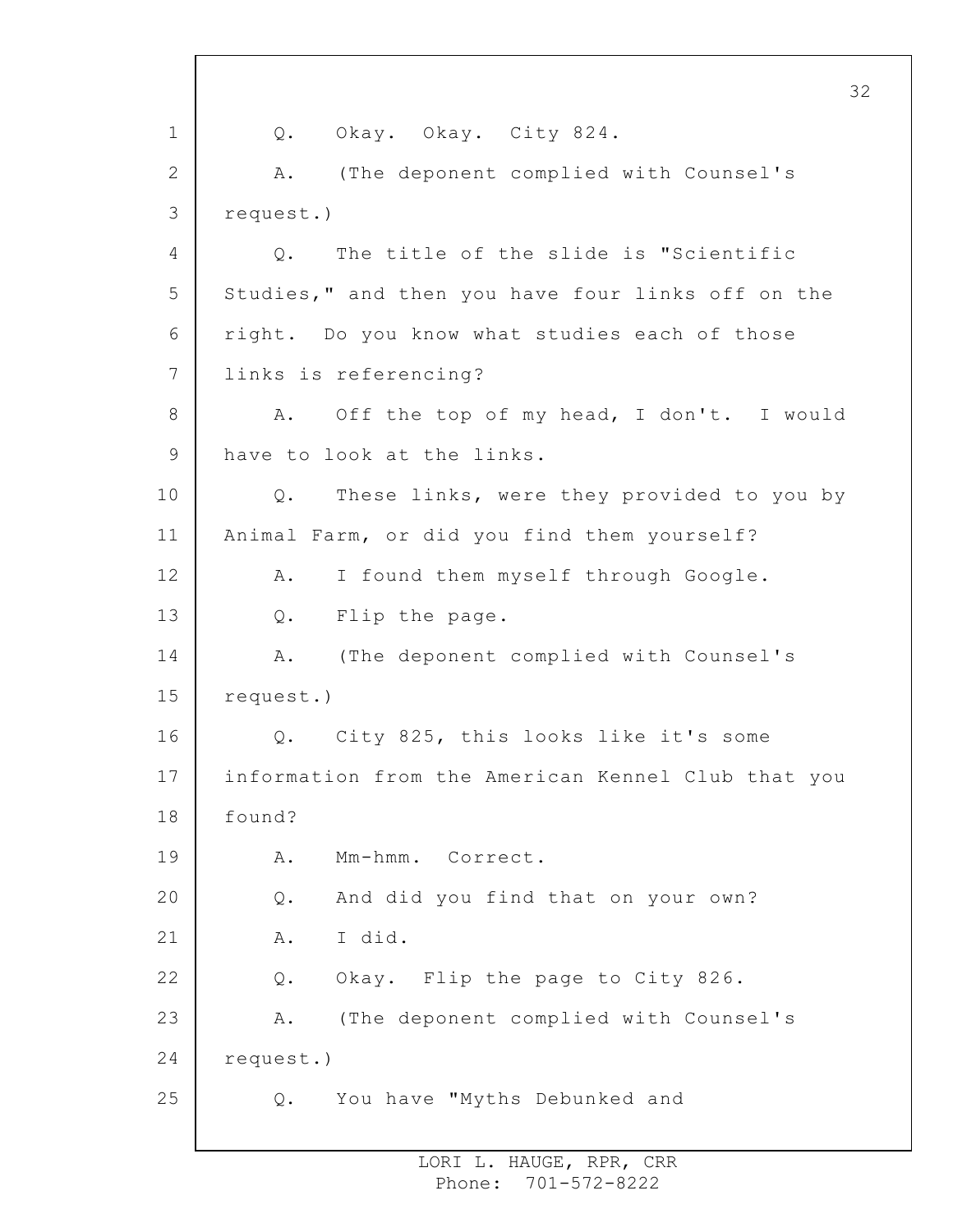1 2 3 4 5 6 7 8 9 10 11 12 13 14 15 16 17 18 19 20 21 22 23 24 25 33 Misconceptions," and then there are two links off to the right. One appears to be Animal Planet; the other one says toptenz.net. Correct? A. Correct. Q. Do you know what the Animal Planet link was included for? A. One of the two is, I want to say, about their biting, about their -- like, the myth of how they have a lockjaw (indicating). I'm not sure which one it is exactly -- which link that is. Q. Do you recall what the other "Myths Debunked and Misconceptions" were? A. I would have to look to see. I can't recall right now. Q. I guess just in your opinion, are - what -- what myths are there that relate to pit bulls? I'm just asking for your opinion. A. My opinion? The lockjaw is a myth. They have the strongest bite is a myth. They're the most aggressive breed is a myth. Those are my opinions. Q. So you said lockjaw, aggressive breed, and the other was a powerful bite? A. Correct. Q. And what leads you to believe that the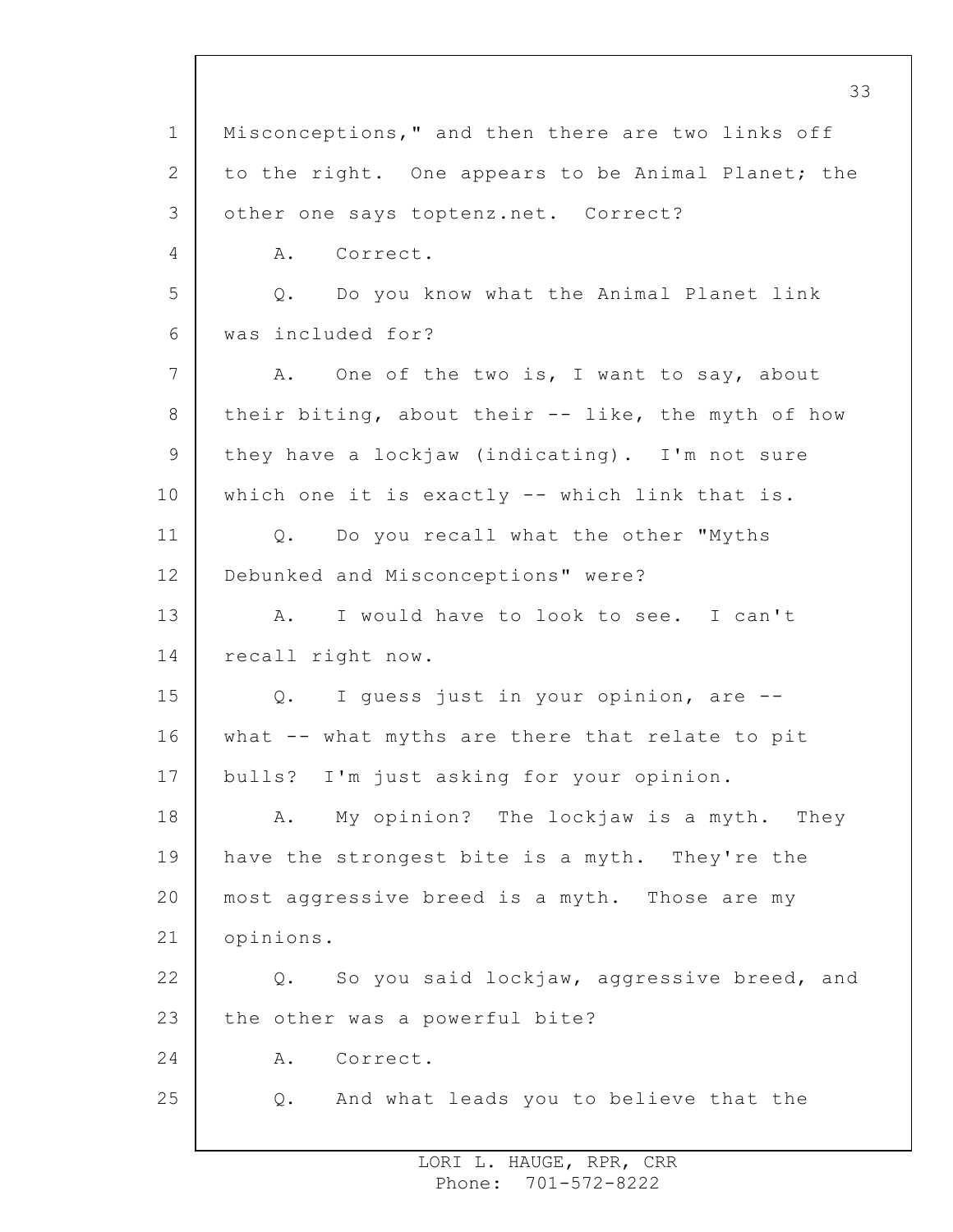1 2 3 4 5 6 7 8 9 10 11 12 13 14 15 16 17 18 19 20 21 22 23 24 25 34 lockjaw is a myth? A. What leads me to believe that? Q. Mm-hmm (nodding affirmatively). A. Ownership, over the years, of having them. Q. How many pit bulls have you owned over the years? A. Two. They're both deceased. Q. Okay. And then what leads you to believe that it's a myth that pit bulls are the most aggressive? A. What is my opinion on that? Q. What leads -- what -- what -- what's the basis -- A. What leads me? Q. -- of your opinion? Yeah. A. Because I've been around a lot of dogs, and I have seen a lot more aggressive dogs. Q. So it's your personal experience? A. Yeah. Q. And powerful bite, is that also based on your personal experience, or is that from outside studies and information? A. That's just from outside studies. Q. Okay. What outside studies do you rely --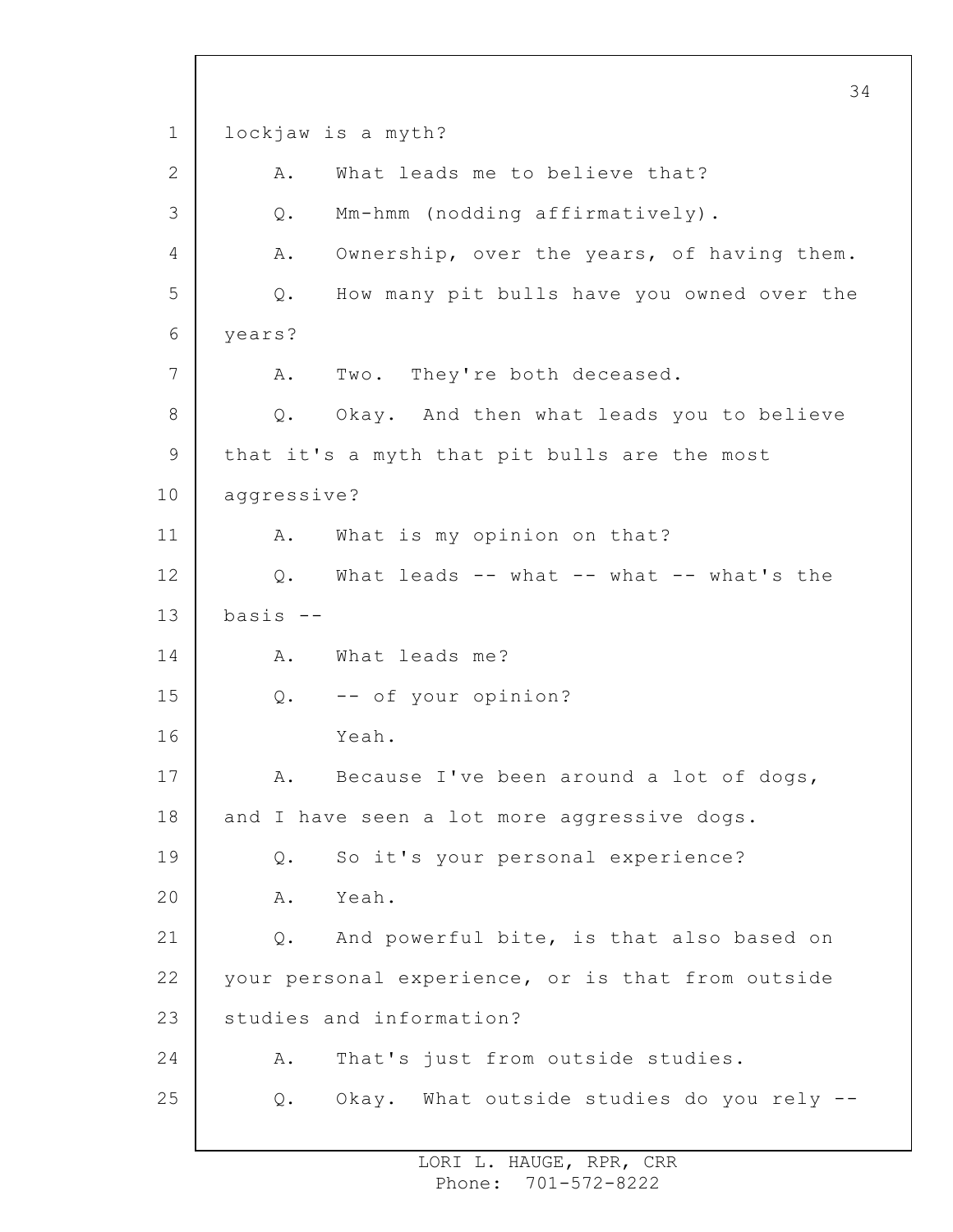1 2 3 4 5 6 7 8 9 10 11 12 13 14 15 16 17 18 19 20 21 22 23 24 25 A. Just from Google, researching most powerful bite on a dog. Q. Do you know which dog does have the most powerful bite? A. I did at one point, but I don't right this second. Q. Was there anything else with this PowerPoint slide that you presented to the City? A. There was an -- a packet of some other papers. I can't remember everything that I gave to David. It's been a long time. Q. Did he accept everything that you gave him? A. He did. He did not -- I didn't hand it directly to him. I think he was out of the office. I want to say I gave it -- handed it to one of the ladies downstairs, and she put it in his mailbox or whatever, however he gets his stuff. Q. Sure. And you actually met with him in person, didn't you? A. Correct. I did. Q. Was that just once, or was it more than once? A. I only met with David once.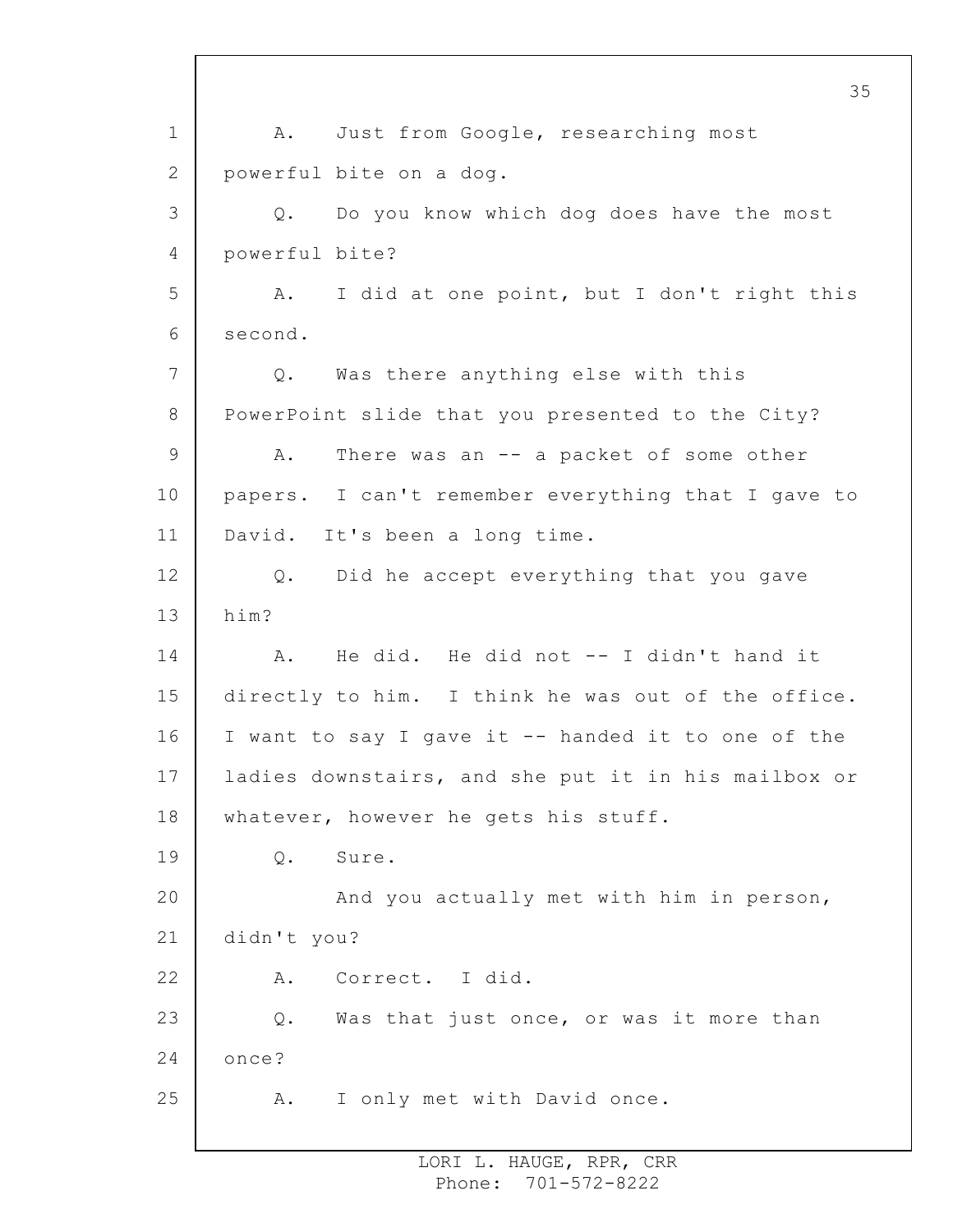1 2 3 4 5 6 7 8 9 10 11 12 13 14 15 16 17 18 19 20 21 22 23 24 25 36 Q. Okay. Did you -- was Jyl Albertson present when you met with Dave? A. She was. Q. What did you guys talk about during that meeting? A. Random stuff: The ordinance, how -- his opinion on it, our opinion on it, how we thought we could make it better, just those nature of things. Q. What did he explain to you was his opinion on it? A. He said he didn't really have a true opinion on it. He didn't know any -- much about the BSL. He said that he did know that -- he has a dog that gets questioned quite often about being a pit bull. Q. What was your opinion on the BSL? A. My B -- my opinion? Q. (Mr. Schmidt nodded affirmatively.) A. Is that it's not good for the city. Q. Okay. Did you guys talk about an attack at the Rickard School during that meeting at all? A. We did. Q. Did -- were you informed that that may be somewhat of an obstacle getting the ordinance changed at that time?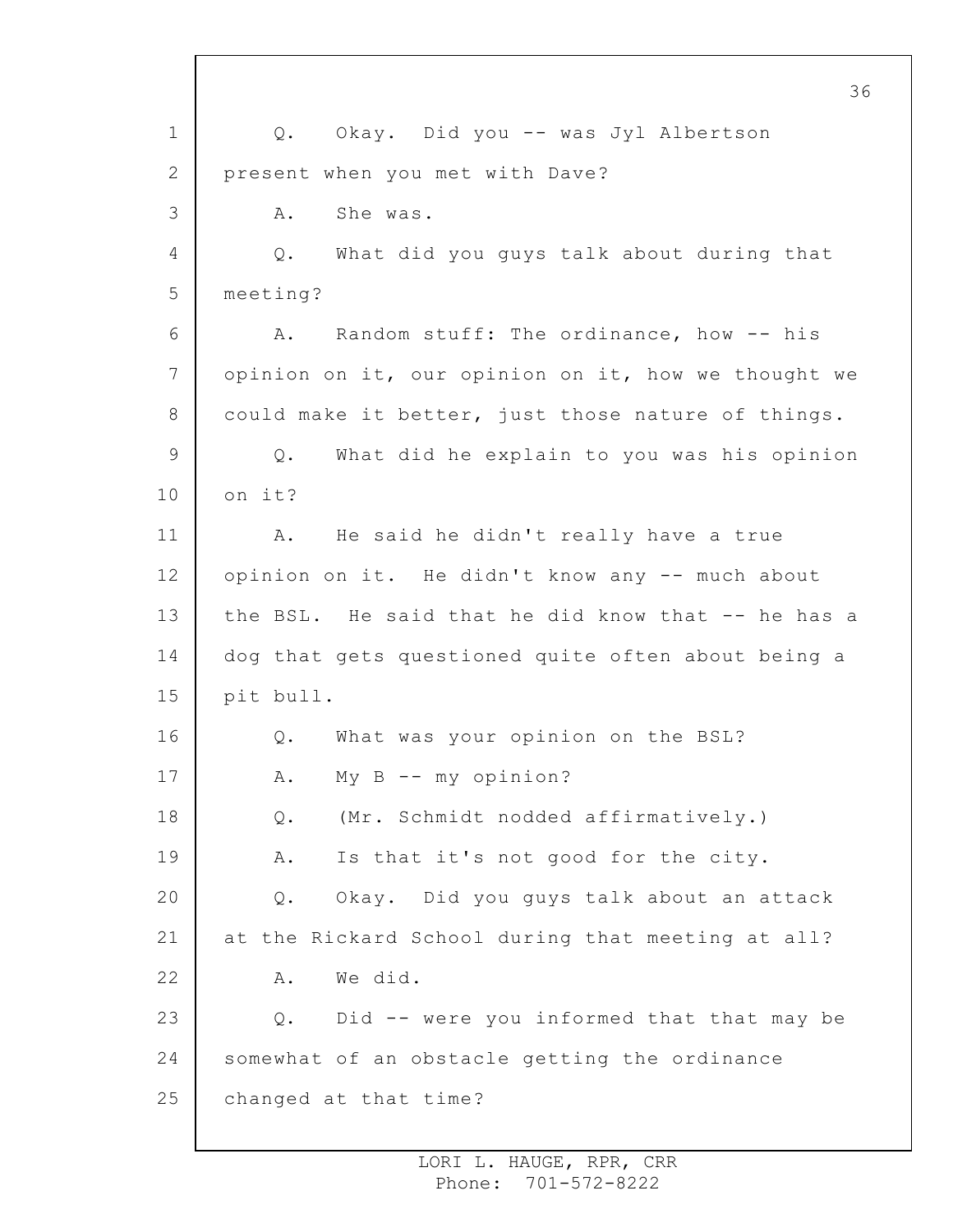1 2 3 4 5 6 7 8 9 10 11 12 13 14 15 16 17 18 19 20 21 22 23 24 25 A. It was. Q. Did you have any contact with Mr. Tuan after you presented to the City? Do you recall sending him a follow-up email? A. I want to say I did follow up, and he emailed back about it, but I can't recall exactly what was said in the email. Q. After you presented to the city commission -- I think you may have already touched on this -- but no action was taken on your presentation by the commission -- A. No. Q. -- correct? When you started putting this petition together, was it your goal to get the pit bull ordinance on the ballot for the 2020 election? A. That was my original goal. Q. Did you do that? A. I did not. Q. What did you do with the petition? A. It just ended the petition. We stopped collecting signatures. Q. How many signatures had you collected? A. I couldn't give you an exact amount. A lot.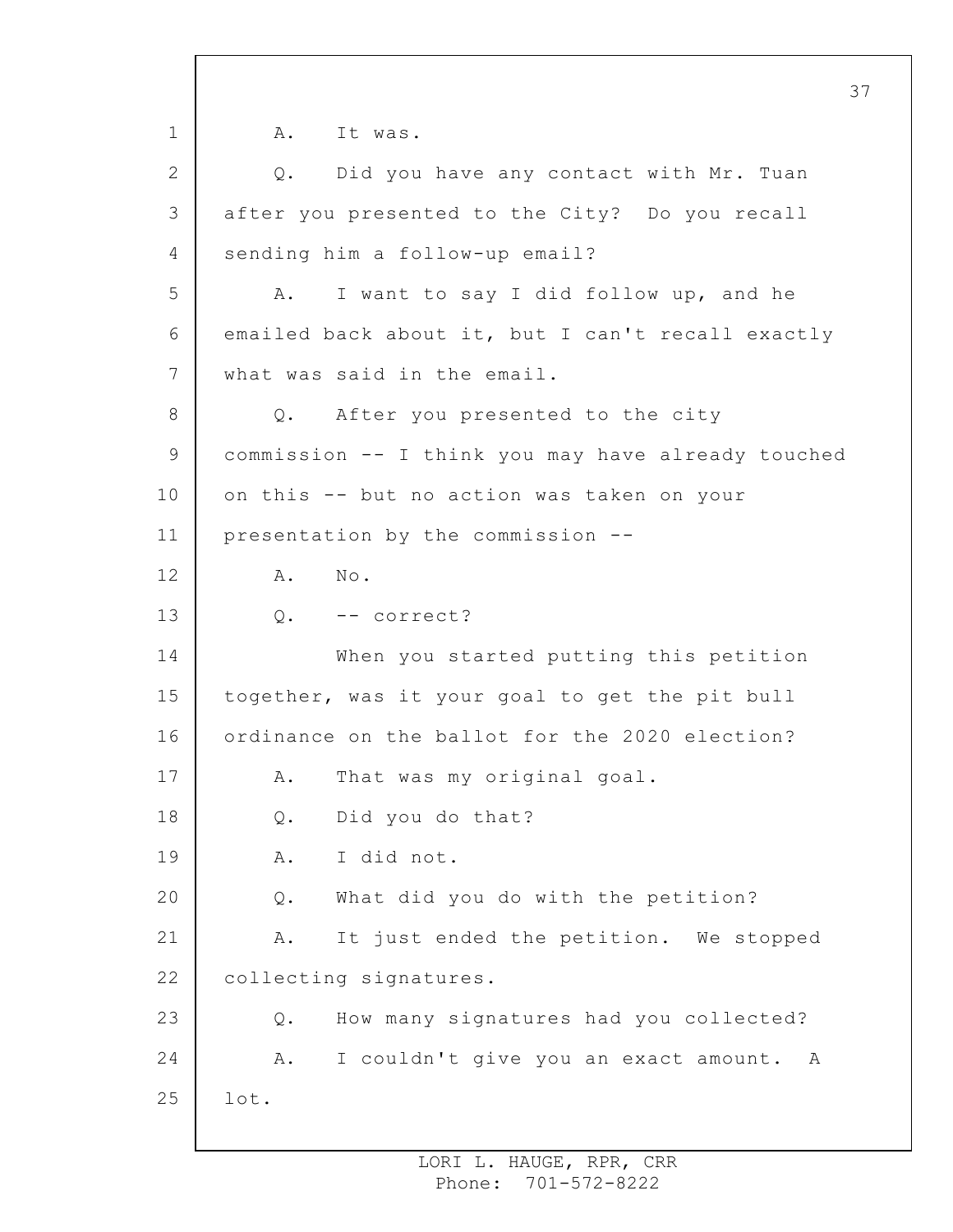1 2 3 4 5 6 7 8 9 10 11 12 13 14 15 16 17 18 19 20 21 22 23 24 25 38 Q. Why did you stop collecting signatures? A. We started litigation. Q. Did you ever submit the petition to any city official? A. I want to say I did give it to them. Q. Do you know whom you gave it to? A. I'm -- I want to say it was in, maybe, the packet of the stuff that I handed to David. There was a copy of it. Q. With all the signatures? A. I want to say I showed it to them, but they didn't take it. Q. When would you have done that? A. I want to say it was at the city meeting that I had--September, October--whatever day that was. Q. Did you ever provide a fully executed--and by "fully executed," I mean signed--petition to the city auditor? A. I did not. Q. Why not? A. Because we started litigation. Q. So instead of submitting your petition in an attempt to get the pit bull question on the ballot, you decided to move forward with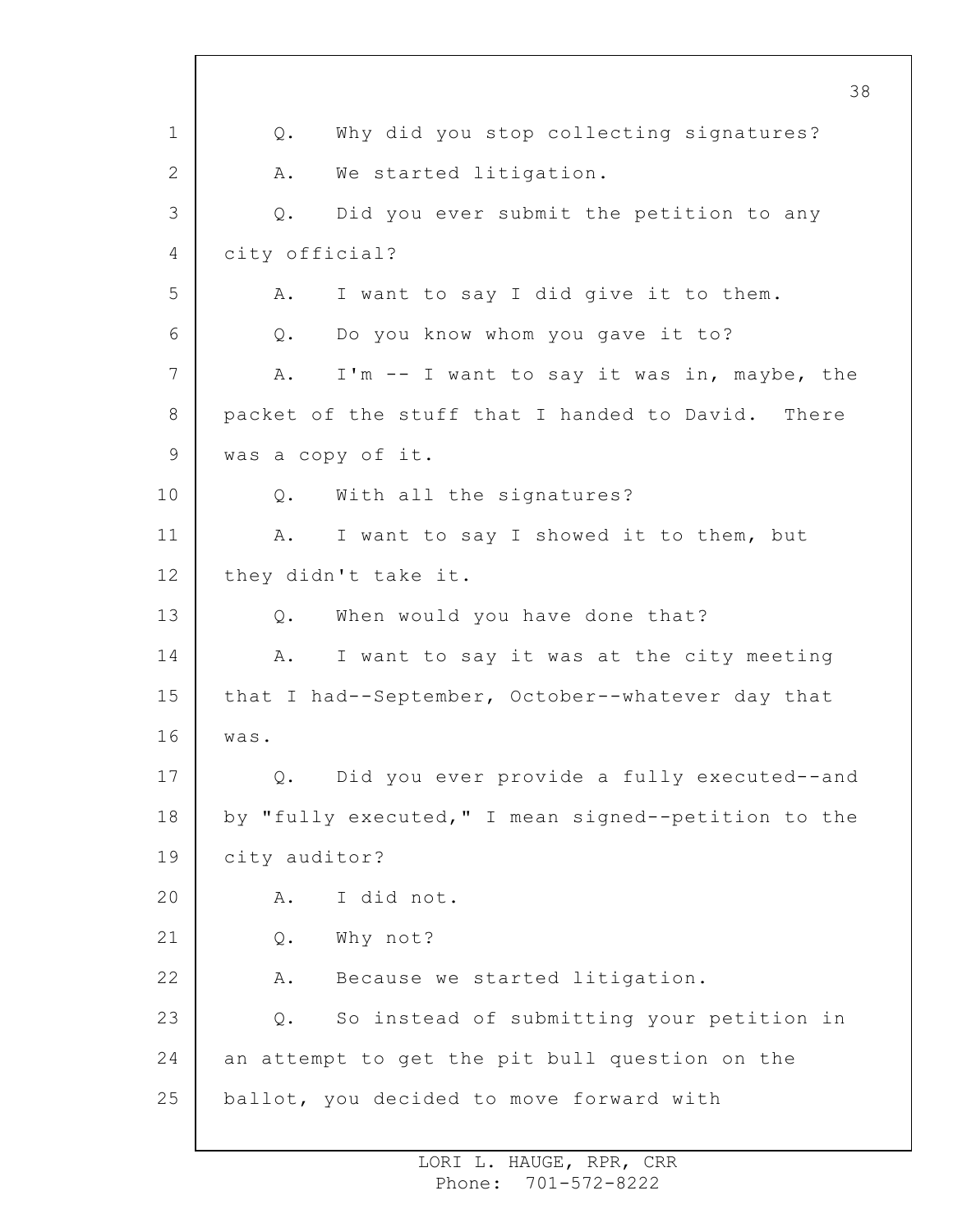1 2 3 4 5 6 7 8 9 10 11 12 13 14 15 16 17 18 19 20 21 22 23 24 25 litigation; is that correct? A. After there was no response after I presented it to the City, then I moved forward with litigation after I was told that if it failed, we couldn't do it again or something. I can't remember the exact wording. Q. If what failed, you couldn't do it again? A. The voting on the City or if the mayor vetoed it or whatever. Q. Okay. I think we may be talking about two different things. Let me back up. Who told you that? A. I don't remember exactly who because I -so many people were telling me a lot of things, so everything just kind of, like, mushed together. Q. Okay. So it was -- I'm just looking for your understanding why -- based on your own personal belief, why you did not submit the petition to a local governing body official for a determination as to whether it could be put on the ballot or not. A. I was just -- my personal -- I didn't have a true personal opinion on why I didn't submit it. I was just following some things that was told to me.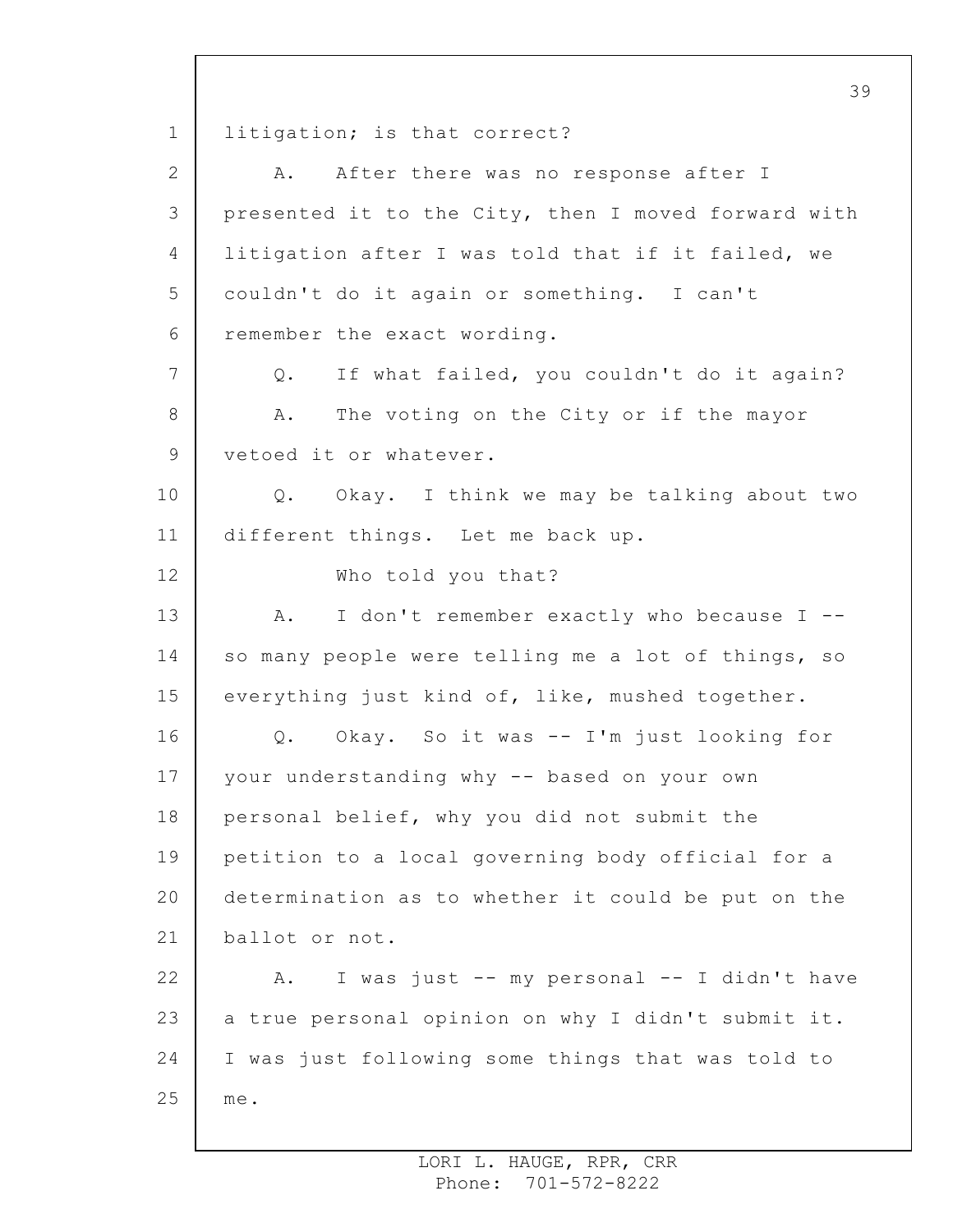1 2 3 4 5 6 7 8 9 10 11 12 13 14 15 16 17 18 19 20 21 22 23 24 25 40 Q. Okay. Was that advice given to you by an attorney? A. No. Q. Okay. Who gave you the advice? A. I -- like I said, I don't remember who all gave me -- everybody was giving me advice at the time, and so it all mushed together. Q. And part of that advice was if the city takes a vote on this and it doesn't -- it doesn't get repealed, it can never be voted on again? A. I don't want to say they said "never." It just -- I want to say it said that it couldn't be put on the ballot again or something to that nature. Q. So the concern was if this issue was put on the ballot and it didn't pass, it couldn't be put on the ballot again? A. Yes. Q. And that ballot would have been a ballot that went out to the entire city of Williston; the public would have been able to vote on this. Right? A. Correct. Q. Do you know what an initiated measure is? A. I don't.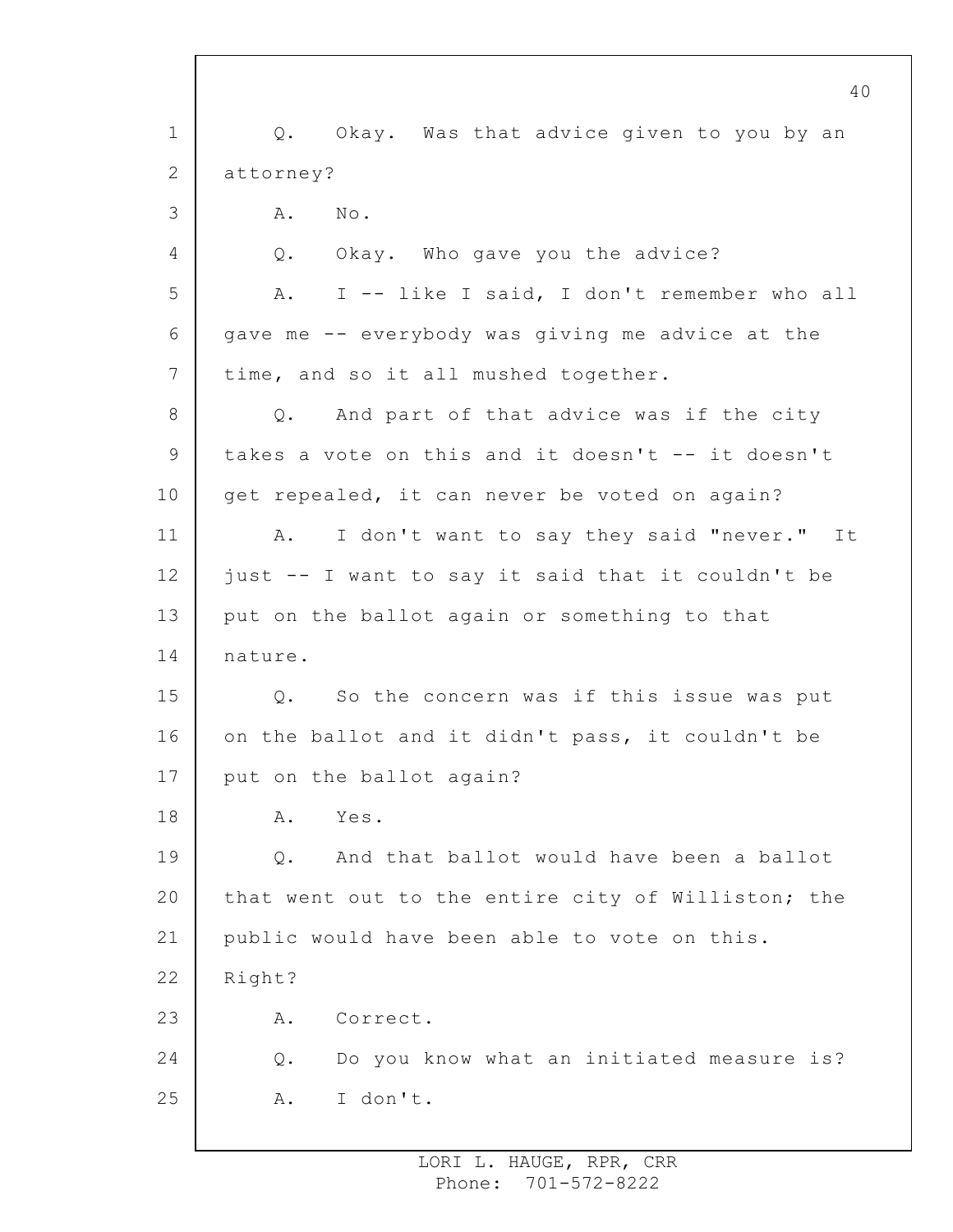1 2 3 4 5 6 7 8 9 10 11 12 13 14 15 16 17 18 19 20 21 22 23 24 25 Q. Okay. So just maybe to boil this down so I can understand it, you had, really, two prongs of attack to try to get the pit bull ordinance changed. First, you were going to present to the city commission; right? A. Correct. Q. And then the initial thought was you were going to try to get this on the ballot to put it to a public vote; correct? A. No. Q. Okay. Where -- where am I wrong? A. Our initial was to work with the City to get it reworked within the City, and then if that didn't work, then go to a pit -- the ballot. Q. Okay. So did you start collecting signatures before or after you met with the city commission? A. I collected signatures for the petition with -- for the City before I met with the City. I met with -- that's how -- why I called the -- Bismarck was to see how to get a petition started. Q. So was the petition your backup plan in case you weren't able to work it out with the city commission? A. The ballot was our backup plan.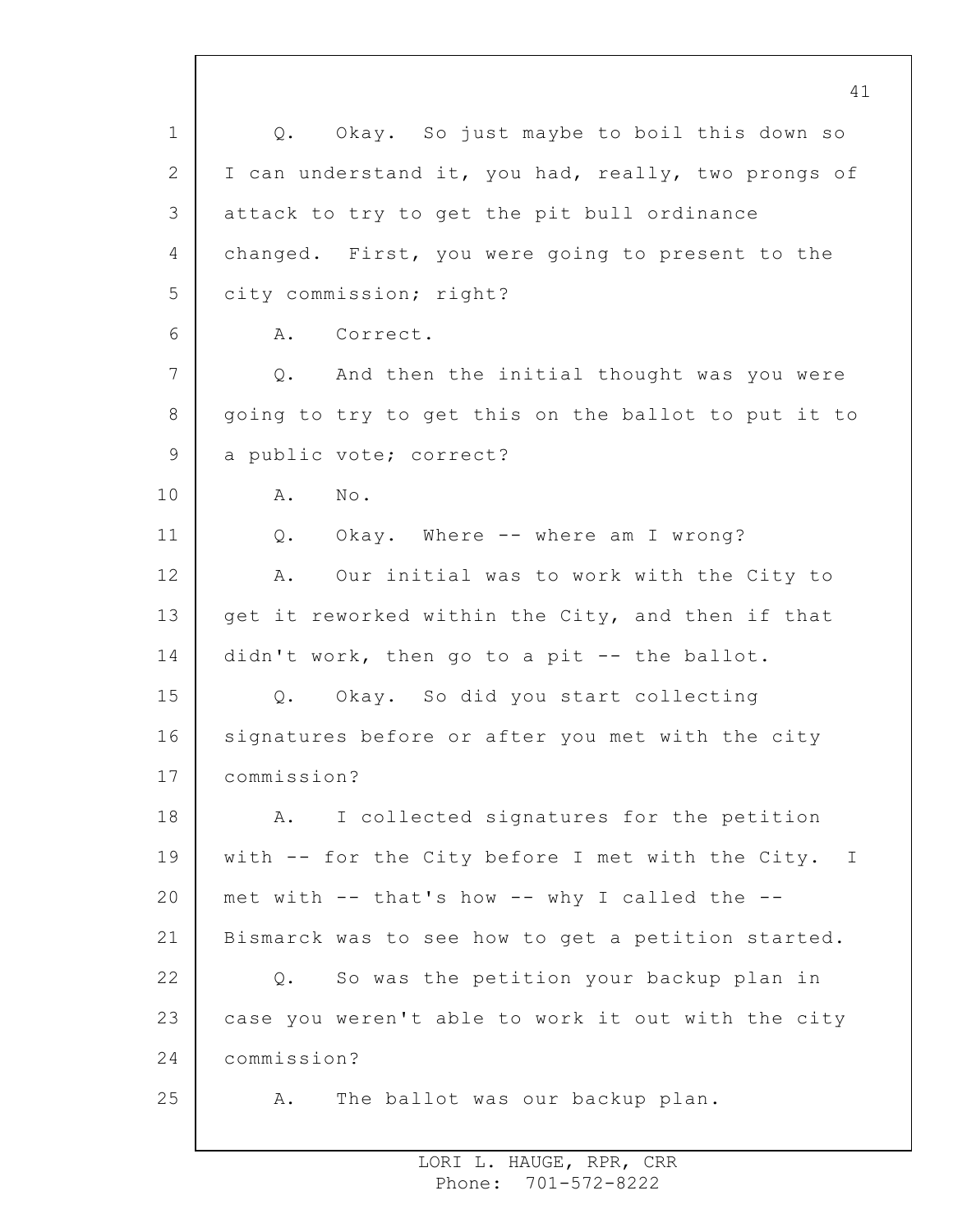1 2 3 4 5 6 7 8 9 10 11 12 13 14 15 16 17 18 19 20 21 22 23 24 25 42 Q. The petition was to get the issue put on the ballot; right? A. The petition was to get the City to vote on it. Q. On the ballot; correct? A. The -- no. Q. Okay. I -- you have to help me out. A. Okay. So the petition was to -- you had to have enough signatures on a petition to get the City to vote, to my understanding, to have them - to do a vote on -- to change the ordinance. And then if it wasn't -- Q. Let me stop you right there. When you say "the City," whom do you mean? A. The commission. Q. Okay. A. The city commission. Q. Okay. A. And then if that didn't work, then we had to have so many signatures also to have it put on a ballot. So we had to have signatures for both. Q. Okay. So you collected the petition for -- for both purposes? A. Yes. Q. Okay. Now I gotcha.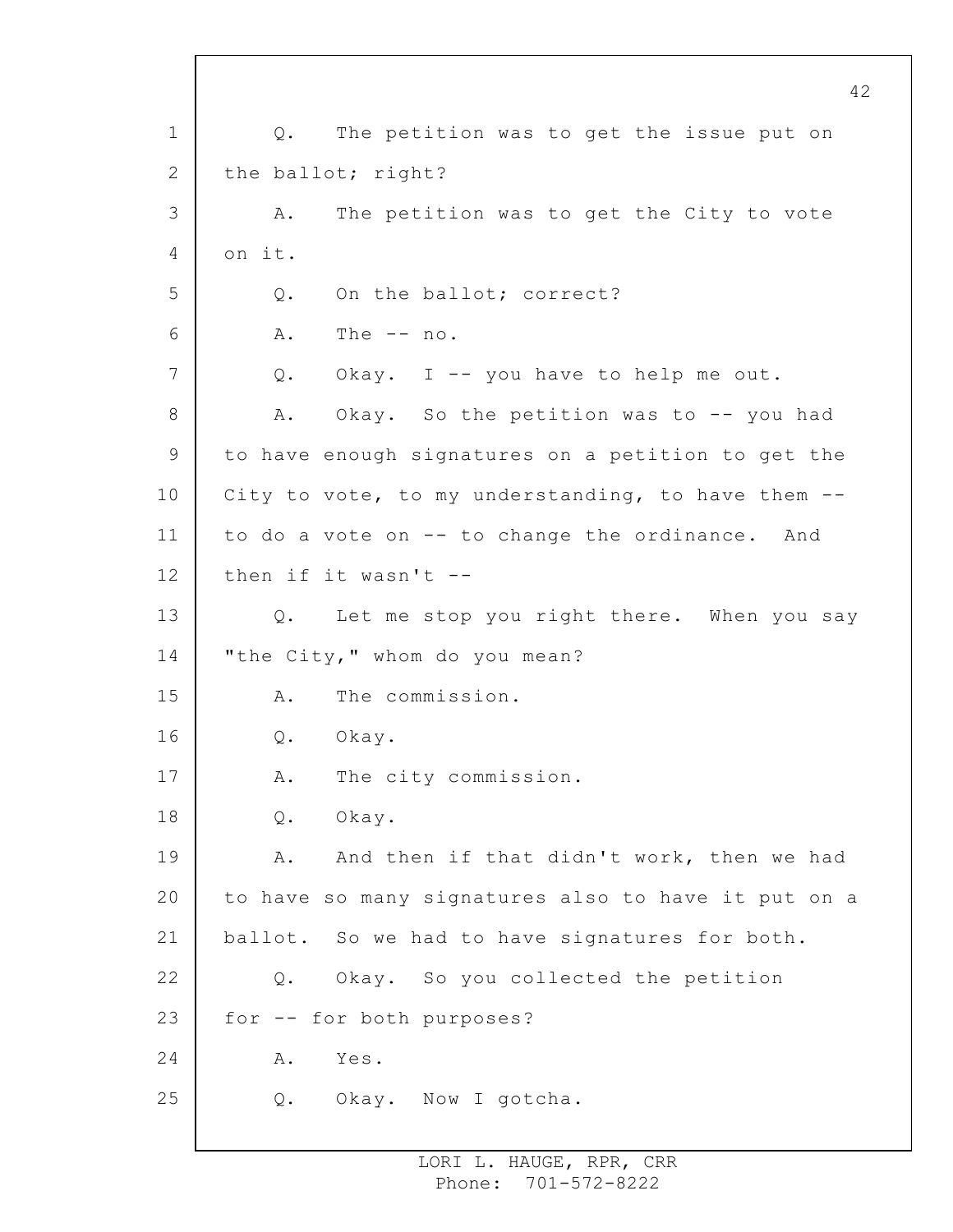1 2 3 4 5 6 7 8 9 10 11 12 13 14 15 16 17 18 19 20 21 22 23 24 25 So you brought this, I guess, packet of signatures to the city commission and said, "Hey, look. A lot of people have signed this. I have support in the public. I think you should change it," and then you showed them the Pow -- or you presented the PowerPoint -- or at least some of the information that was in your PowerPoint and said, "Here's why," basically; right? A. Mm-hmm. Q. Said -- A. Correct. Q. -- "Here's my rationale as to why I think the ordinance should be changed. Please, city commission, do something about this"; fair enough? A. Fair. Q. That didn't work; right? A. No, it did not. Q. And then you still had those signatures -- A. (The deponent nodded affirmatively.) Q. -- but you didn't move forward with trying to put it on the ballot; correct? A. Correct. Q. And that was because you were worried if it didn't pass, it couldn't be voted on again; correct?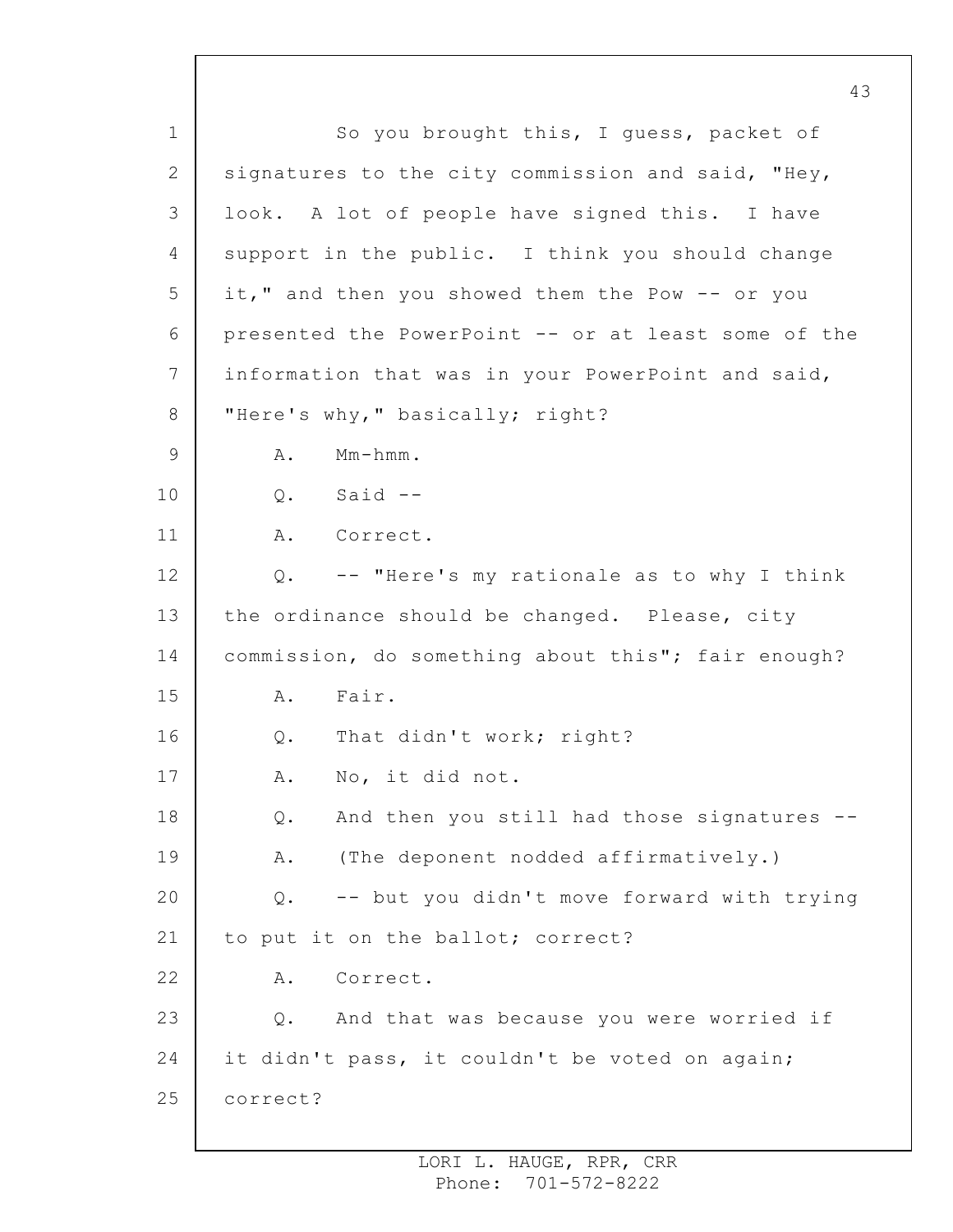```
1
 2
3
 4
5
 6
7
8
9
10
11
12
13
14
15
16
17
18
19
20
21
22
23
24
25
                                                       44
         A. Correct.
         Q. Okay. Did we work through it? Does it
     make -- does it make sense now?
         A. Yes.
              MR. SCHMIDT: Okay. Can we just take a
     five-minute break?
              THE DEPONENT: Sure.
              (The proceedings recessed at 11:35 a.m. and
     reconvened with everyone present at 11:39 a.m.)
              MR. SCHMIDT: Okay. We can go back on the
     record.
              THE DEPONENT: Okay.
     BY MR. SCHMIDT:
         Q. Just looking for your opinion --
         A. Okay.
         Q. -- on this. Do you think that cities
     should be able to make their own laws?
         A. I do.
         Q. Do we agree that different cities face
     different issues? For example, Chicago may have
     different issues than Williston?
              MS. WALL: Objection to foundation.
     BY MR. SCHMIDT:
         Q. You can answer.
         A. Yes.
```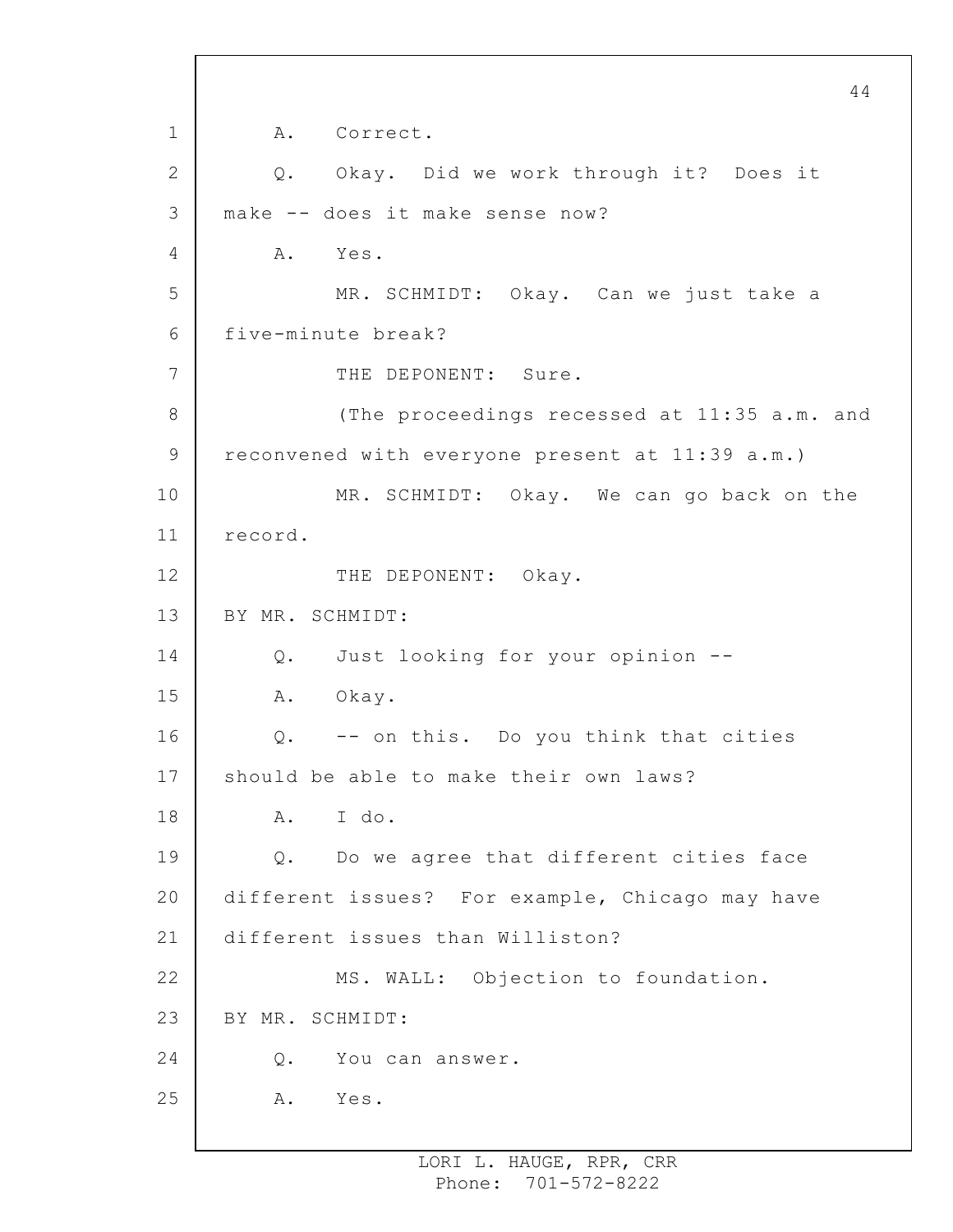1 2 3 4 5 6 7 8 9 10 11 12 13 14 15 16 17 18 19 20 21 22 23 24 25 Q. Do you think--just asking for your opinion--that it's fair for cities to make laws that address the issues that arise within their jurisdiction? A. My opinion is "within reason." Q. What's a reasonable law, in your opinion? A. A reasonable law? Something that protects the citizens within reason without harming ev - others in the process. Q. Give me a -- can you give me an example? A. I don't really have an example. Q. Speed limits? Are those reasonable? A. Yeah. Q. Not everybody agrees with the speed limits in certain areas of town; right? A. No. Q. Do you think that it's fair for citizens to have the power to change their ordinances? A. I feel they have -- they should have a part in changing. Q. Okay. What part? A. Their opinions brought forth in -- you know, to be decided on -- included into the ordinance before they, like, make an ordinance. Q. Okay. So do you know how ordinances are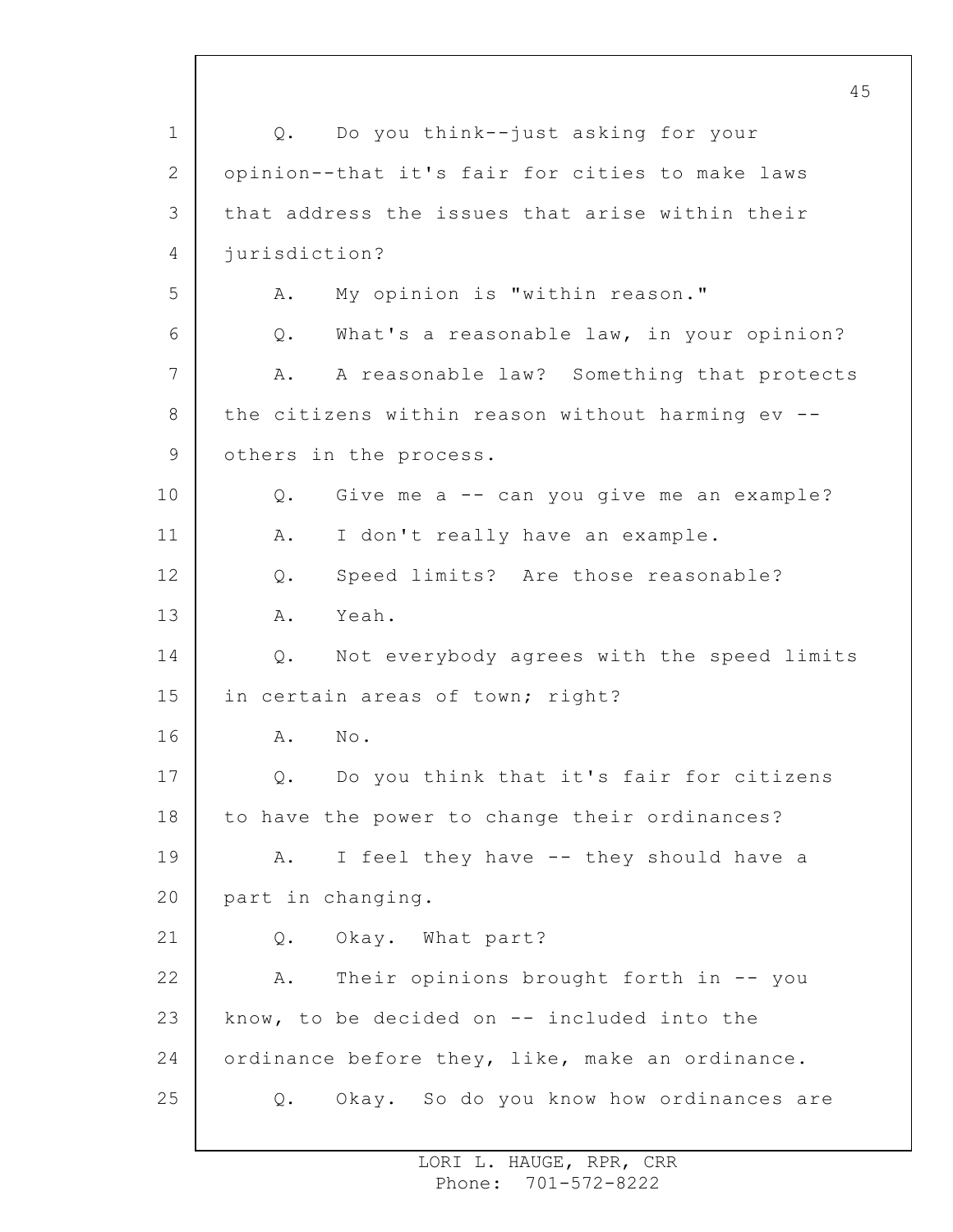1 2 3 4 5 6 7 8 9 10 11 12 13 14 15 16 17 18 19 20 21 22 23 24 25 46 made? A. I do not. Q. If I told you that they were made by a local governing body, like a city council or a city commission, would you have any reason to disagree with that? A. Potentially. Q. Okay. What would be your disagreement for that? A. My -- would be are they including their constituents in the city in their decision-making on what ordinances are made or vote -- or put into place? Q. Okay. Fair. With the city of Williston, do you know whether the citizens vote for the members of the city commission? A. They do. Q. And do you know what it means to be an at-large elected official? A. I don't. Q. Okay. But, nonetheless, the citizens vote for the members of the city commission in Williston; right? A. Correct.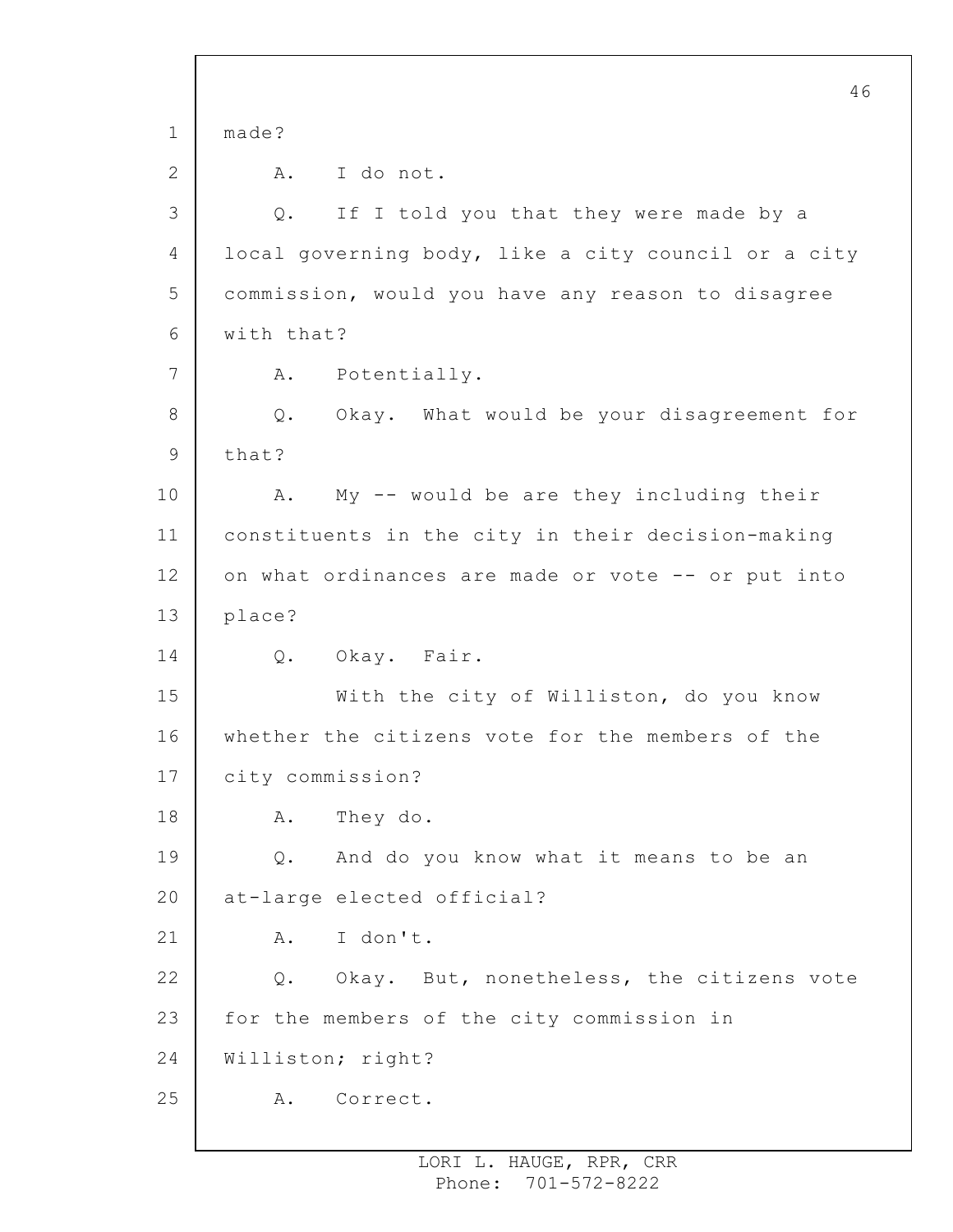1 2 3 4 5 6 7 8 9 10 11 12 13 14 15 16 17 18 19 20 21 22 23 24 25 Q. So the citizens get to pick who makes the ordinances for the city of Williston; right? A. They get to pick their councilmen. Q. So that's one way that ordinances can be made is through the city commission; right? You were at least taking the initial steps to try to change the ordinances through a public vote; correct? A. Yes. Q. And that would have been an opportunity for the entire city to vote on this pit bull ordinance; right? That was your intent? A. On the BSL ordinance, yes. Q. And that never came to fruition, did it? A. No. Q. And if it would have -- let's just say that you would have gotten the adequate amount of petit -- the required amount of petition signatures, everything in the petition would have been accurate, and it would have been approved and put on the ballot; the entire city would have been able to vote as to whether or not they wanted to have a pit bull ordinance or not. Right? MS. WALL: Object to foundation. THE DEPONENT: To my knowledge.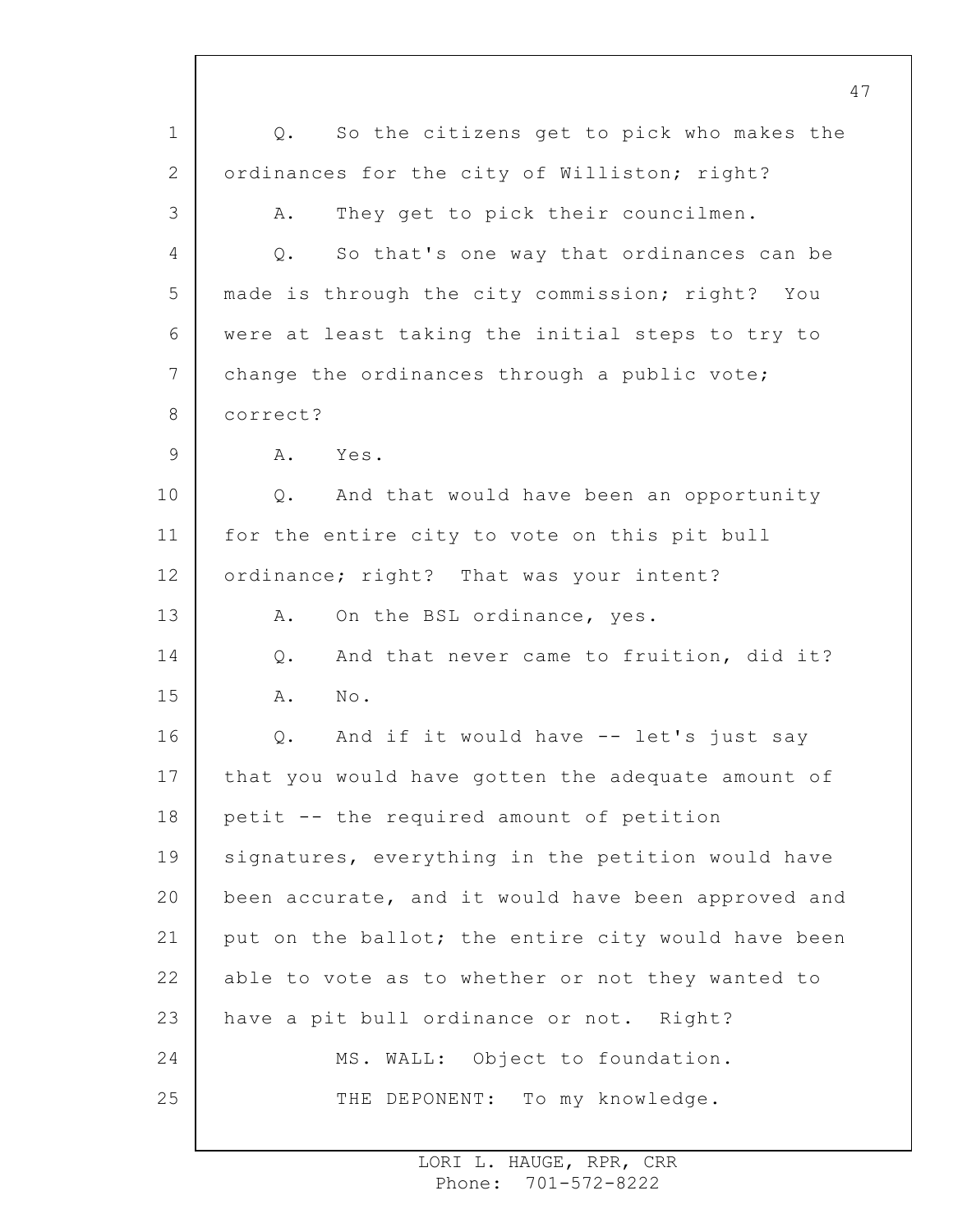1 2 3 4 5 6 7 8 9 10 11 12 13 14 15 16 17 18 19 20 21 22 23 24 25 48 BY MR. SCHMIDT: Q. That was at least your initial intent? A. That was my intent, yeah. Q. And you didn't go through with that; correct? A. I started to go through it, but I didn't finish it, no. Q. And do you recall who told you that if this gets vote -- if it doesn't pass the vote, it can't be voted on again? A. I don't recall. Q. Okay. Do you think it's fair for a city to have any limitations on the types of animals that can be within its jurisdiction? A. As long as they're domesticated. Q. What's a domesticated animal? A. Cat, dog, birds, those natures of animals. Q. What about a chicken? A. They can be domesticated. Q. So if there was an ordinance that banned chickens in the city of Williston, would you disagree with that? A. I think there is an ordinance with chickens or something to that nature within the city already.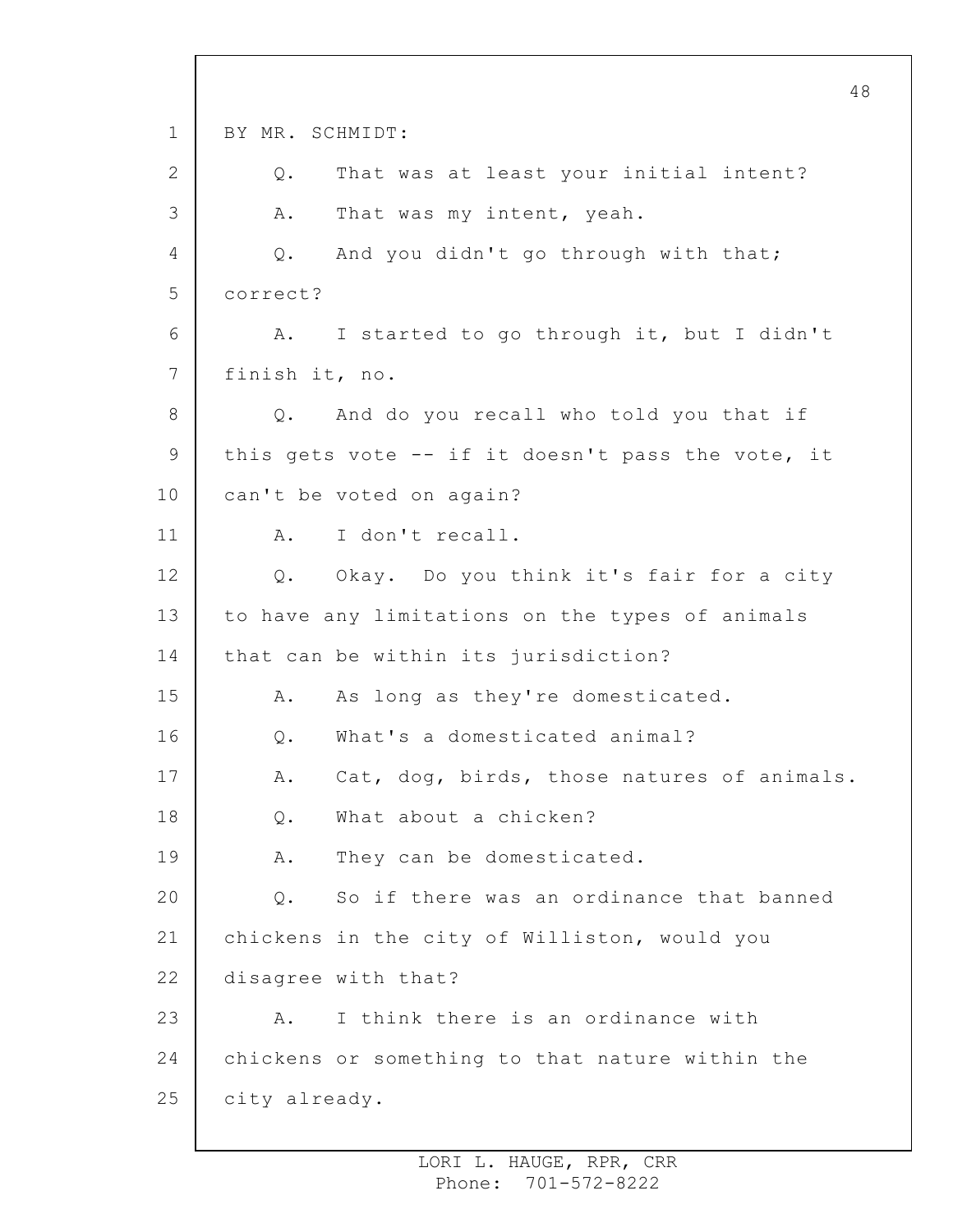1 2 3 4 5 6 7 8 9 10 11 12 13 14 15 16 17 18 19 20 21 22 23 24 25 49 Q. Okay. Do you disagree with it? A. I don't agree or disagree. Q. Don't have a position on it? A. No. Q. What -- and I'm looking for your opinion. What factors should a governing body take into consideration when they make a decision as to what is a reasonable ordinance? A. Explain that better for me. Q. Sure. Well, earlier, you said that you think that cities should be able to enact ordinances as long as they're reasonable; right? A. Correct. Q. So what factors do you think make a reasonable ordinance? A. As long as they're good for everybody and not harmful for some and good for some. Q. So what about an ordinance that would make it illegal to drive under the influence of alcohol? Would that be good for everybody? A. I think that is good for everybody. Q. Why do you think it's good for everybody? A. Because it protects the person that's driving and everybody else around it.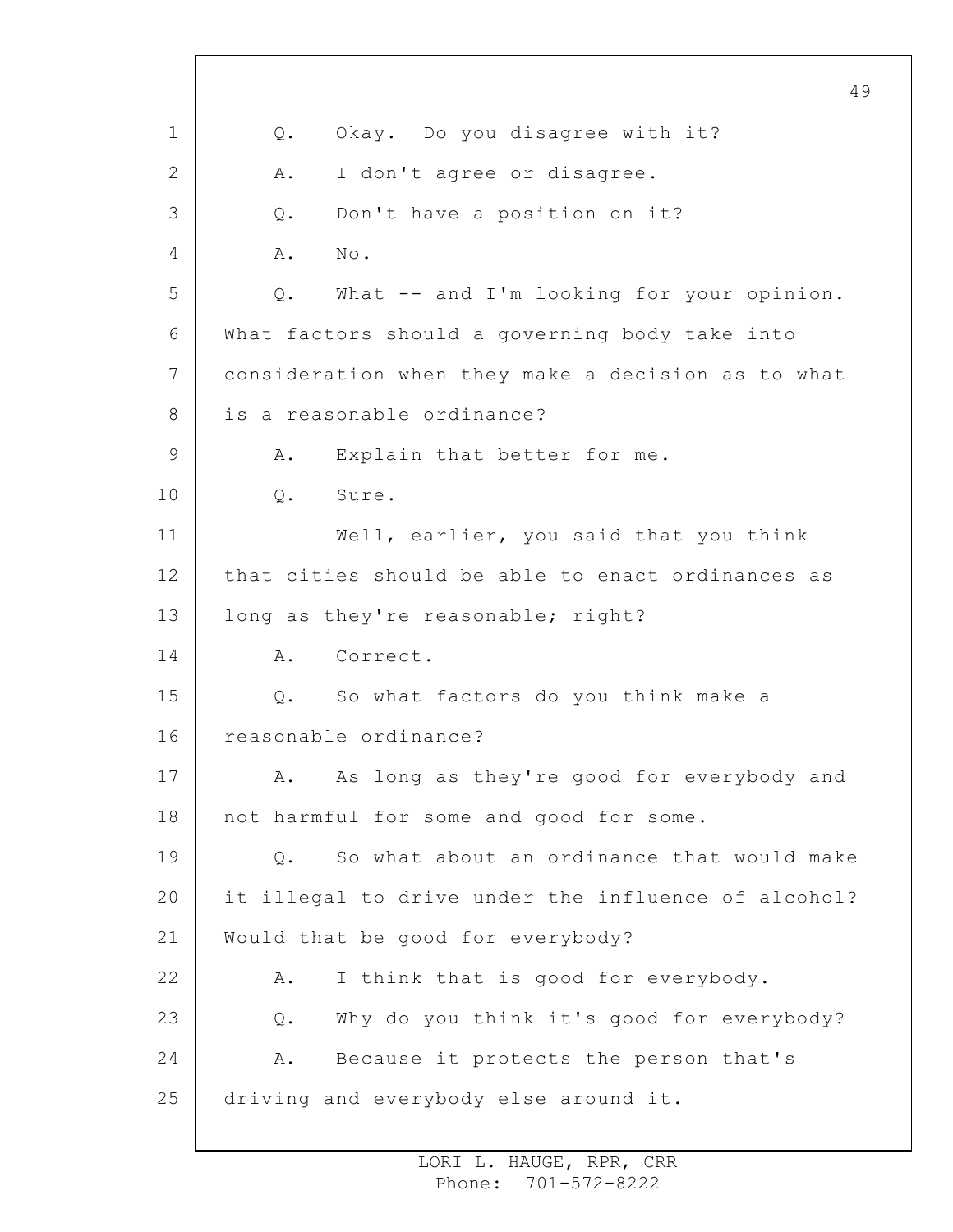1 2 3 4 5 6 7 8 9 10 11 12 13 14 15 16 17 18 19 20 21 22 23 24 25 50 Q. So you think there's a public safety element to that? A. Not just the public safety, but also a person's safety within -- behind the wheel. Q. So there should be a safety factor that comes into play, in your opinion; is that fair to say? A. Under -- for drinking and driving, yeah. Q. In this lawsuit that you're a named plaintiff in, it's my understanding that you're asking the Court to declare the City of Williston's pit bull ordinance to be unconstitutional. Is that fair? Do you know? A. Yes. Q. If you were ultimately to prevail in this lawsuit, how would it impact you personally? A. Prevail, as in "win"? Q. Yes. Court agrees with you. How -- how does it impact you personally? A. Personally, my daughter would be able to visit more often. She would have be -- she would have been able to have her dog at my house. If I wanted to have another dog, I could. I wouldn't have to be looking over my shoulder, scared, or anything to that if I wanted to have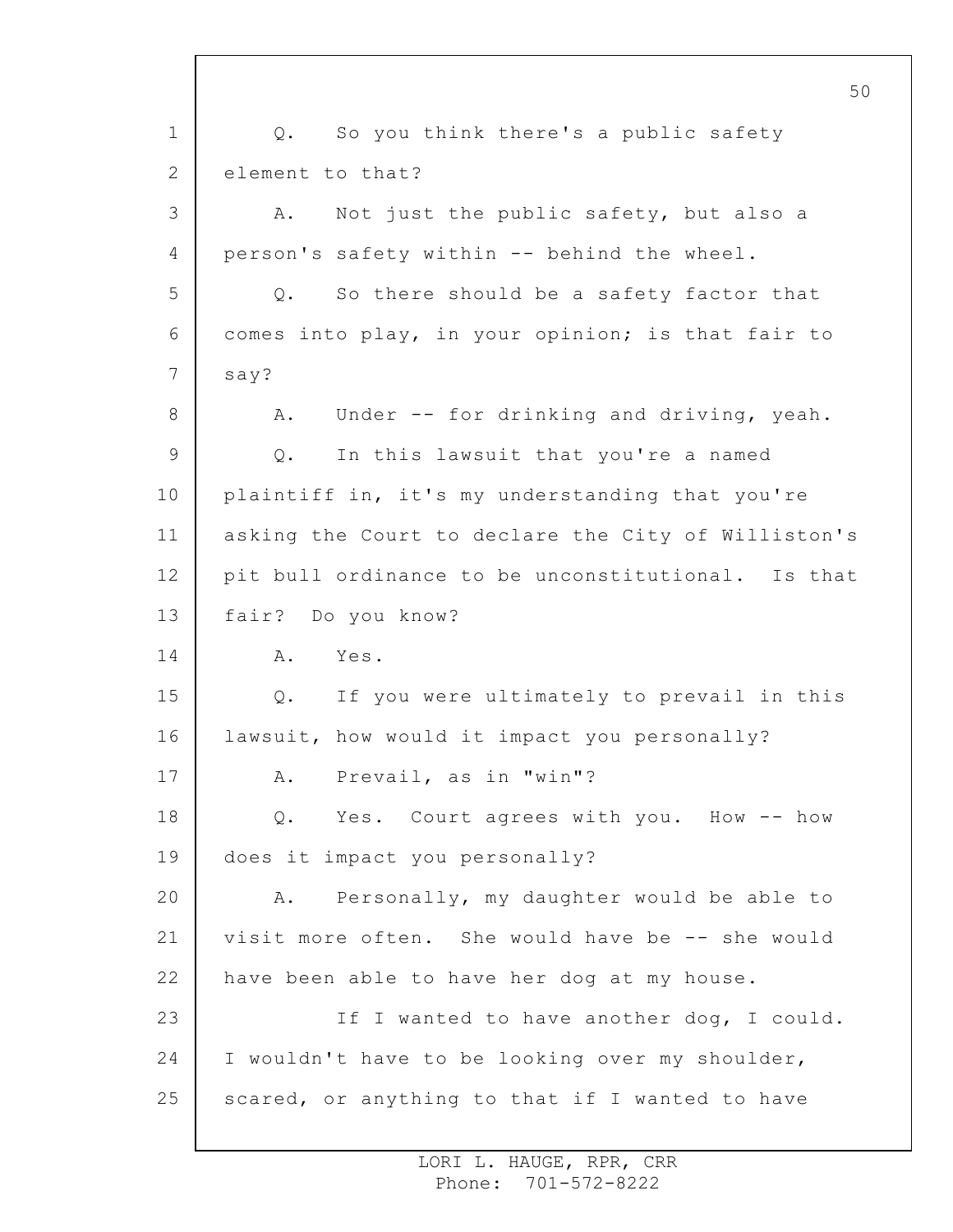1 2 3 4 5 6 7 8 9 10 11 12 13 14 15 16 17 18 19 20 21 22 23 24 25 another dog, if, you know -- Q. Well, you can have another dog in the city; right? A. If I wanted a dog of my choice. Q. If you were to go buy another dog, knowing that the ordinance reads as it does  $--$  Section  $4-89$ is what I mean -- if you were to go buy another dog, could you have it DNA-tested before you brought it into the city of Williston? A. Anybody can have their dogs DNA-tested, so yeah. Q. Sure. So when you go and pick out a dog, you can have a test completed that tells you the breed percentage; right? A. Yeah. Q. And then if ever you were challenged on whether your dog was a pit bull or not, you could present the officer with that DNA test, couldn't you? A. You could. Q. Or you could present that evidence to the Court, couldn't you? A. You could. Q. And, presumably, you would have a defense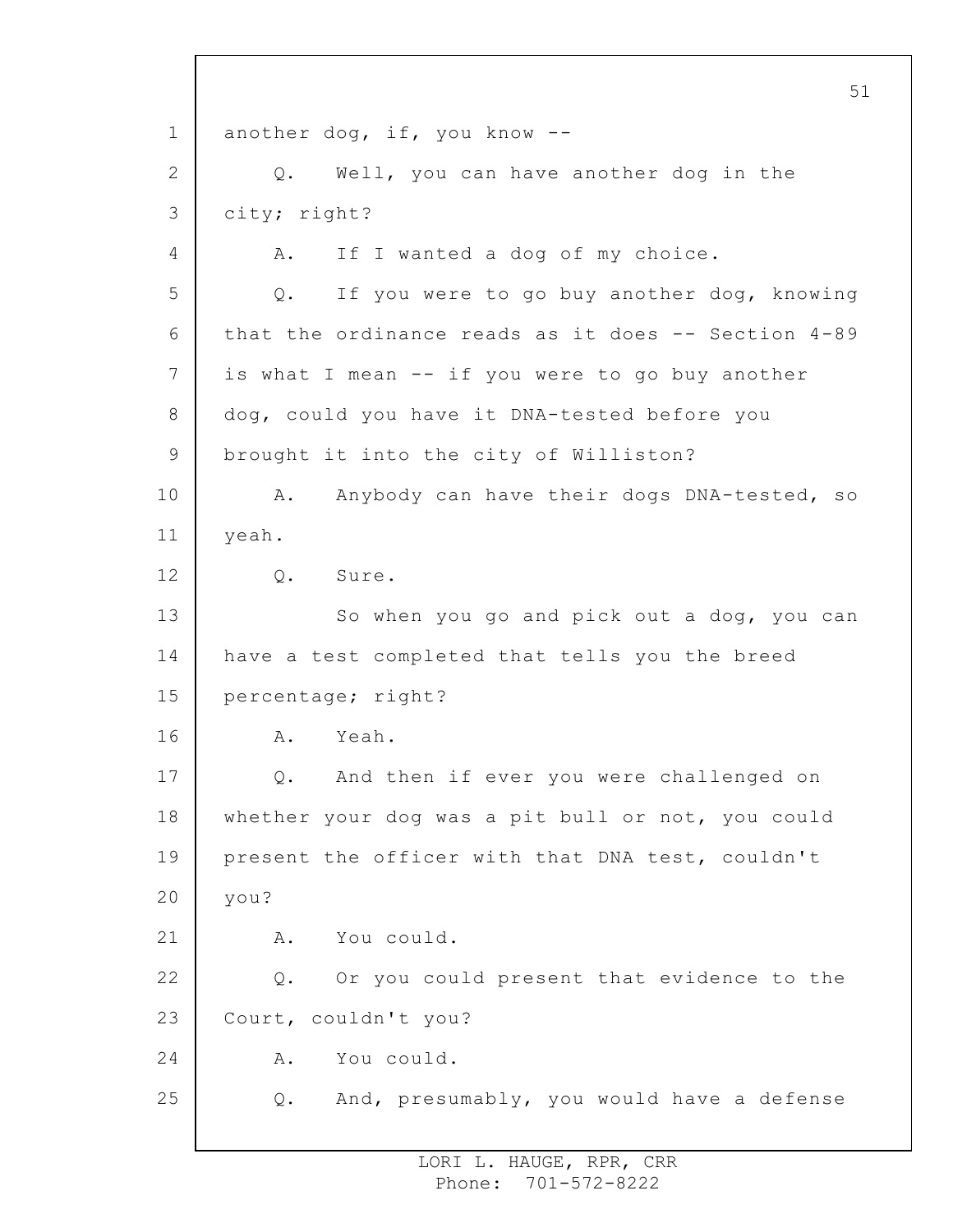1 2 3 4 5 6 7 8 9 10 11 12 13 14 15 16 17 18 19 20 21 22 23 24 25 52 to the allegation; right? A. You -- yeah. Q. And there's no requirement that people have a dog, is there? A. No, there's not a requirement. Q. It's a choice; right? A. It is a choice. Q. Why do you believe the City's pit bull ordinance is invalid? A. My opinion? Q. Your opinion. A. It limits people of -- to have the dogs of their choice. It restricts animal -- dogs of their breed -- you know, the breed. It just kind of is, like, discriminating on breeds. Pit bull's not really -- my opinion, pit bulls aren't any other - any different than any other dog. So I feel like people should have a choice, and I think it -- it just restricts that. Q. Okay. Do you know if other people disagree with your opinion that pit bulls are not more dangerous than other dogs? A. I'm sure there are. MR. SCHMIDT: I'm done. THE DEPONENT: Okay.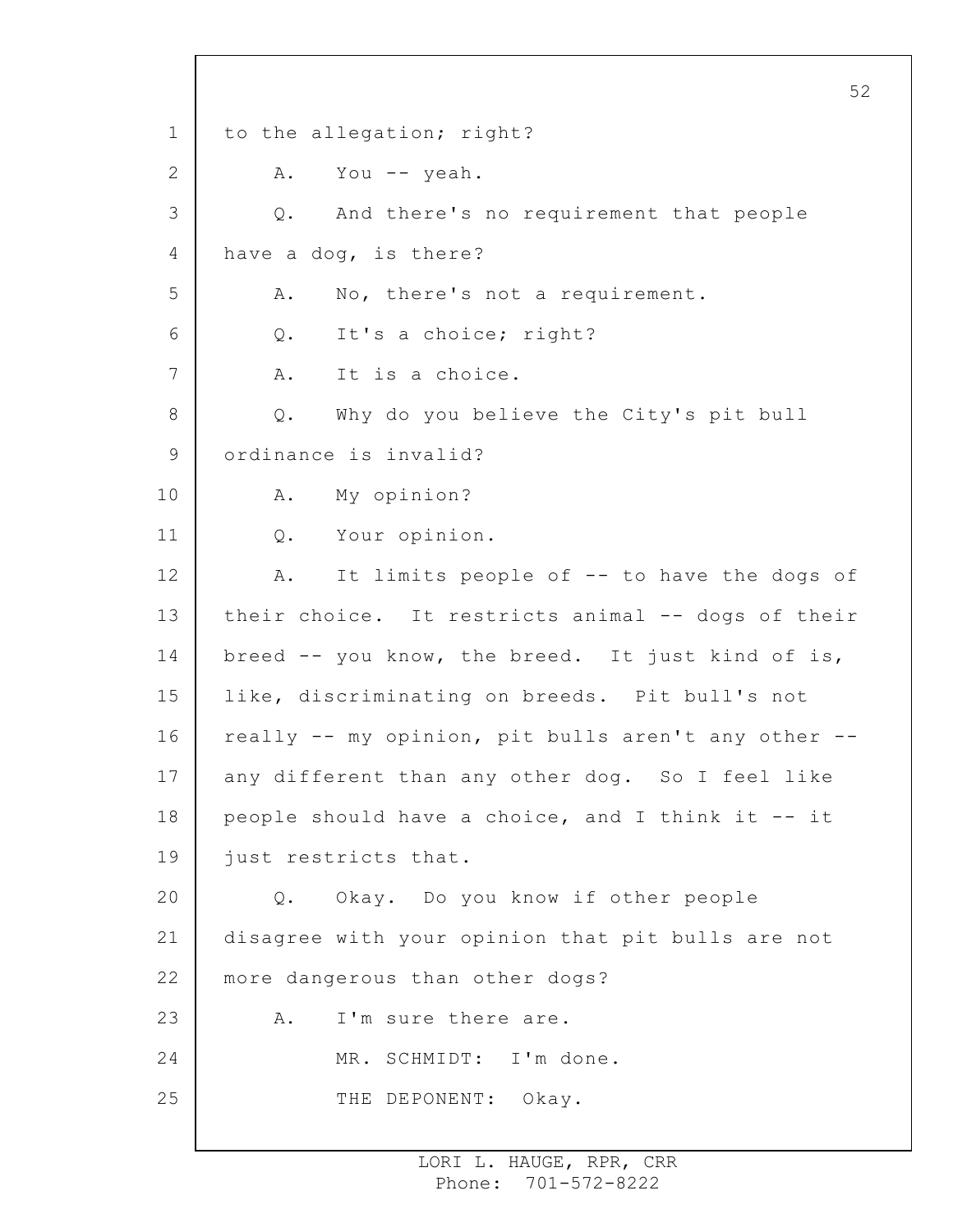|                  | 53                                        |
|------------------|-------------------------------------------|
| $\mathbf 1$      | MR. SUMMERLIN: Perfect.                   |
| $\sqrt{2}$       | MS. WALL: Anything?                       |
| $\mathfrak{Z}$   | MR. SUMMERLIN: Read -- read and sign.     |
| $\overline{4}$   | MS. WALL: Yes. We'll read and sign.       |
| 5                | (The proceedings concluded at 11:51 a.m.) |
| $\epsilon$       |                                           |
| $\boldsymbol{7}$ |                                           |
| $\,8\,$          |                                           |
| $\mathsf 9$      |                                           |
| $1\,0$           |                                           |
| 11               |                                           |
| 12               |                                           |
| 13               |                                           |
| $1\,4$           |                                           |
| 15               |                                           |
| 16               |                                           |
| $17\,$           |                                           |
| $1\,8$           |                                           |
| 19               |                                           |
| 20               |                                           |
| 21               |                                           |
| 22               |                                           |
| 23               |                                           |
| 24               |                                           |
| 25               |                                           |
|                  |                                           |

 $\Gamma$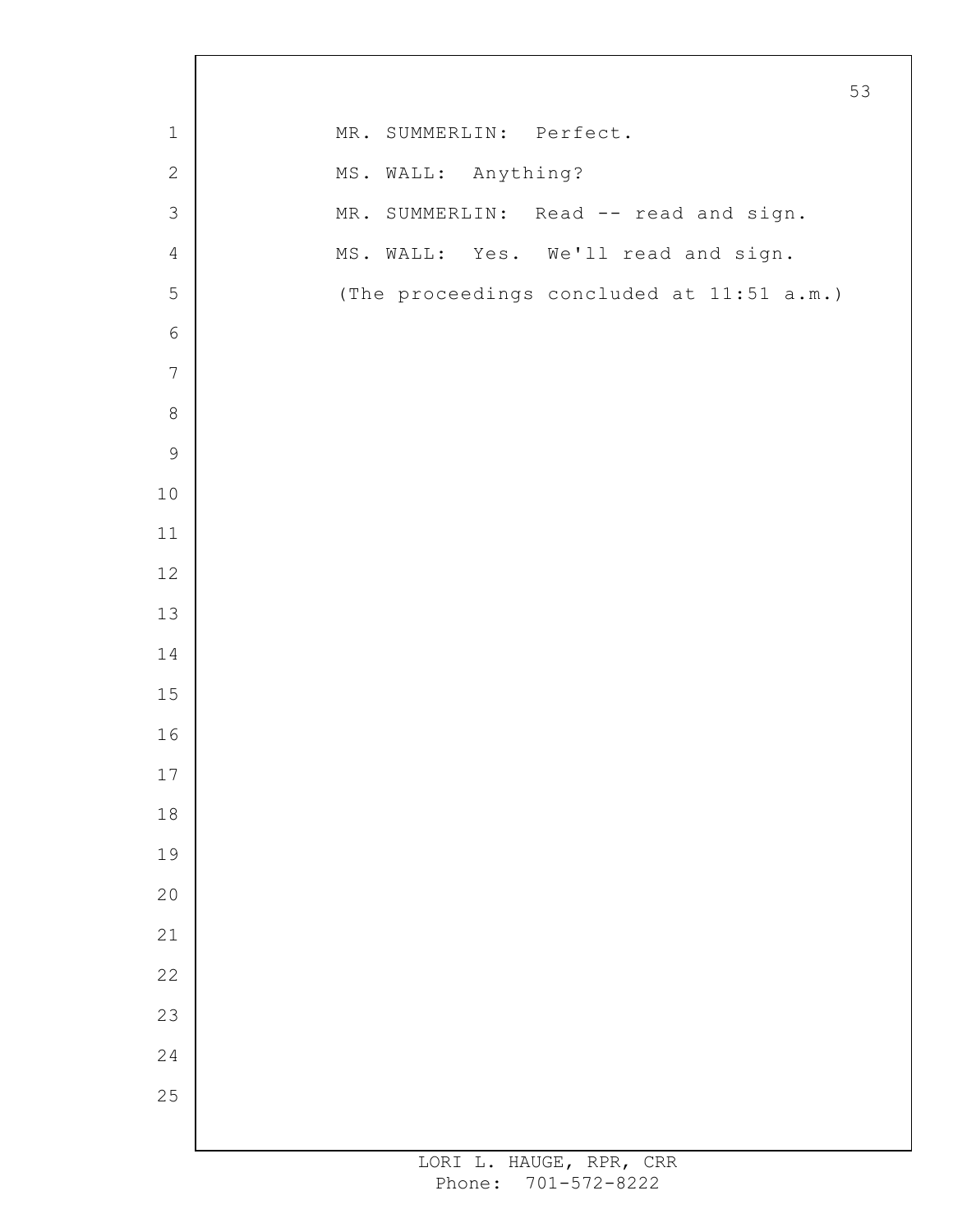|              | 54                                                                         |
|--------------|----------------------------------------------------------------------------|
| $\mathbf 1$  | CERTIFICATE OF DEPONENT                                                    |
| $\mathbf{2}$ | I, Brandy Suckley, the deponent in the                                     |
| 3            | foregoing deposition, certify that I have read the                         |
| 4            | attached 53 typewritten pages of my deposition upon                        |
| 5            | oral examination, taken at the time and place                              |
| 6            | indicated, and that it is a complete and accurate                          |
| 7            | transcript of my deposition, with corrections, if                          |
| 8            | any, noted herein along with the reason for each                           |
| 9            | correction.                                                                |
| 10           |                                                                            |
| 11           | Dated at Williston, North Dakota, this _______                             |
| 12           |                                                                            |
| 13           |                                                                            |
| 14           |                                                                            |
| 15           |                                                                            |
| 16           | BRANDY SUCKLEY                                                             |
| 17           | $\star$<br>$\star$<br>$\star$<br>$\star$<br>$\star$<br>$\star$<br>$^\star$ |
| 18           | PAGE:<br>REASON:                                                           |
| 19           | LINE:<br>CHANGE:                                                           |
| 20           | PAGE:<br>REASON:                                                           |
| 21           | LINE:<br>CHANGE:                                                           |
| 22           | PAGE:<br>REASON:                                                           |
| 23           | LINE:<br>CHANGE:                                                           |
| 24           | PAGE:<br>REASON:                                                           |
| 25           | LINE:<br>CHANGE:                                                           |
|              |                                                                            |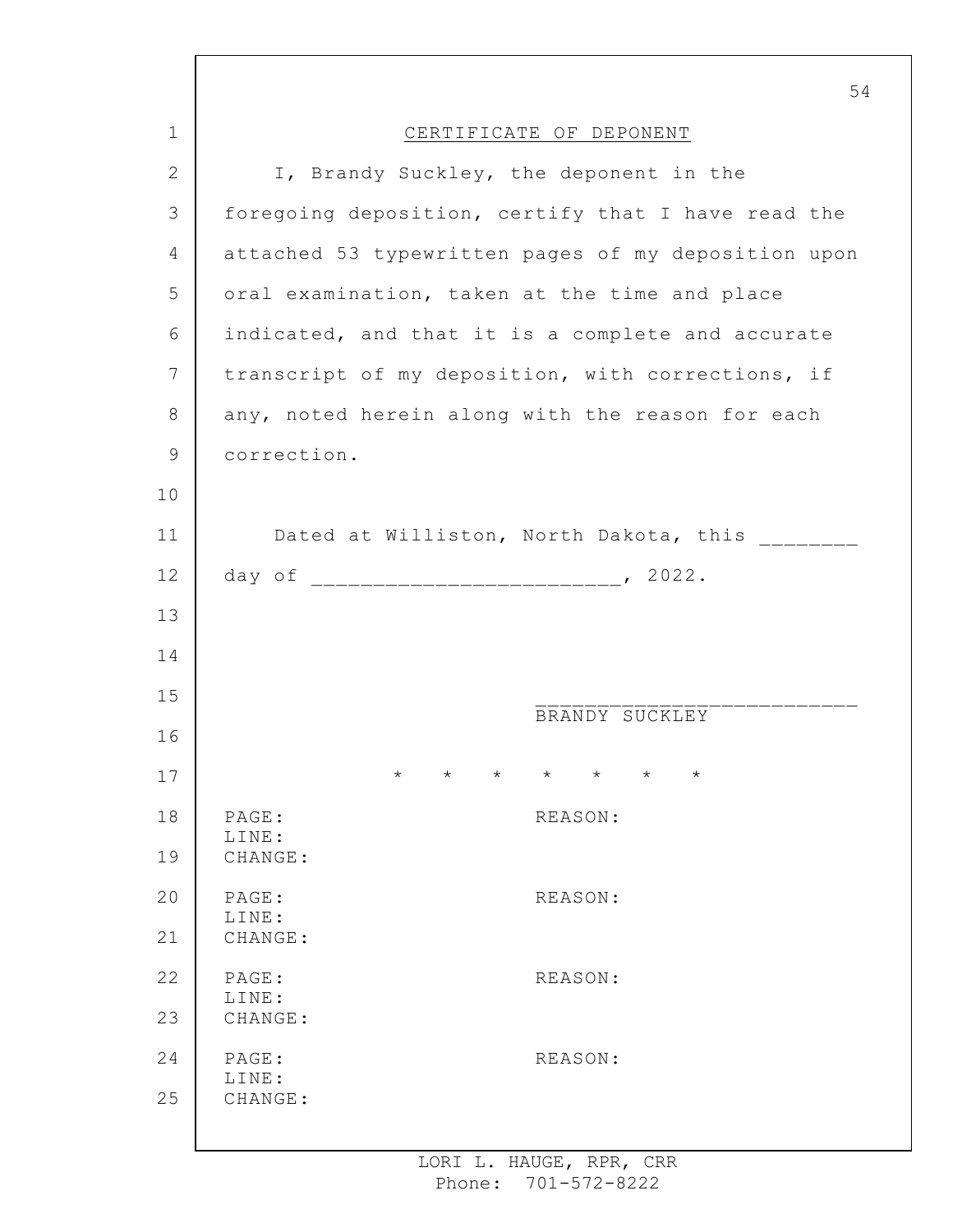| 1                                               | 30:22, 31:19                     | animal [6] - 25:15,                         | <b>banned</b> $[2] - 9:7$ ,                                  | 2:15                                |
|-------------------------------------------------|----------------------------------|---------------------------------------------|--------------------------------------------------------------|-------------------------------------|
|                                                 | $824$ [1] - 32:1                 | 25:19, 29:12, 29:19,                        | 48:20                                                        | <b>brought</b> $[3] - 43:1$ ,       |
| 1 [4] - 3:12, 22:15,                            | $825$ [1] - 32:16                | 48:16, 52:13                                | <b>banning</b> $[1]$ - 29:15                                 | 45:22, 51:9                         |
| 22:17, 22:23                                    | 826 [2] - 23.8, 32:22            | <b>animals</b> $[2] - 48:13$ ,              | <b>Bar</b> [2] - 31:2, 31:20                                 | <b>Bryan</b> $[1]$ - 1:8            |
| <b>10:50</b> [2] - 1:23, 4:1                    |                                  | 48:17                                       | <b>based</b> $[8] - 10:5$ ,                                  | <b>BSL</b> $[7]$ - 14:22,           |
| $11:12$ [1] - 22:20                             | A                                | <b>answer</b> $[5] - 5:3$ ,                 | 15:13, 19:3, 25:5,                                           | 14:24, 15:3, 15:6,                  |
| 11:16 $[1] - 27:2$                              |                                  | 5:10, 5:18, 10:6,                           | 26:17, 26:19, 34:21,                                         | 36:13, 36:16, 47:13                 |
| $11:35$ [1] - 44:8                              | $a.m$ [7] - 1:23, 4:1,           | 44:24                                       | 39:17                                                        | <b>bull</b> [19] - 6:8, 7:7,        |
| $11:39$ [1] - 44:9                              | 22:20, 27:2, 44:8,<br>44:9, 53:5 | appealed [1] - 28:15                        | <b>basis</b> $[1] - 34:13$                                   | 7:11, 7:17, 11:12,                  |
| $11:51$ [1] - 53:5                              | able [8] - 8:10, 40:21,          | Appearances [1] -                           | Baumstark [1] - 1:6                                          | 16:15, 20:5, 24:19,                 |
| 12-0117 [1] - 23:19                             | 41:23, 44:17, 47:22,             | 1:25                                        | <b>behalf</b> $[2] - 2:11$ ,                                 | 25:5, 27:10, 36:15,                 |
| $122$ [1] - 2:15                                | 49:12, 50:20, 50:22              | appeared $[2] - 2:10$ ,                     | 2:17                                                         | 37:15, 38:24, 41:3,                 |
| $13330$ [1] - 2:9                               | $accept$ [1] - 35:12             | 2:16                                        | <b>behind</b> [1] - 50:4                                     | 47:11, 47:23, 50:12,<br>51:18, 52:8 |
|                                                 | according $[1]$ - 28:23          | APPEARING[1]-                               | <b>belief</b> $[1] - 39:18$                                  | <b>bull's</b> [1] - 52:15           |
| $\boldsymbol{2}$                                | accurate [2] - 47:20,            | 2:19                                        | <b>below</b> $[1] - 23:1$                                    | <b>bulls</b> $[8] - 9.2, 9.7$ ,     |
|                                                 | 54.6                             | approved [1] - 47:20<br>areas $[1]$ - 45:15 | <b>Berthold</b> [1] - 21:23                                  | 28:24, 33:17, 34:5,                 |
| $2$ [1] - 23:17<br>$20$ [1] - 1:23              | $act$ [1] - 15:10                | arise $[1] - 45:3$                          | Berthold/Carpio [3] -<br>27:24, 28:6, 28:8                   | 34:9, 52:16, 52:21                  |
| $200$ [1] - 2:9                                 | <b>action</b> $[1] - 37:10$      |                                             |                                                              | <b>bully</b> $[1]$ - 10:25          |
|                                                 | $acts$ [1] - 15:11               | <b>Armstrong</b> [1] - 2:14                 | <b>Berthold/Carpio's</b>                                     | <b>bunch</b> $[1] - 17:7$           |
| $2004$ [1] - 23:21                              | address [2] - 18:10,             | Article [1] - 29:7                          | $[1] - 28:19$                                                | buy [2] - 51:5, 51:7                |
| $2007$ [1] - $25:8$<br>$2015$ [3] - 9:25, 10:1, | 45:3                             | ASPCA[2] - 31:12,<br>31:21                  | bestfriends.org [2] -<br>31:5, 31:20                         | $BY$ [10] - 4:8, 9:18,              |
| 10:7                                            | adequate $[2] - 16:7$ ,          | Association [2] -                           | <b>better</b> $[5] - 13:25$ ,                                | 11:9, 17:9, 17:16,                  |
| $2018$ [2] - 10:11,                             | 47:17                            | 31:2, 31:20                                 | 16:21, 20:2, 36:8,                                           | 22:21, 27:3, 44:13,                 |
| 28:12                                           | advice $[4] - 40:1$ ,            | associations [1] -                          | 49:9                                                         | 44:23, 48:1                         |
| $2019$ [1] - 28:12                              | 40:4, 40:6, 40:8                 | 30:24                                       | <b>birds</b> $[1] - 48:17$                                   |                                     |
| $2020$ [8] - 6:17, 9:6,                         | affirmatively [5] -              | <b>assume</b> [3] - 5:10,                   | <b>Bismarck</b> $[7] - 2:16$ ,                               | C                                   |
| 17:17, 18:3, 19:14,                             | 6:15, 13:15, 30:3,               | 8:5, 17:20                                  | 12:17, 13:3, 18:15,                                          |                                     |
| 19:15, 20:9, 37:16                              | 36:18, 43:19                     | at-large [1] - 46:20                        | 24:14, 24:19, 41:21                                          | $C-22$ [1] - 27:24                  |
| 2022 [2] - 1:23, 54:12                          | affirmatively) [4] -             | attached [1] - 54:4                         | <b>bit</b> $[1] - 4:22$                                      | <b>Calderon</b> $[1] - 1.5$         |
| 21-cv-00012-CRH [1]                             | 19:23, 23:12, 24:17,             | <b>attack</b> [2] - 36:20,                  | <b>bite</b> $[5] - 33:19$ ,                                  | California [1] - 2:9                |
| $-1.6$                                          | 34:3                             | 41:3                                        | 33:23, 34:21, 35:2,                                          | cannot [2] - 25:13,                 |
| $22$ [2] - 1:21, 3:13                           | agenda [1] - 26:18               | <b>attempt</b> $[2] - 11:12$                | 35:4                                                         | 25:18                               |
| $23$ [1] - 3:13                                 | aggressive [6] -                 | 38:24                                       | <b>biting</b> $[1] - 33.8$                                   | capitol $[3] - 12:17$ ,             |
|                                                 | 27:15, 29:13, 33:20,             | attention [1] - 15:21                       | <b>Blackwell</b> [1] - 2:9                                   | 13:3, 18:16                         |
| 4                                               | 33:22, 34:10, 34:18              | attorney [8] - 4:21,                        | <b>Blake</b> [1] - 1:5                                       | car $[1] - 6.25$                    |
|                                                 | <b>agree</b> [3] - 30:25,        | 7.6, 7.10, 7.14, 8.1,                       | <b>body</b> $[3] - 39:19$ .                                  | Case [1] - 1:6                      |
| $4$ [1] - 3:4                                   | 44:19, 49:2                      | 8:3, 8:4, 40:2                              | 46:4, 49:6                                                   | <b>case</b> [1] - 41:23             |
| $4 - 89$ [1] - 51:6                             | agreed [1] - 14:10               | <b>Attorney</b> [4] - 1:16,                 | <b>boil</b> $[1] - 41:1$                                     | cat [1] - 48:17<br>Cats [1] - 29:7  |
| 460 $[1] - 2:15$                                | agrees [2] - 45:14,              | 2:7, 2:8, 2:13                              | <b>bottom</b> [1] - 22:25                                    |                                     |
| 48-hour [1] - 16:4                              | 50:18<br>aided $[1] - 21:15$     | attorneys'-eyes-                            | $Box [1] - 2:15$                                             | caused [2] - 8:10,<br>15:19         |
|                                                 | Al $[1]$ - 21:22                 | only [1] - 9:15                             | <b>Brandy</b> $[6] - 1:4$ ,                                  | <b>certain</b> [2] - 15:12,         |
| 5                                               | Albertson $[5] - 1.6$ ,          | auditor [1] - 38:19                         | 4:10, 4:12, 4:13, 4:14,                                      | 45:15                               |
| $53$ [1] - 54:4                                 | 12:2, 14:3, 14:7, 36:1           | <b>Autumn</b> [1] - 8:16                    | 54:2                                                         | Certificate [2] - 3:24,             |
| $54$ [1] - 3:24                                 | alcohol [1] - 49:20              | Avenue [1] - 2:15                           | <b>BRANDY</b> [5] - 1:15,                                    | 3:25                                |
| 55 [1] - $3:25$                                 | allegation $[1]$ - 52:1          | <b>aware</b> [1] - 9:1                      | 2:19, 3:3, 4:3, 54:15                                        | <b>CERTIFICATE</b> [1]-             |
|                                                 | Allen $[3]$ - 28:10,             |                                             | <b>break</b> [2] $-5:17, 44:6$<br><b>breed</b> [12] - 10:24, | 54:1                                |
| 8                                               | 28:13, 28:23                     | В                                           | 15:4, 15:11, 27:16,                                          | certify [1] - 54:3                  |
|                                                 | <b>allowed</b> $[1] - 20:4$      | babysitter $[3] - 8.11$ ,                   | 27:18, 29:15, 30:25,                                         | challenged [1] -                    |
| 815 $[1] - 23:2$                                | ALSO $[1] - 2:19$                | 8:12, 8:23                                  | 33:20, 33:22, 51:14,                                         | 51:17                               |
| 815-826 [1] - 3:13                              | <b>AMANDA</b> $[1]$ - 2:8        | babysitting $[1]$ - $6:23$                  | 52:14                                                        | change [9] - 11:12,                 |
| $816$ [1] - 23:16                               | <b>American</b> $[6] - 10:25$    | <b>backup</b> $[2] - 41:22$                 | breed-specific [4] -                                         | 13:11, 15:22, 19:1,                 |
| $817$ [1] - 24:10                               | 31:2, 31:10, 31:20,              | 41:25                                       | 15:4, 27:16, 27:18,                                          | 29.2, 42.11, 43.4,                  |
| $818$ [1] - 25:1                                | 31:21, 32:17                     | <b>ballot</b> $[16] - 37:16$ ,              | 30:25                                                        | 45:18, 47:7                         |
| $819$ [1] - 26:22                               | <b>amount</b> [3] - 37:24,       | 38:25, 39:21, 40:13,                        | <b>breeds</b> $[2] - 14:25$ ,                                | <b>CHANGE</b> [4] - 54:19,          |
| 820 $[1] - 27:21$                               | 47:17, 47:18                     | 40:16, 40:17, 40:19,                        | 52:15                                                        | 54:21, 54:23, 54:25                 |
| 821 [1] - 29:6                                  | Animal [7] - 21:22,              | 41.8, 41.14, 41.25,                         | <b>Brian</b> $[2] - 1:16, 6:3$                               | changed [4] - 11:16,                |
| $822$ [1] - 30:12                               | 31:7, 31:14, 31:23,              | 42:2, 42:5, 42:21,                          | <b>BRIAN</b> $[1]$ - 2:13                                    | 36:25, 41:4, 43:13                  |
| $823$ [3] - 30:17,                              | 32:11, 33:2, 33:5                | 43.21, 47:21                                | <b>Broadway</b> [2] - 1:22,                                  | changing $[2] - 13:13$ ,            |

1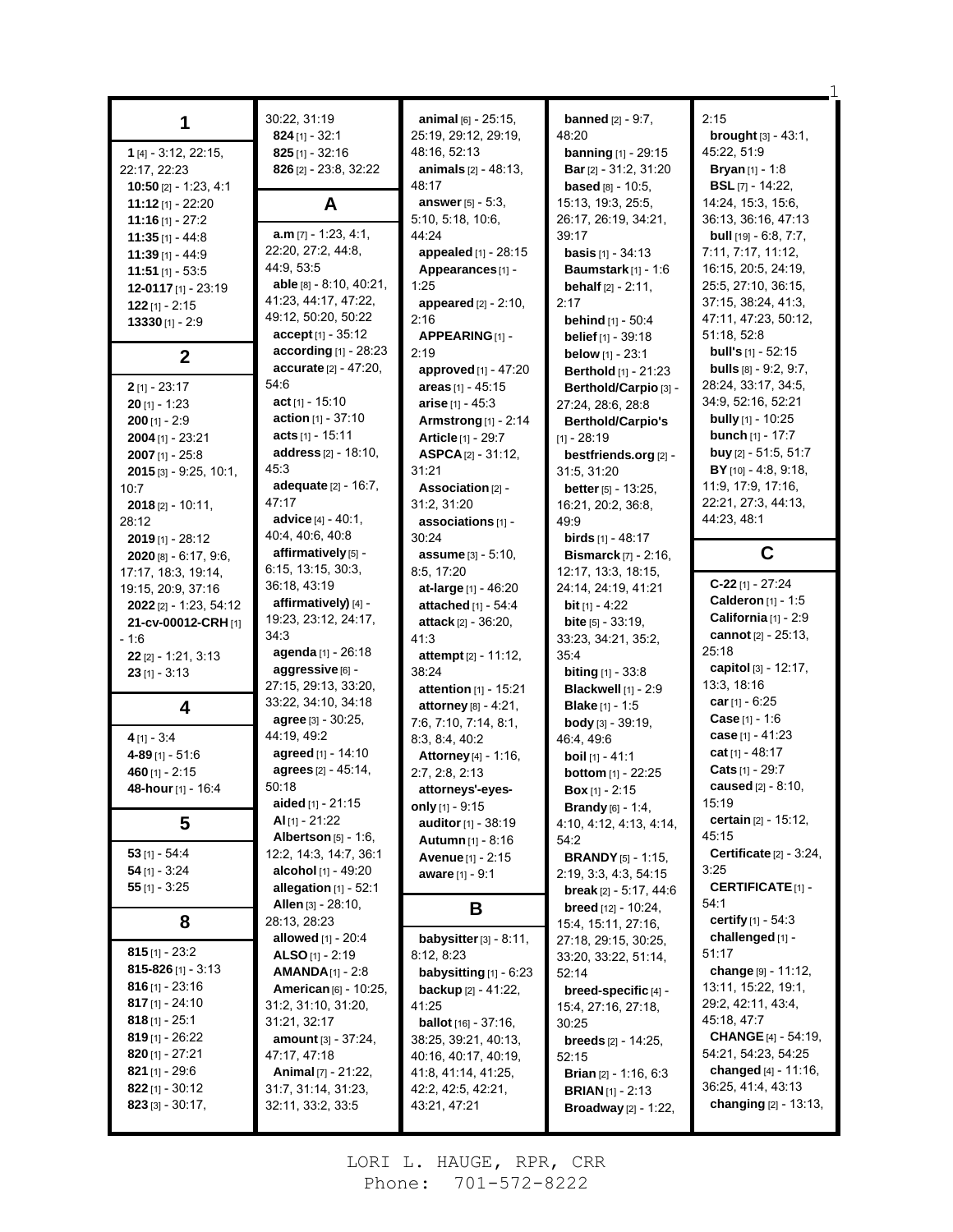| 45:20<br>character $[1]$ - 30:9                 | 46:17, 46:23, 47:2,<br>47:5, 47:11, 47:21, | 49:7<br>constituents [1] -               | current [1] - 29:17                           | 3:11<br>designation [1] -                              |
|-------------------------------------------------|--------------------------------------------|------------------------------------------|-----------------------------------------------|--------------------------------------------------------|
| charge [2] - 7:7, 7:11                          | 48:12, 48:21, 48:25,                       | 46:11                                    | D                                             | 9:15                                                   |
| Chicago [1] - 44:20<br>chicken [1] - 48:18      | 51:3, 51:9<br>City's $[4] - 6.8, 9.1,$     | consult [2] - 12:11,<br>21:10            | <b>DAKOTA</b> $[1]$ - 1:2                     | detail [1] - 26:13<br>details [1] - 13:1               |
| chickens [2] - 48:21,                           | 11:12, 52:8                                | consulted $[1]$ - 12:13                  | Dakota [6] - 1:12,                            | determination [1] -                                    |
| 48:24                                           | <b>Civil</b> $[1]$ - 1:18                  | contact [4] - 22:1,                      | 1:20, 1:22, 2:16, 17:4,                       | 39:20                                                  |
| chief $[2] - 21:23$ ,                           | clarify $[1] - 11.14$                      | 31:15, 37:2                              | 54:11                                         | Dickinson [3] - 25:4,                                  |
| 28:9                                            | close $[2] - 30.1, 30.2$                   | contacted [6] -                          | dangerous [1] -                               | 25:5, 25:17                                            |
| children [1] - 8:13                             | <b>Club</b> $[3] - 31:10$ ,                | 12:17, 18:19, 19:17,                     | 52:22                                         | different [8] - 29:25,                                 |
| choice $[5] - 51.4$ ,                           | 31:21, 32:17                               | 22:3, 22:5, 31:1                         | Danika [1] - 1:6                              | 30:5, 30:18, 39:11,                                    |
| 52:6, 52:7, 52:13,                              | Cole [2] - 1:7, 12:5                       | control [3] - 25:15,                     | <b>date</b> $[1]$ - 28:16                     | 44:19, 44:20, 44:21,                                   |
| 52:18                                           | <b>Cole-Perea</b> $[2] - 1:7$ ,            | 25:19, 29:19                             | Dated [1] - 54:11                             | 52:17                                                  |
| cir $[1] - 22:4$                                | 12:5                                       | conversations [1] -                      | dates $[2] - 17:18$ ,                         | <b>direct</b> $[2] - 28:1$ ,                           |
| circulation $[1]$ - 22:4                        | collaborated [1] -                         | 16:12                                    | 28:18<br>daughter [10] - 6:10,                | 29:11                                                  |
| circumstances [1] -<br>6:19                     | 14:8<br>collect [1] - 19:3                 | copy $[1] - 38.9$<br>corner [1] - 22:25  | 6:11, 7:5, 7:10, 7:16,                        | directly [1] - 35:15<br><b>disagree</b> $[5] - 46.5$ , |
| <b>citation</b> $[11] - 6:7$ ,                  | collected [3] - 37:23,                     | correct [42] - 5:25.                     | 9.2, 11.10, 11.16,                            | 48:22, 49:1, 49:2,                                     |
| 6:16, 6:20, 7:2, 8:6,                           | 41:18, 42:22                               | 6:1, 6:6, 6:9, 7:11,                     | 17:24, 50:20                                  | 52:21                                                  |
| 8:7, 8:21, 9:3, 11:2,                           | collecting [4] -                           | 7:18, 8:24, 10:8, 10:9,                  | daughter's $[5] - 6:12$ ,                     | disagreement [1] -                                     |
| 11:11, 11:17                                    | 19:10, 37:22, 38:1,                        | 11:13, 18:21, 24:17,                     | 7:24, 8:4, 8:6, 8:20                          | 46.8                                                   |
| cited [1] - 17:24                               | 41:15                                      | 24:21, 25:7, 25:9,                       | Dave [4] - 13:19,                             | discriminating [2] -                                   |
| cities $[6] - 29.22$ ,                          | commenced $[1] - 4:1$                      | 29:8, 29:9, 29:22,                       | 19:17, 21:1, 36:2                             | 14:25, 52:15                                           |
| 29:25, 44:16, 44:19,                            | commencing [1] -                           | 29:23, 31:9, 31:16,                      | <b>David</b> [4] - 21:5,                      | discussed [1] -                                        |
| 45:2, 49:12                                     | 1:23                                       | 31:18, 32:19, 33:3,                      | 35:11, 35:25, 38:8                            | 16:11                                                  |
| citizen $[1]$ - 18:10                           | commission [23] -                          | 33.4, 33.24, 35:22,                      | days [1] - 14:10                              | discussion [1] -                                       |
| <b>citizens</b> $[6] - 14:23$ ,                 | 12:9, 19:22, 19:25,                        | 37:13, 39:1, 40:23,<br>41:6, 41:9, 42:5, | Debunked [2] -                                | 22:19                                                  |
| 45:8, 45:17, 46:16,                             | 20:5, 20:14, 24:2,<br>25:24, 26:9, 26:18,  | 43.11, 43.21, 43.22,                     | 32:25, 33:12<br>deceased [1] - 34:7           | <b>DISTRICT</b> $[2] - 1:1$ ,<br>1:2                   |
| 46:22, 47:1<br>City $[42] - 1.11, 1.21,$        | 29:2, 37:9, 37:11,                         | 43:25, 44:1, 46:25,                      | decided $[4] - 16:14$ ,                       | <b>DNA</b> $[3] - 51:8$                                |
| 3:13, 5:25, 6:3, 9:6,                           | 41:5, 41:17, 41:24,                        | 47:8, 48:5, 49:14                        | 16:24, 38:25, 45:23                           | 51:10, 51:19                                           |
| 12:13, 13:20, 19:18,                            | 42:15, 42:17, 43:2,                        | correction $[1] - 54.9$                  | <b>decision</b> $[2] - 46:11$ ,               | DNA-tested [2] -                                       |
| 21:4, 21:14, 22:12,                             | 43:14, 46:5, 46:17,                        | corrections [1] -                        | 49:7                                          | 51:8, 51:10                                            |
| 23.2, 23.8, 23.11,                              | 46:23, 47:5                                | 54:7                                     | decision-making [1]                           | <b>Doc</b> [1] - 1:7                                   |
| 24:10, 24:19, 25:1,                             | commission's $[1]$ -                       | corresponding [1] -                      | - 46:11                                       | $dog$ [25] - 6:25, 7:1,                                |
| 26:2, 27:9, 27:17,                              | 26:20                                      | 30:18                                    | declare [1] - 50:11                           | 7:3, 10:23, 10:24,                                     |
| 27:21, 29:6, 29:21,                             | commissioners <sup>[2]</sup> -             | council [5] - 11:22,                     | defendant $[1] - 4.4$                         | 11:1, 14:25, 27:15,                                    |
| 30:12, 30:17, 30:22,                            | 26:6, 29:20                                | 13:24, 25:24, 29:1,                      | <b>Defendant</b> $[2] - 1:13$ ,               | 29:13, 29:15, 35:2,                                    |
| 32:1, 32:16, 32:22,                             | community $[3]$ -                          | 46:4<br>councilmen [2] -                 | 2:17                                          | 35:3, 36:14, 48:17,                                    |
| 35:8, 37:3, 39:3, 39:8,<br>41:12, 41:13, 41:19, | 11:25, 12:8, 16:21<br>compiled [1] - 23:11 | 20:22, 47:3                              | defense [1] - 51:25<br>definitely [1] - 17:22 | 50:22, 50:23, 51:1,<br>51:2, 51:4, 51:5, 51:8,         |
| 42:3, 42:10, 42:14,                             | complete [1] - 54:6                        | <b>counsel</b> $[2] - 2:10$ ,            | department $[2] - 7:1$ ,                      | 51:13, 51:18, 52:4,                                    |
| 50:11                                           | completed [1] -                            | 2:16                                     | 7:3                                           | 52:17                                                  |
| city $[64] - 8:10, 9:22$ ,                      | 51:14                                      | <b>Counsel's [8] - 23:6,</b>             | Deponent [2] - 2:20,                          | dog-type [1] - 27:15                                   |
| 9.24, 10.2, 10.6,                               | complied $[8] - 23.6$ ,                    | 24:11, 25:2, 26:23,                      | 3:24                                          | <b>Dogs</b> $[2] - 24:15$ ,                            |
| 10:12, 10:13, 11:22,                            | 24:11, 25:2, 26:23,                        | 27:22, 32:2, 32:14,                      | deponent [13] - 6:15,                         | 29:7                                                   |
| 12:9, 13:14, 13:24,                             | 27:22, 32:2, 32:14,                        | 32:23                                    | 13:15, 23:6, 24:11,                           | dogs $[13] - 10.15$ ,                                  |
| 14:23, 15:6, 15:9,                              | 32:23                                      | <b>county</b> [2] - 9:22,                | 25:2, 26:23, 27:22,                           | 10:17, 10:20, 10:22,                                   |
| 15:17, 15:19, 16:6,                             | concepts [1] - 30:10                       | 9:23                                     | 30:3, 32:2, 32:14,                            | 15:10, 28:23, 28:25,                                   |
| 19:22, 19:24, 20:3,<br>20:14, 21:22, 24:1,      | concern [1] - 40:15                        | <b>County [2] - 1:19,</b><br>10:1        | 32:23, 43:19, 54:2                            | 34:17, 34:18, 51:10,                                   |
| 25:23, 25:24, 26:6,                             | concluded $[1]$ - 53:5                     | couple [2] - 4:17,                       | <b>DEPONENT</b> [6] -<br>17:7, 44:7, 44:12,   | 52:12, 52:13, 52:22<br>domesticated [3] -              |
| 26.9, 26.17, 26.20,                             | Conference [1] -<br>1:21                   | 20:22                                    | 47:25, 52:25, 54:1                            | 48:15, 48:16, 48:19                                    |
| 28:9, 29:1, 29:2, 29:8,                         | conference [1] -                           | <b>course</b> [1] - 19:13                | <b>DEPOSITION [1] -</b>                       | done $[7] - 13:1, 24:1,$                               |
| 29:10, 29:20, 36:19,                            | 22:20                                      | <b>COURT</b> $[1] - 1:1$                 | 1:15                                          | 25:24, 26:1, 29:22,                                    |
| 37.8, 38.4, 38.14,                              | confidential [2] -                         | court $[3] - 7:20, 7:21,$                | Deposition [1] -                              | 38:13, 52:24                                           |
| 38:19, 40:8, 40:20,                             | 9:14, 11:8                                 | 22:18                                    | 22:17                                         | down $[5] - 5.3$ ,                                     |
| 41.5, 41.16, 41.23,                             | Confidential [1] -                         | <b>Court</b> $[4] - 3:25$ ,              | deposition $[4] - 4:15$ ,                     | 12:17, 20:19, 20:21,                                   |
| 42:17, 43:2, 43:13,                             | 9:16                                       | 50:11, 50:18, 51:23                      | 54:3, 54:4, 54:7                              | 41:1                                                   |
| 46.4, 46.11, 46.15,                             | consideration [1] -                        | cover $[1] - 30.14$                      | Description [1] -                             | downstairs [1] -                                       |

2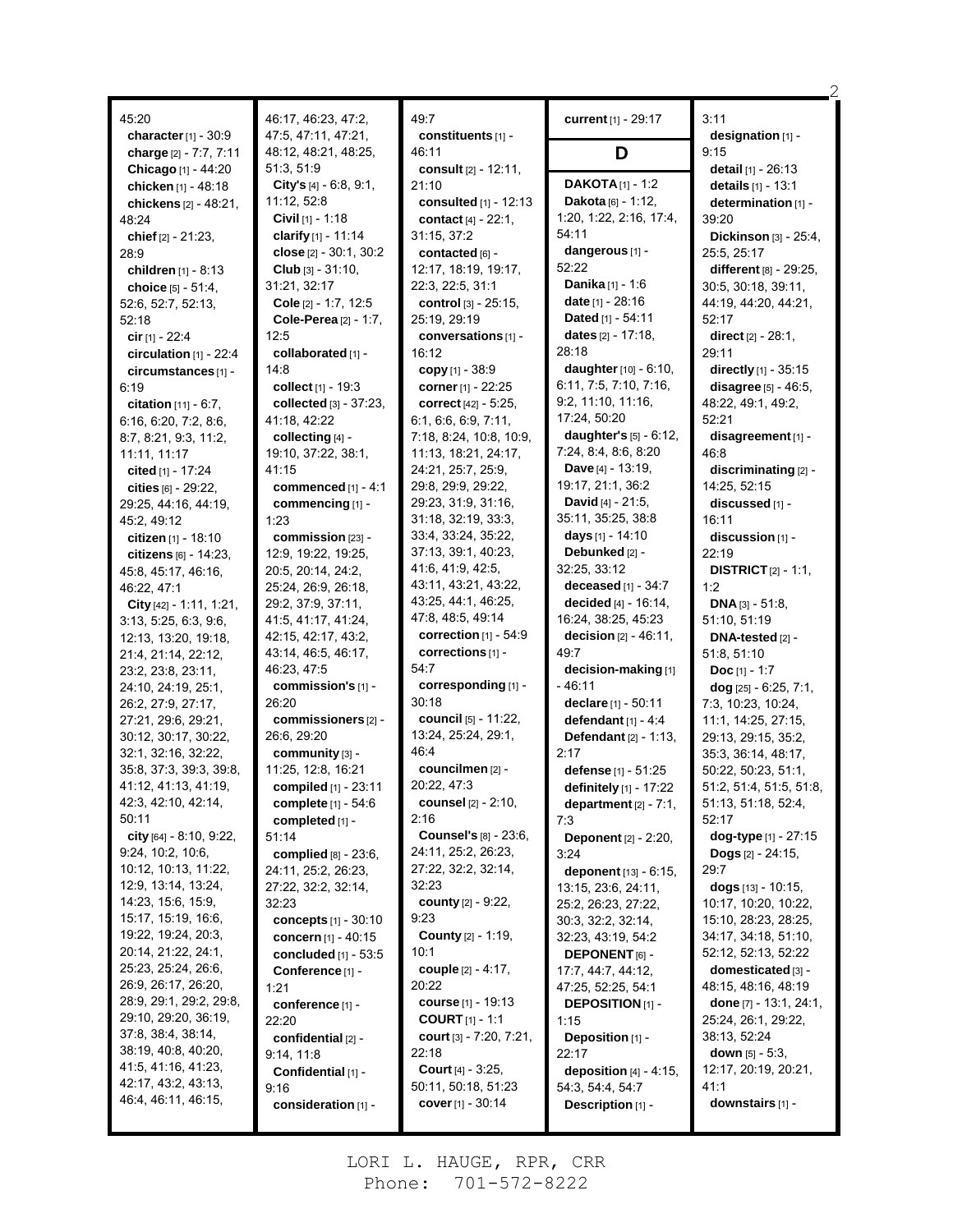| 35:17                          | 15:14                           | <b>Forks</b> $[4]$ - 26:25, |                               | information [10] -                           |
|--------------------------------|---------------------------------|-----------------------------|-------------------------------|----------------------------------------------|
| drinking [1] - 50:8            | explain [3] - 14:6.             | 27:5, 27:9, 27:17           | н                             | 13:10, 18:22, 19:21,                         |
| drive $[1] - 49:20$            | 36:9, 49:9                      | formal $[2] - 12:20$ ,      | Haille [1] - 8:16             | 21:8, 28:8, 31:19,                           |
| driveway [1] - 16:8            |                                 | 19:2                        |                               | 31:21, 32:17, 34:23,                         |
| driving [2] - 49:25.           | F                               | forth $[1]$ - 45:22         | Hall $[1] - 1:21$             | 43.7                                         |
|                                |                                 |                             | hand $[2] - 22:25$ ,          | informed $[1]$ - 36:23                       |
| 50:8                           | face [1] - 44:19                | forward [3] - 38:25,        | 35:14                         | <b>initial</b> $[5]$ - 19:20,                |
| dropping [1] - 6:24            | Facebook [5] -                  | 39:3, 43:20                 | handed [2] - 35:16,           |                                              |
| duly $[1] - 4.5$               | 16:17, 18:8, 27:25,             | Foundation [4] -            | 38:8                          | 41:7, 41:12, 47:6,                           |
| during [3] - 20:19,            | 28:1, 28:6                      | 21:22, 31:7, 31:15,         | harmful [1] - 49:18           | 48:2                                         |
| 36:4, 36:21                    | factor [1] - 50:5               | 31:23                       | harming [1] - 45:8            | initiated [1] - 40:24                        |
|                                | factors [2] - 49:6,             | foundation $[2]$ -          | Hauge [1] - 1:18              | <b>instead</b> $[1] - 38:23$                 |
| Е                              | 49:15                           | 44:22, 47:24                | head $[1] - 32:8$             | intent $[6] - 13:23$ ,                       |
|                                |                                 | foundations [1] -           | <b>hearings</b> $[1] - 7:20$  | 19:20, 27:4, 47:12,                          |
| East [2] - 1:21, 2:15          | failed [2] - 39:4, 39:7         | 30:24                       | help $[1] - 42:7$             | 48.2, 48.3                                   |
| easy [1] - 4:18                | faint $[2] - 24:14$ ,           | four $[1] - 32:5$           | helped [1] - 25:17            | <b>internet</b> $[1]$ - 21:9                 |
| effort [1] - 15:22             | 24:16                           | frame $[4] - 17:13$ ,       | <b>herein</b> $[2] - 1:25$ ,  | introduced $[1] - 6:2$                       |
| either [1] - 17:10             | fair $[23] - 4.24, 5.11$ ,      | 18:6, 28:13, 28:17          | 54:8                          | invalid [1] - 52:9                           |
| elected [1] - 46:20            | 5:12, 5:21, 5:22, 7:22,         | <b>Friday</b> [1] - 1:22    | hired [2] - 7:5, 7:9          | <b>involved</b> $[1]$ - $7:13$               |
| election $[1] - 37:16$         | 9:5, 13:17, 13:18,              | friendly $[1] - 4:23$       | $\text{hmm}$ [7] - 19:23,     | $\mathsf{lsh}[1] - 1.5$                      |
| element [1] - 50:2             | 15:23, 16:9, 18:11,             | front [2] - 16:8, 20:14     | 23:18, 24:17, 27:23,          | <b>issue</b> $[4] - 13:17$ ,                 |
| email [2] - 37:4, 37:7         | 18:12, 26:20, 26:21,            | fruition [1] - 47:14        | 32:19, 34:3, 43:9             | 26:18, 40:15, 42:1                           |
| emailed [3] - 12:21,           | 43:14, 43:15, 45:2,             | fully [2] - 38:17,          | Holly [1] - 1:8               | <b>issued</b> [2] - 6:7, 6:16                |
| 12:24, 37:6                    | 45:17, 46:14, 48:12,            | 38:18                       | home [2] - 10:18.             | <b>issues</b> [3] - 44:20,                   |
| <b>Emily</b> [1] - 1:8         | 50:6, 50:13                     |                             | 16:8                          | 44:21, 45:3                                  |
| enact $[1] - 49:12$            | fall $[1]$ - 19:14              | G                           | house $[2] - 6:23$ ,          |                                              |
| end [2] - 11:4, 22:11          | Fargo [1] - 23:19               |                             | 50:22                         | J                                            |
| End $[1] - 11.8$               | <b>Farm</b> $[5] - 21:22$ ,     | gathered [2] - 11:20,       | Howard [1] - 20:20            |                                              |
| ended [1] - 37:21              | 31:7, 31:15, 31:23,             | 21.8                        | humane [2] - 21:18,           | Jamestown [2] -                              |
| entailed [1] - 14:7            | 32:11                           | <b>GENE</b> [1] - 2:7       | 21:20                         | 29:6, 29:14                                  |
| entered $[1] - 7:16$           | <b>Farr</b> [1] - 1:5           | general [1] - 14:24         | <b>husband</b> $[2] - 7:8$ ,  | jurisdiction [2] -                           |
| entire [5] - 20:21,            | <b>February</b> $[2] - 6:16$ ,  | generally [2] - 14:21,      | 7:9                           | 45:4, 48:14                                  |
| 26.8, 40.20, 47.11,            | 95                              | 14:22                       | <b>Husch</b> [1] - 2:8        | $Jyl$ [10] - 1:5, 12:2,                      |
| 47:21                          | federal [1] - 5:24              | given [4] - 22:12,          |                               | 12:7, 14:3, 16:10,                           |
| entities [1] - 30:18           | <b>Federal</b> [1] - 1:17       | 22:22, 28:16, 40:1          |                               | 16:12, 16:17, 18:8,                          |
| $ev$ [1] - 45:8                | felt [1] - 16:20                | glanced [1] - 26:12         |                               |                                              |
|                                |                                 |                             |                               | 19.6, 36:1                                   |
|                                | few [2] - 20:22, 23:13          | goal [2] - 37:15,           |                               |                                              |
| eventually $[1]$ - 20:6        | financial $[2] - 8:5$ ,         | 37:17                       | idea [1] - 9:6                |                                              |
| evidence [1] - 51:22           | 8:19                            | good/what [1] - 14:9        | identical $[2] - 30:4$ ,      | K                                            |
| exact [5] - 12:22,             | financially [1] - 8:11          |                             | 30:6                          | keep [1] - 28:25                             |
| 17:1, 28:16, 37:24,            | fine [5] - 6.11, 7:24,          | Google [6] - 13:8,          | identification [1] -          | Kennel [3] - 31:10,                          |
| 39:6                           | 8.4, 8.18, 18.7                 | 13.9, 23.24, 31.24,         | 22:18                         | 31:21, 32:17                                 |
| exactly [3] - 33:10,           | <b>finish</b> $[2] - 5.2, 48.7$ | 32:12, 35:1                 | Identified $[1] - 3.11$       | <b>kids</b> $[2] - 6:24, 8:12$               |
| 37:6, 39:13                    | first $[5] - 4.5, 5.1,$         | googled [1] - 12:23         | $II$ [1] - 29:7               | <b>kind</b> [4] - 12:24,                     |
| <b>EXAMINATION[1] -</b>        | 16:12, 16:14, 41:4              | gotcha [1] - 42:25          | illegal [1] - 49:20           | 26:11, 39:15, 52:14                          |
| 4:7                            | <b>firsthand</b> $[1] - 7:22$   | $governing$ [3] -           | <b>impact</b> $[2] - 50:16$ , | <b>Klug</b> $[1]$ - 20:20                    |
| examination $[1]$ -            | five $[1] - 44.6$               | 39:19, 46:4, 49:6           | 50:19                         | knowing [1] - 51:5                           |
| 54:5                           | five-minute $[1] - 44.6$        | government [2] -            | implications [1] -            | knowledge [2] -                              |
| Examination $[1]$ -            |                                 | 12:14, 18:18                | 8:20                          | 7:22, 47:25                                  |
| 3:4                            | <b>Fleming</b> $[1] - 1.8$      | <b>Grand</b> [4] - 26:25,   | $IN [1] - 1:1$                |                                              |
| examined $[1] - 4.5$           | flip [6] - 24:9, 25:1,          | 27:5, 27:9, 27:17           | included [2] - 33:6,          | L                                            |
| example [3] - 44:20,           | 26:22, 27:21, 32:13,            | <b>ground</b> $[1] - 4.18$  | 45.23                         |                                              |
| 45:10, 45:11                   | 32:22                           | groups [1] - 22:8           | including [1] - 46:10         | ladies [2] - 25:14,                          |
| <b>executed</b> [2] - 38:17,   | <b>Floor</b> $[1] - 1:20$       | guess [3] - 13:23,          | independent [1] -             | 35.17                                        |
| 38:18                          | <b>follow</b> $[2] - 37:4$ ,    | 33:15, 43:1                 | 21:11                         | <b>lady</b> [1] - 25:16                      |
| exerting [1] - 15:22           | 37:5                            | guilty [3] - 7:17, 8:9,     | indicated $[2] - 14:2$ ,      | <b>lady's</b> $[1]$ - 25:18                  |
| <b>EXHIBIT</b> $[1] - 3:10$    | <b>follow-up</b> $[1]$ - 37:4   | 8:21                        | 54:6                          | <b>language</b> [2] - 14:24,                 |
| <b>Exhibit</b> $[4] - 22:15$ , | following [1] - 39:24           | guys [2] - 36:4,            | indicating) [1] - 33:9        | 19:7                                         |
| 22:17, 22:23, 23:17            | <b>follows</b> $[1] - 4.6$      | 36:20                       | individual $[1]$ - $28:2$     | <b>large</b> $[1] - 46.20$                   |
| experience [3] -               | <b>font</b> $[1]$ - 24:15       |                             | individuals $[2]$ -           |                                              |
| 20:13, 34:19, 34:22            | <b>FOR</b> [1] - 1:2            |                             | 12:3, 29:11                   | last [5] - 8:16, 17:21,<br>17:22, 18:1, 18:2 |
| experiences [1] -              | foregoing $[1]$ - 54:3          |                             | influence [1] - 49:20         |                                              |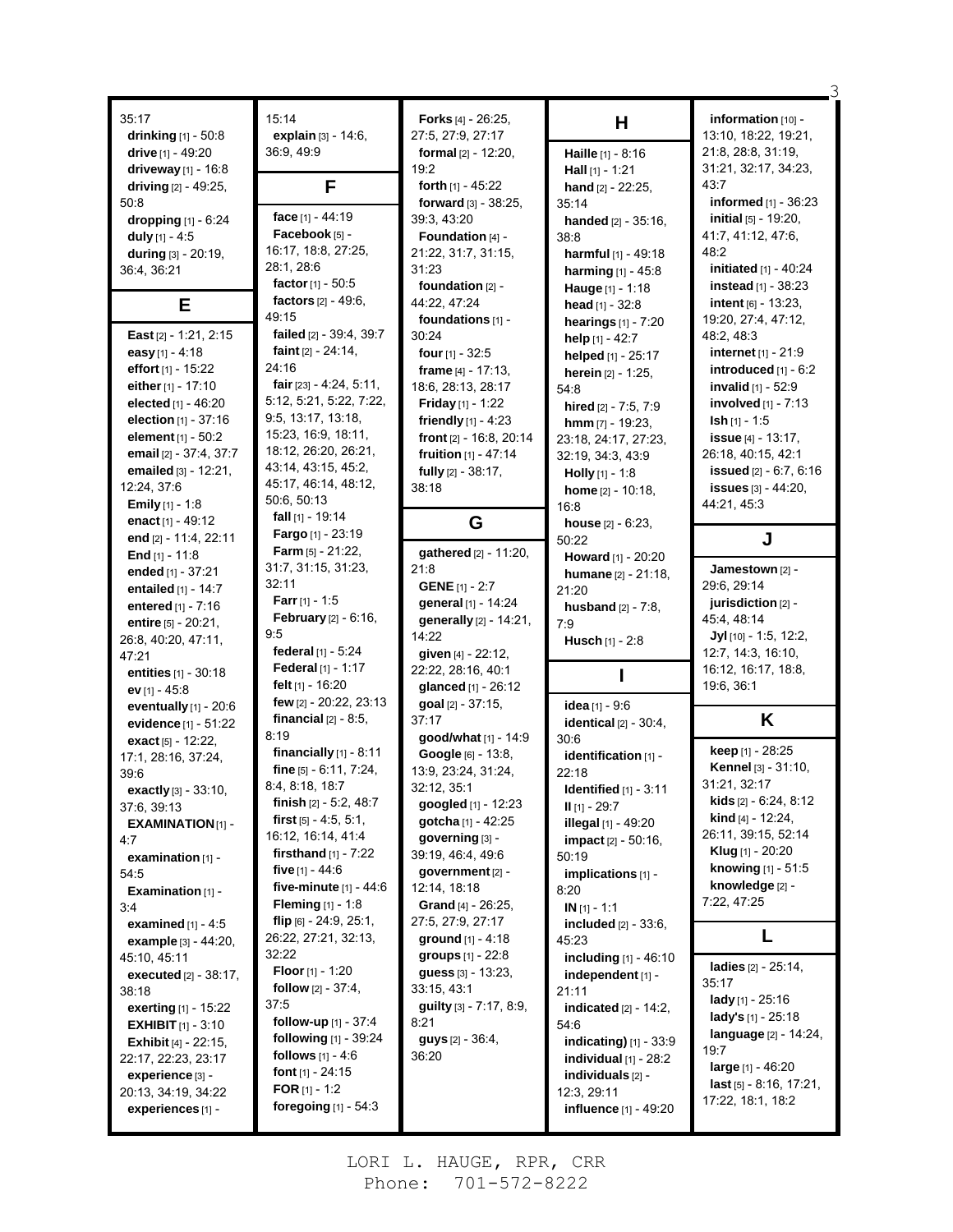| <b>Law</b> [4] - 1:16, 2:7,<br>2:8, 2:13 | M                             | 33:11<br>myths $[1] - 33:16$   | 25:14, 28:14, 31:14,<br>33.2, 33.3, 33.7, | P                               |
|------------------------------------------|-------------------------------|--------------------------------|-------------------------------------------|---------------------------------|
| law [3] - 13:11, 45:6,                   | mailbox [1] - 35:17           |                                | 33:10, 35:5, 35:16,                       | $P.O[1] - 2:15$                 |
| 45:7                                     | <b>Manuel</b> $[1] - 1:7$     | N                              | 47.4                                      | packet [4] - 23:5,              |
| laws [2] - 44:17, 45:2                   | mark $[2] - 9:12$ ,           |                                | ones $[1] - 21:24$                        | 35:9, 38:8, 43:1                |
| lawsuit $[4] - 5:24$ ,                   | 22:15                         | name $[7] - 4.9, 6.3$ ,        | ooh [1] - 21:17                           | <b>PAGE</b> $[4]$ - 54:18,      |
| 6:4, 50:9, 50:16                         | <b>Marked</b> [1] - $3:11$    | 6:12, 8:16, 12:22,             | opinion [26] - 15:2,                      | 54:20, 54:22, 54:24             |
| leads $[5] - 33:25$ ,                    | marked [1] - 22:17            | 25:14, 25:18                   | 15:7, 15:10, 16:9,                        | page [12] - 23:16,              |
| 34.2, 34.8, 34.12,                       | <b>Mathew</b> $[1] - 1:6$     | <b>named</b> $[1] - 50.9$      | 33:15, 33:17, 33:18,                      | 23:17, 24:9, 25:1,              |
| 34:14                                    | mayor [2] - 20:20,            | Natasha [1] - 1:4              | 34:11, 34:15, 36:7,                       | 25:22, 26:22, 27:21,            |
| <b>least</b> $[5]$ - 19:20,              |                               | nature [4] - 19:5,             | 36:9, 36:12, 36:16,                       | 30:13, 30:14, 30:19,            |
| 25:4, 43:6, 47:6, 48:2                   | 39.8                          | 36.8, 40.14, 48.24             | 36:17, 39:23, 44:14,                      | 32:13, 32:22                    |
| <b>led</b> [1] - 6:20                    | mean $[5] - 12:10$ ,          | <b>natures</b> $[1] - 48:17$   | 45:2, 45:5, 45:6, 49:5,                   | Page [3] - 3:4, 3:24,           |
|                                          | 15:3, 38:18, 42:14,           | Nebraska[1] - 2:10             | 50:6, 52:10, 52:11,                       | 3:25                            |
| left [2] - 20:23, 22:20                  | 51:7                          | need [4] - 5:17, 5:20,         | 52:16, 52:21                              |                                 |
| legislation $[2] - 15:4$ ,               | means [1] - 46:19             | 12:12, 13:1                    | opinions [3] - 21:13,                     | <b>pages</b> $[1] - 54.4$       |
| 30:25                                    | measure [1] - 40:24           | needed [1] - 19:2              | 33:21, 45:22                              | paid [2] - 6:11, 8:1            |
| likely [1] - 17:10                       | meet [1] - 14:11              |                                |                                           | papers [1] - 35:10              |
| $limitations 11 -$                       | meeting [4] - 20:5,           | needs [2] - 12:18,             | opportunity [1] -                         | park [2] - 14:11, 16:4          |
| 48:13                                    | 36:5, 36:21, 38:14            | 12:25                          | 47:10                                     | parking [3] - 16:1,             |
| <b>limits</b> [7] - 9:22,                | members [4] - 11:24,          | nervous [1] - 20:15            | oral $[1] - 54.5$                         | 16:3, 16:8                      |
| 10.2, 10.6, 10.13,                       | 31:1, 46:16, 46:23            | <b>never</b> $[4] - 6.6$ ,     | ordin [1] - 29:17                         | <b>part</b> [6] $-$ 9:12, 11:7, |
| 45:12, 45:14, 52:12                      | met [8] - 11:22.              | 40.10, 40.11, 47.14            | ordinance [61] - 6:8,                     | 23:24, 40:8, 45:20,             |
| <b>LINE</b> $[4]$ - 54:18,               | 16:10, 35:20, 35:25,          | <b>new</b> [1] - 28:5          | 7:18, 9:7, 11:13,                         | 45:21                           |
| 54:20, 54:22, 54:24                      | 36:2, 41:16, 41:19,           | next [1] - 30:14               | 11:16, 13:12, 13:14,                      | <b>pass</b> $[3] - 40.16$ ,     |
| $link$ [13] - 23:20,                     | 41:20                         | nonetheless [1] -              | 13:25, 14:1, 16:16,                       | 43:24, 48:9                     |
| 24:5, 24:6, 24:8,                        | minute [1] - 44:6             | 46:22                          | 19:1, 20:1, 20:2, 20:7,                   | <b>pay</b> $[1] - 7:24$         |
| 25.22, 27:1, 27:6,                       | minutes [2] - 26:3,           | <b>NORTH</b> $[1]$ - 1:2       | 23:25, 24:6, 24:8,                        | <b>paying</b> $[2] - 8:3, 8:4$  |
| 27:25, 28:1, 29:7,                       | 26:11                         | <b>North</b> $[6] - 1:12$ ,    | 24:19, 24:22, 24:25,                      | <b>pending</b> $[1] - 5:18$     |
| 29:20, 33:5, 33:10                       | Misconceptions [2] -          | 1:20, 1:22, 2:16, 17:4,        | 25:6, 25:12, 25:16,                       | people [12] - 14:11,            |
| linked [1] - 28:5                        | 33:1, 33:12                   | 54:11                          | 25:21, 26:19, 27:5,                       | 16:7, 19:4, 21:12,              |
| $\ln$ ks [6] - 30:23,                    | Moldenhauer [1] -             | Notary [1] - 1:19              | 27:6, 27:7, 27:12,                        | 21:15, 21:21, 39:14,            |
| 32.5, 32.7, 32.9,                        | 2:14                          | noted [2] - 1:25, 54:8         | 27:15, 27:16, 27:18,                      | 43:3, 52:3, 52:12,              |
| 32:10, 33:1                              | moment [1] - 13:7             | nothing's [1] - 15:21          | 28:5, 28:15, 28:20,                       | 52:18, 52:20                    |
| <b>list</b> $[1] - 31.14$                | month $[2] - 16:23$ ,         | notice [1] - 1:17              | 29:3, 29:8, 29:10,                        | percentage [1] -                |
| <b>listed</b> $[1] - 28.6$               | 17:1                          | number [1] - 23:8              | 29:13, 29:15, 29:17,                      | 51:15                           |
| <b>litigation</b> $[4]$ - 38:2,          | months [1] - 17:5             | <b>Number</b> [2] - 22:17,     | 36:6, 36:24, 37:16,                       | <b>Perea</b> $[3] - 1:7, 1:8,$  |
| 38:22, 39:1, 39:4                        | $most [4] - 33:20,$           | 27:24                          | 41:3, 42:11, 43:13,                       | 12:5                            |
| live $[1] - 9:19$                        | 34:9, 35:1, 35:3              |                                | 45:24, 47:12, 47:13,                      | perfect <sub>[1]</sub> - 53:1   |
| lived [2] - 9:21, 10:2                   | move $[2] - 38:25$ ,          | O                              | 47:23, 48:20, 48:23,                      | period [1] - 16:5               |
| <b>LLP</b> $[1] - 2:9$                   | 43:20                         |                                | 49:8, 49:16, 49:19,                       | person [2] - 35:20,             |
| local [2] - 39:19, 46:4                  | moved [3] - 10:1,             | object [1] - 47:24             | 50:12, 51:6, 52:9                         | 49:24                           |
| <b>lockjaw</b> $[4] - 33.9$ ,            | 10:6, 39:3                    | <b>objection</b> $[1] - 44.22$ | Ordinance <sup>[2]</sup> -                | <b>person's</b> $[1] - 50.4$    |
| 33:18, 33:22, 34:1                       | <b>MR</b> [28] $- 2:7, 2:13,$ | obstacle [1] - 36:24           | 23:19, 27:24                              | <b>personal</b> $[7] - 15:10$ , |
| look [13] - 15:20,                       | 4.8, 9.9, 9.11, 9.12,         | October [2] - 20:11,           | ordinances [12] -                         | 15:13, 34:19, 34:22,            |
| 20:20, 21:13, 22:14,                     | 9.14, 9.18, 11:4, 11:6,       | 38:15                          | 15:16, 15:19, 24:4,                       | 39:18, 39:22, 39:23             |
| 24.3, 24.4, 26.2,                        | 11:7, 11:9, 17:4, 17:9,       | OF $[3] - 1.2, 1.15,$          | 29:19, 29:25, 45:18,                      | personally $[4] - 6:7$ ,        |
| 26:11, 27:19, 29:21,                     | 17:14, 17:16, 22:14,          | 54:1                           | 45:25, 46:12, 47:2,                       | 50:16, 50:19, 50:20             |
| 32:9, 33:13, 43:3                        | 22:16, 22:21, 27:3,           | office $[3] - 13.6$ ,          | 47:4, 47:7, 49:12                         | <b>petit</b> $[1] - 47:18$      |
| <b>looked</b> $[4] - 15:18$ ,            | 44:5, 44:10, 44:13,           | 35:15                          | original [1] - 37:17                      | petition [38] - 11:20,          |
| 20:21, 29:17, 29:18                      | 44:23, 48:1, 52:24,           | officer [1] - 51:19            | ourselves $[1] - 6.2$                     | 11:23, 12:18, 12:20,            |
| <b>looking</b> $[5] - 13:13$ ,           | 53:1, 53:3                    | official $[4] - 12:14$ ,       | outside [6] - 10:2,                       | 12:24, 12:25, 13:11,            |
| 39:16, 44:14, 49:5,                      | $MS$ [6] - 2:8, 2:19,         | 38:4, 39:19, 46:20             | 12:8, 12:14, 34:22,                       | 13:12, 14:8, 14:11,             |
| 50:24                                    | 44:22, 47:24, 53:2,           | <b>often</b> $[2] - 36:14$ ,   | 34:24, 34:25                              | 14:16, 14:19, 16:11,            |
| <b>looks</b> $[3] - 24.13$ ,             | 53:4                          | 50:21                          | <b>Owan</b> [1] - 1:6                     | 16:15, 16:25, 18:20,            |
| 27:25, 32:16                             | mushed $[2] - 39:15$ ,        | <b>Omaha</b> $[1] - 2:10$      | own $[7] - 10:15$ ,                       | 19:2, 19:7, 22:4, 22:6,         |
| <b>Lori</b> $[1]$ - 1:18                 | 40:7                          | once $[4]$ - 16:19,            | 15:13, 31:22, 31:24,                      | 25:25, 37:14, 37:20,            |
| <b>Lynette</b> $[2] - 1:7$ ,             | <b>myth</b> $[6] - 33.8$ ,    | 35:23, 35:24, 35:25            | 32:20, 39:17, 44:17                       | 37:21, 38:3, 38:18,             |
| 12:5                                     | 33:18, 33:19, 33:20,          | <b>one</b> [18] - 10:23,       | owned [1] - 34:5                          | 38:23, 39:19, 41:18,            |
|                                          | 34:1, 34:9                    | 12:2, 15:24, 15:25,            | <b>ownership</b> $[1] - 34.4$             | 41:21, 41:22, 42:1,             |
|                                          |                               | 21:19, 22:8, 25:6,             |                                           | 42:3, 42:8, 42:9,               |
|                                          | <b>Myths</b> [2] - 32:25,     |                                |                                           |                                 |

4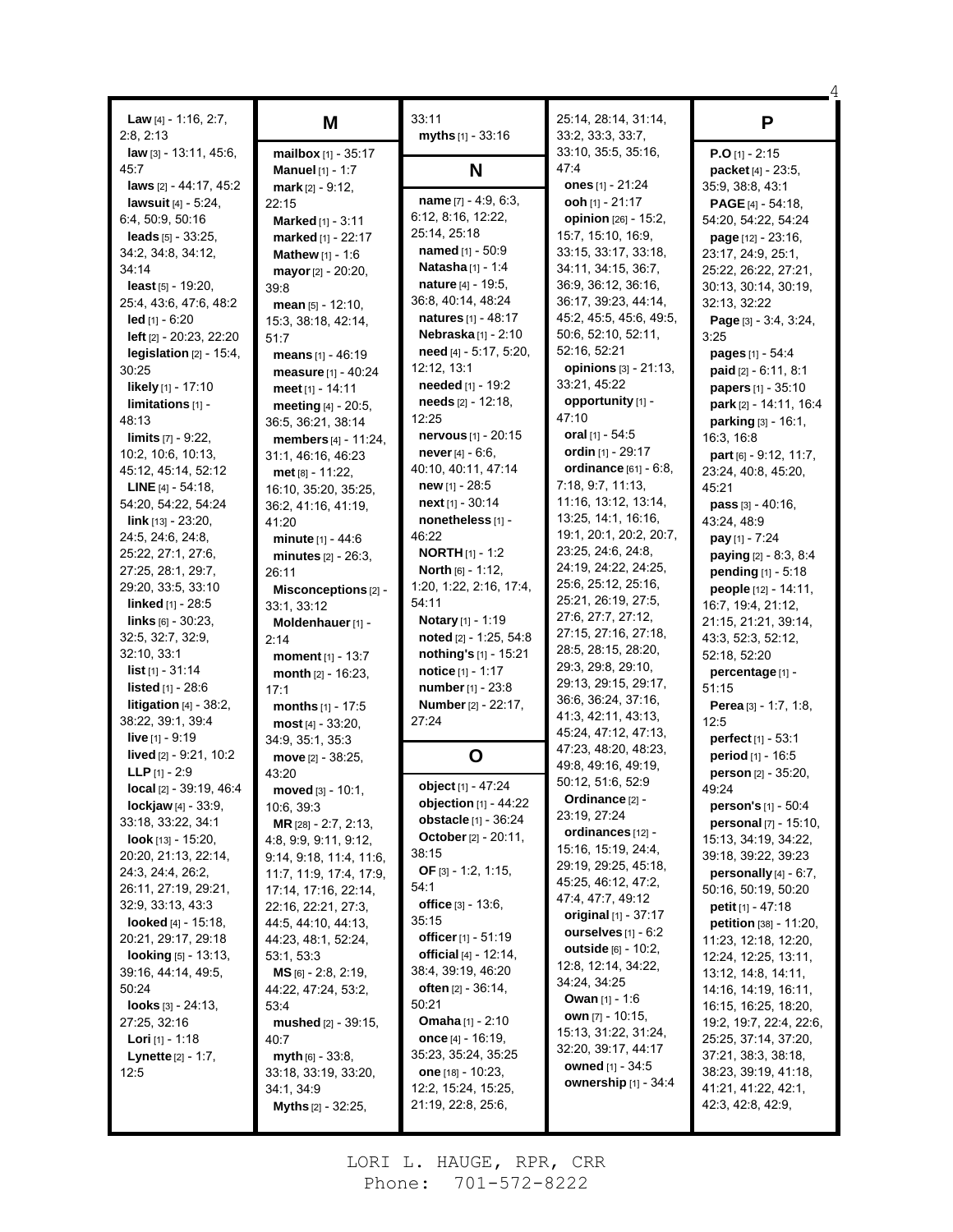42:22, 47:18, 47:19 **petitions** [1] - 12:12 **phone** [1] - 25:20 **pick** [3] - 47:1, 47:3, 51:13 **pit** [29] - 6:8, 7:6, 7:10, 7:17, 9:2, 9:7, 11:12, 16:15, 20:5, 24:19, 25:5, 27:9, 28:24, 33:16, 34:5, 34:9, 36:15, 37:15, 38:24, 41:3, 41:14, 47:11, 47:23, 50:12, 51:18, 52:8, 52:15, 52:16, 52:21 **place** [3] - 25:15, 46:13, 54:5 **plaintiff** [2] - 5:25, 50:10 **Plaintiffs** [2] - 1:9,  $2.11$ **plan** [2] - 41:22, 41:25 **Planet** [2] - 33:2, 33:5 **play** [1] - 50:6 **played** [1] - 29:3 **plea** [4] - 7:17, 8:8, 8:9, 8:21 **pled** [1] - 8:9 **point** [5] - 5:8, 10:7, 13:22, 18:13, 35:5 **police** [4] - 7:1, 7:3, 21:23, 28:9 **Porsborg** [1] - 2:14 **portion** [3] - 9:16, 11:8, 30:15 **position** [1] - 49:3 **positive** [2] - 7:19, 27:19 **posted** [1] - 16:17 **posts** [1] - 18:8 **potentially** [2] - 13:25, 46:7 **Pow** [1] - 43:5 **power** [1] - 45:18 **powerful** [4] - 33:23, 34:21, 35:2, 35:4 **PowerPoint** [11] - 3:12, 20:18, 20:24, 21:7, 22:7, 22:11, 23:1, 23:10, 35:8, 43:6, 43:7 **preference** [1] - 4:11 **prepare** [3] - 21:6, 22:7, 22:8 **preparing** [1] - 21:16 **present** [6] - 23:11, 36:2, 41:4, 44:9, 51:19, 51:22

**presentation** [4] - 21:7, 23:10, 30:15, 37:11 **Presentation** [1] - 3:12 **presented** [8] -20:17, 20:18, 21:14, 35:8, 37:3, 37:8, 39:3, 43:6 **presenting** [1] - 20:14 **presumably** [1] - 51:25 **presume** [4] - 8:1, 10:5, 24:16, 30:14 **pretty** [2] - 30:1, 30:7 **prevail** [2] - 50:15, 50:17 **previous** [1] - 19:4 **previously** [2] - 14:2, 21:21 **print** [1] - 25:22 **printing** [1] - 24:16 **problem** [2] - 18:9, 18:10 **Procedure** [1] - 1:18 **proceedings** [3] - 4:1, 44:8, 53:5 **process** [5] - 7:13, 14:4, 25:25, 29:3, 45:9 **product** [1] - 22:12 **Prohibited** [1] - 24:15 **prohibition** [2] - 9:1, 27:10 **prongs** [1] - 41:2 **pronounce** [1] - 8:17 **protects** [2] - 45:7, 49:24 **provide** [1] - 38:17 **provided** [1] - 32:10 **Public** [1] - 1:19 **public** [7] - 26:8, 40:21, 41:9, 43:4, 47:7, 50:1, 50:3 **puppy** [1] - 6:24 **purpose** [2] - 13:9, 30:21 **purposes** [1] - 42:23 **pursuant** [2] - 1:17 **put** [16] - 14:18, 16:15, 19:7, 28:18, 29:19, 35:17, 39:20, 40:13, 40:15, 40:17, 41:8, 42:1, 42:20, 43:21, 46:12, 47:21 **putting** [3] - 27:4, 30:21, 37:14

**Q questioned** [1] - 36:14 **questioning** [1] - 22:5 **questions** [3] - 5:9, 20:23, 23:13 **quite** [1] - 36:14 **R random** [1] - 36:6 **rationale** [1] - 43:12 **reach** [1] - 13:19 **reached** [4] - 16:20, 18:13, 21:12, 31:17 **reaching** [1] - 13:23 **read** [4] - 53:3, 53:4, 54:3 **reads** [2] - 24:15, 51:6 **really** [13] - 7:19, 13:7, 14:22, 15:18, 15:19, 17:18, 21:24, 26:12, 36:11, 41:2, 45:11, 52:16 **Reannan** [5] - 1:4, 6:12, 6:13, 6:14, 11:2 **Reannan's** [2] - 6:20, 10:23 **REASON** [4] - 54:18, 54:20, 54:22, 54:24 **reason** [4] - 45:5, 45:8, 46:5, 54:8 **reasonable** [6] - 45:6, 45:7, 45:12, 49:8, 49:13, 49:16 **received** [3] - 7:2, 11:11, 11:16 **receiving** [1] - 9:2 **recessed** [1] - 44:8 **reconvened** [1] - 44:9 **record** [2] - 22:19, 44:11 **redacted** [1] - 9:16 **referencing** [2] - 27:13, 32:7 **relate** [1] - 33:16 **rely** [1] - 34:25 **remember**[12] - 13:4, 21:24, 25:13, 25:18, 26:15, 27:14, 28:16, 29:5, 35:10, 39:6, 39:13, 40:5 **reminder**[1] - 4:24 **ReNae** [1] - 21:18 **repealed** [18] - 23:20, 24:1, 24:7, 24:19,

24:23, 25:6, 25:10, 25:12, 25:13, 25:16, 25:17, 25:23, 26:19, 28:11, 28:20, 28:22, 28:24, 40:10 **Repealed** [1] - 24:15 **repeat** [1] - 4:23 **rephrase** [1] - 16:13 **reporter**[1] - 22:18 **Reporter**[1] - 3:25 **represent** [2] - 6:3, 7:6 **representatives**[1] - 12:9 **request** [8] - 23:7, 24:12, 25:3, 26:24, 27:23, 32:3, 32:15, 32:24 **required** [1] - 47:18 **requirement** [2] - 52:3, 52:5 **research** [5] - 21:11, 23:22, 24:14, 24:18, 25:5 **Research** [1] - 30:13 **researched** [1] - 24:24 **researching** [1] - 35:1 **reside** [2] - 10:12, 10:17 **Resources** [1] - 30:13 **respect** [5] - 7:6, 7:10, 7:17, 8:6, 8:8 **response** [1] - 39:2 **responsibility** [1] - 8:5 **restricts** [2] - 52:13, 52:19 **result** [1] - 8:20 **returned** [1] - 27:2 **reworked** [1] - 41:13 **Rickard** [1] - 36:21 **right-hand** [1] - 22:25 **Ritchie** [1] - 1:7 **Room** [1] - 1:21 **room** [1] - 22:20 **roughly** [1] - 20:10 **rule** [1] - 5:1 **Rules** [1] - 1:18 **rules** [1] - 4:18 **Ruth** [1] - 8:16 **S safety** [4] - 50:1, 50:3, 50:4, 50:5

**scared** [1] - 50:25

**SCHMIDT** [19] - 2:13, 4:8, 9:9, 9:12, 9:18, 11:4, 11:7, 11:9, 17:9, 17:16, 22:14, 22:21, 27:3, 44:5, 44:10, 44:13, 44:23, 48:1, 52:24 **Schmidt** [6] - 1:16, 3:4, 6:3, 21:22, 28:10, 36:18 **School** [1] - 36:21 **Schweigert** [1] - 2:14 **Scientific** [1] - 32:4 **screen** [1] - 20:19 **search** [5] - 13:9, 13:16, 23:24, 31:25 **season** [1] - 17:3 **second** [4] - 5:8, 23:17, 35:6 **Second** [1] - 1:20 **secretary**[1] - 13:5 **Section** [1] - 51:6 **see** [13] - 9:25, 12:25, 15:20, 16:20, 18:9, 20:1, 22:23, 23:1, 23:8, 30:19, 33:13, 41:21 **selecting** [1] - 7:14 **send** [1] - 22:9 **sending** [1] - 37:4 **sense** [1] - 44:3 **separate** [1] - 9:17 **September**[3] - 20:9, 20:11, 38:15 **shelter**[1] - 25:19 **Shoghi** [1] - 1:5 **shoulder** [1] - 50:24 **show** [2] - 27:7, 30:23 **showed** [2] - 38:11, 43:5 **shows** [1] - 24:6 **sic** [1] - 28:15 **sic]** [1] - 23:17 **side** [1] - 30:19 **sign** [3] - 14:11, 53:3, 53:4 **signatures** [14] - 19:3, 19:10, 37:22, 37:23, 38:1, 38:10, 41:16, 41:18, 42:9, 42:20, 42:21, 43:2, 43:18, 47:19 **signed** [2] - 38:18, 43:3 **similar**[1] - 30:7 **site** [1] - 26:2 **situation** [2] - 16:18, 16:22 **slide** [3] - 23:1, 32:4,

5